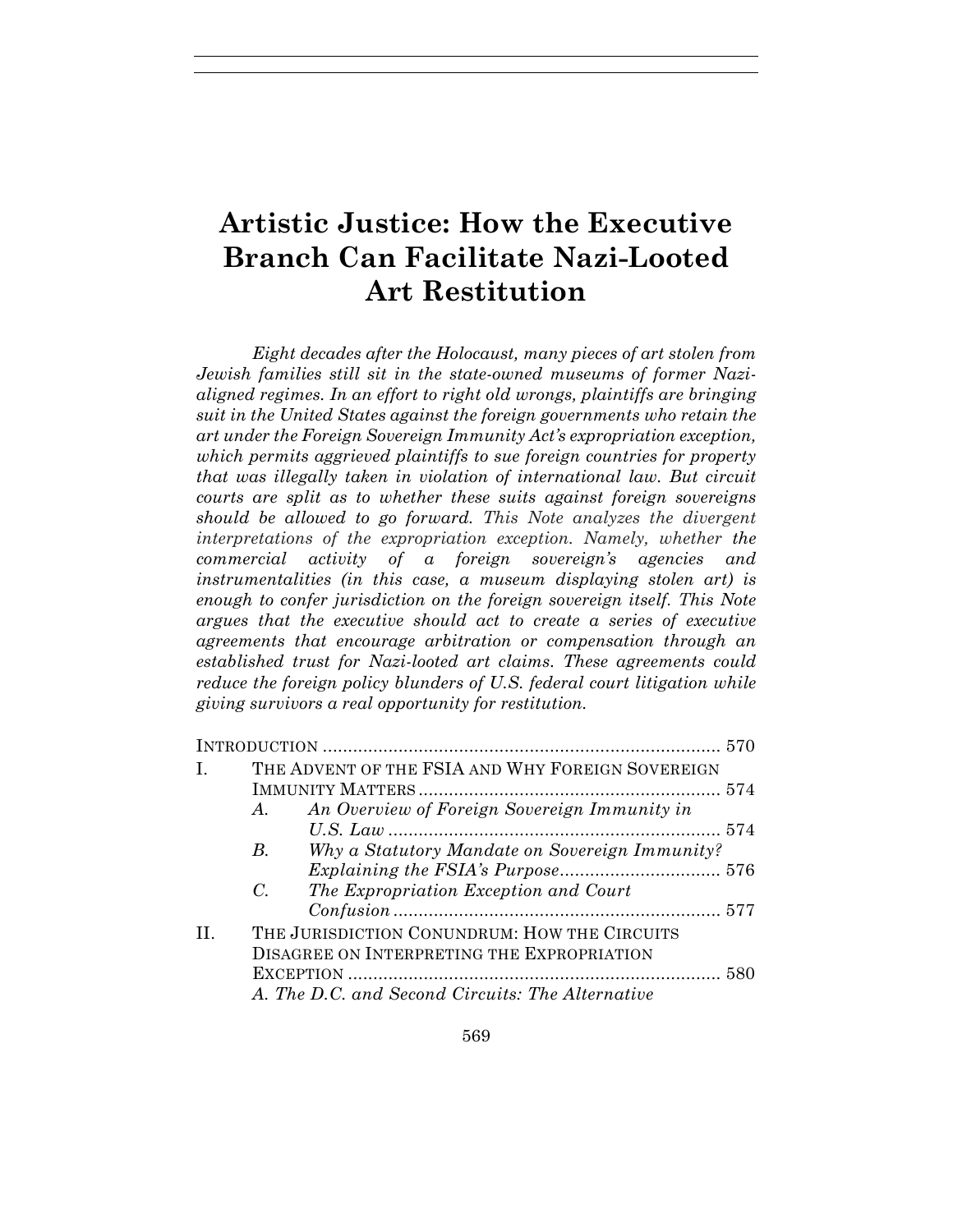|          | В.                                             |    | The Ninth Circuit: The Either-Or Approach 582     |  |  |
|----------|------------------------------------------------|----|---------------------------------------------------|--|--|
|          | $C_{\cdot}$                                    |    |                                                   |  |  |
|          |                                                | 1. | The Alternative Threshold Approach's              |  |  |
|          |                                                |    |                                                   |  |  |
|          |                                                |    | 2. The Either-Or Approach's Clear-Eyed            |  |  |
|          |                                                |    |                                                   |  |  |
|          | D.                                             |    |                                                   |  |  |
| TH.      |                                                |    | BEYOND NAZI-ERA LOOTED ART CLAIMS: FOREIGN DIRECT |  |  |
|          |                                                |    |                                                   |  |  |
| $IV_{-}$ | A WAY FORWARD: EXECUTIVE BRANCH ACTION TO HELP |    |                                                   |  |  |
|          |                                                |    |                                                   |  |  |
|          |                                                |    |                                                   |  |  |

*Then why bother with recovering it at all? Plundering is, after all, the handmaiden of war. And the world's museums are filled with objects lifted during conflicts from the Romans on. But this is no Elgin Marbles controversy. The Nazis weren't simply out to enrich themselves. Their looting was part of the Final Solution. They wanted to eradicate a race by extinguishing its culture as well as its people. This gives these works of art a unique resonance . . . . The objects are symbols of a terrible crime; recovering them is an equally symbolic form of justice.*<sup>1</sup>

#### INTRODUCTION

The number of living survivors of the Holocaust is dwindling, but their stories endure as an instruction in humanity—a cautionary tale about allowing hate to run its course. Yet today, almost eighty years after the Holocaust, some wrongs have not been righted.

One hundred thousand pieces of art and cultural relics that the Nazis stole during the Holocaust have not been returned to their original owners.2 Instead, these paintings sit in state-owned museums that profit off their display. The fight between the surviving families

 <sup>1.</sup> Eric Gibson, *The Art of to Whom Art Belongs*, WALL ST. J. (July 16, 1999, 12:09 AM), https://www.wsj.com/articles/SB932095815373557335 [https://perma.cc/E5QA-BRAL].

 <sup>2.</sup> *See* Stuart E. Eizenstat, *Art Stolen by the Nazis Is Still Missing. Here's How We Can Recover It.*, WASH. POST (Jan. 2, 2019), https://www.washingtonpost.com/opinions/no-one-shouldtrade-in-or-possess-art-stolen-by-the-nazis/2019/01/02/01990232-0ed3-11e9-831f-

<sup>3</sup>aa2c2be4cbd\_story.html?noredirect=on&utm\_term=.7d94dade9394 [https://perma.cc/XA7W-FB3Y] [hereinafter *Art Stolen by the Nazis*].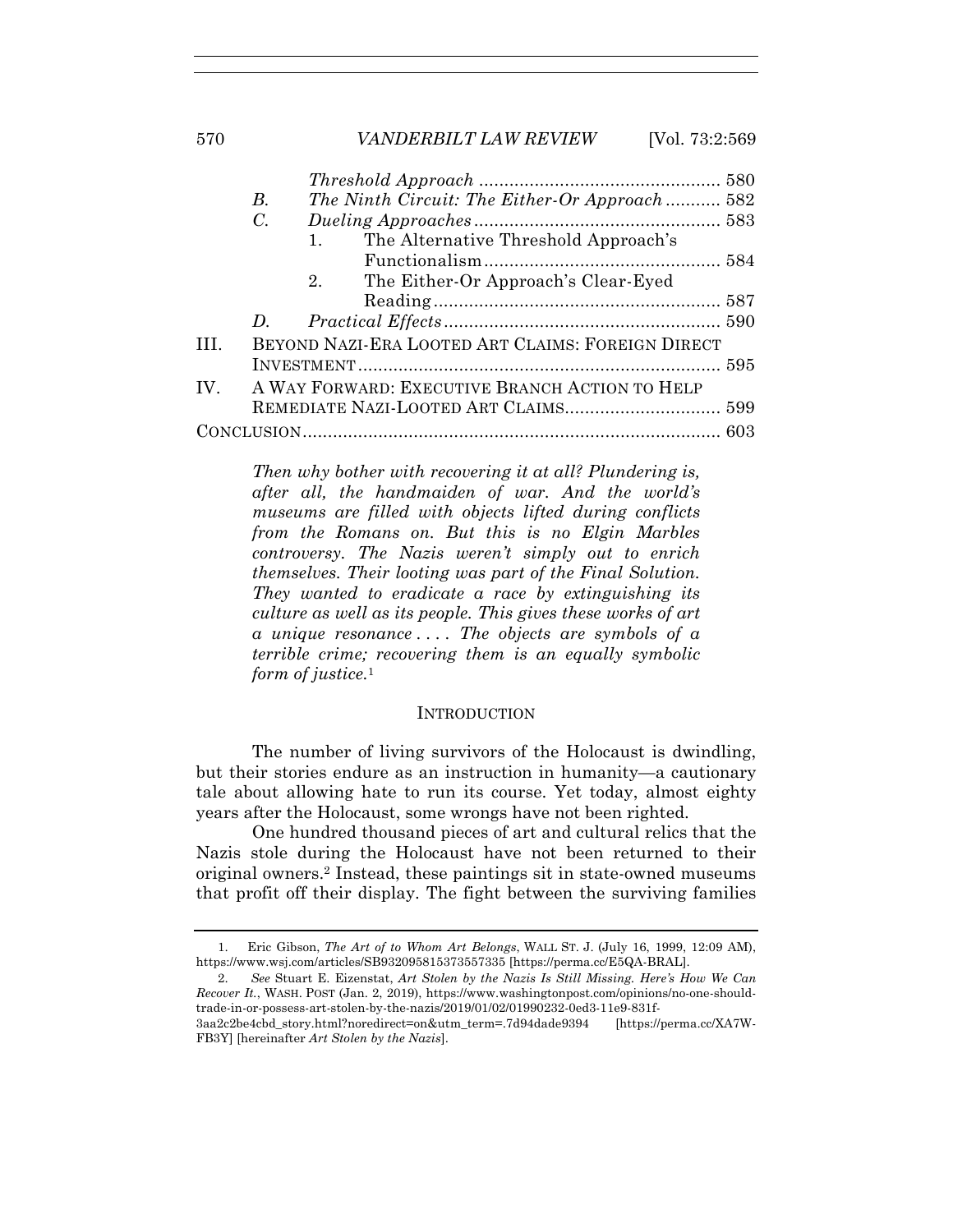# 2020] *HOLOCAUST-ERA ART RESTITUTION* 571

and the former Nazi-aligned regimes that possess the paintings demonstrates a seemingly intractable problem—how to deliver some measure of justice to Holocaust survivors while balancing the complex foreign affairs implications that accompany them. No family's story better exemplifies this struggle than the Herzogs'.

Baron Mór Lipót Herzog loved art. So much so that, during his lifetime, he compiled a collection worth—at some estimates—\$100 million.3 Baron Herzog, a Hungarian nobleman, gained a reputation as one of Europe's preeminent art collectors.4 Baron Herzog was also Jewish.5 When he died in 1934, he passed his collection on to his wife and children,<sup>6</sup> presumably with the hope that it would stay within his family for many generations. Unfortunately, neither he nor the rest of the world foresaw the turmoil that would soon engulf Europe.

As part of the campaign of humiliation and dehumanization against Hungary's Jewish population, Nazi officials systematically deprived Hungarian Jews of their property, assets, and family treasures.7 In 1944, the Herzog family attempted to hide their vast art collection underneath a family factory.8 They did not succeed—Adolf Eichmann, a Nazi official, intercepted the effort and confiscated the artwork.9 After taking some choice pieces for display in Germany, he sent the remainder to the Hungarian government for its state-owned museums.10 The family was relatively lucky—most were able to escape, with the exception of one of Baron Herzog's sons, who died doing forced  $labor.<sup>11</sup>$ 

The Herzog family's art, known as the "Herzog Collection," still sits in Hungary's state-owned museums.12 The family has been embroiled in a seven-decade struggle to get their art collection home.<sup>13</sup>

12*. de Csepel*, 859 F.3d at 1098.

 13. At one point, Hungary did return some of the collection to the family but only on shortterm loan; the family claims that they were harassed relentlessly for the return of the art, and

 <sup>3.</sup> Carol Vogel, *Hungary Sued in Holocaust Art Claim*, N.Y. TIMES (July 27, 2010), https://www.nytimes.com/2010/07/28/arts/design/28lawsuit.html [https://perma.cc/7Y23-PJDW]. The director of Hungary's Museum of Fine Arts once bragged that acquiring the Herzog family's art would make the museum a "world-level collection" rivaled only by the Museo del Prado in Madrid. *See* NICHOLAS M. O'DONNELL, A TRAGIC FATE: LAW AND ETHICS IN THE BATTLE OVER NAZI-LOOTED ART 258 (2017).

 <sup>4.</sup> O'DONNELL, *supra* note 3, at 255 (the collection included works from El Greco, Lucas Cranach the Elder, van Dyck, Velázquez, and prominent Hungarian painters like Mihály Munkácsy).

<sup>5</sup>*. Id.*

<sup>6</sup>*. Id.*

 <sup>7.</sup> Vogel, *supra* note 3.

 <sup>8.</sup> de Csepel v. Republic of Hungary, 859 F.3d 1094, 1098 (D.C. Cir. 2017).

<sup>9</sup>*. Id.*

<sup>10</sup>*. Id.*

 <sup>11.</sup> O'DONNELL, *supra* note 3, at 255–58.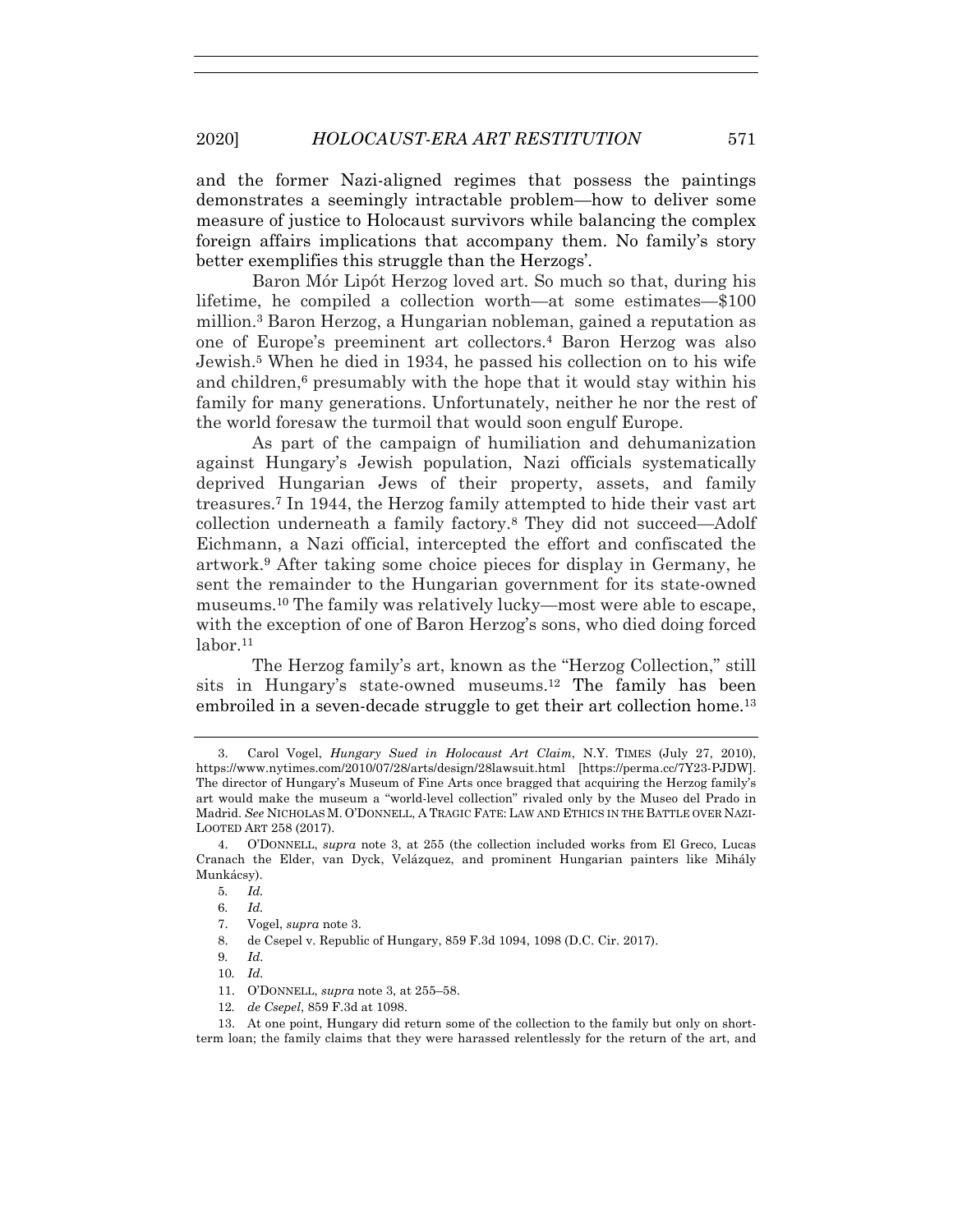Most recently, they attempted to sue Hungary in the U.S. federal court system. But their effort failed when they lost in the D.C. Circuit and the Supreme Court denied certiorari.14

For the Herzogs,<sup>15</sup> this struggle is about reclaiming their rightful property. Their lawsuit, however, highlights an area of ambiguity in U.S. law that has far-reaching implications—not just for descendants of Holocaust survivors seeking the return of family heirlooms but for U.S. foreign relations and foreign direct investment suits as well.

Whether the Herzogs' suit against Hungary should have moved forward—and by extension, whether other litigants should enjoy a more relaxed barrier to suits against foreign sovereigns—depends upon the proper interpretation of the Foreign Sovereign Immunities Act ("FSIA") and its expropriation exception.16 Without Supreme Court clarification on the exception, the lower courts are at an impasse—some courts interpret the expropriation exception in a way that mandates different jurisdictional requirements for foreign states and their agencies and instrumentalities, but others do not.17 The Herzogs' suit is not unique. In fact, it is one of many cases brought by Holocaust survivors and their descendants against former Nazi-aligned regimes and other European countries over the last several decades.18

This Note analyzes the divergent interpretations of the expropriation exception—the "alternative threshold approach" of the D.C. and Second Circuits and the "either-or approach" of the Ninth

eventually they gave the pieces back for display in the Museum of Fine Arts in 1948. O'DONNELL, *supra* note 3, at 258–59. Once the Iron Curtain fell in Budapest, the family largely suspended its efforts to recover the art. *Id.* at 259. Decades later the U.S.S.R. dissolved, and one of Baron Herzog's daughters sued in Hungary for the return of the art. *Id.* After an initial win ordered the return of eleven paintings, an appellate court reversed the decision. *Id.* Hungary promised to appoint a state commissioner to investigate claims such as the Herzog family's, but never did. *Id.* Not long after, in July 2010, the Herzogs brought suit in the United States. *Id.*

<sup>14</sup>*. de Csepel*, 859 F.3d at 1098. The Supreme Court denied de Csepel's petition for certiorari, so the family will not be able to sue Hungary in the United States federal court system absent action on the part of Congress. *See* de Csepel v. Republic of Hungary, 139 S. Ct. 784 (mem.) (2019) (denial of petition for certiorari).

 <sup>15.</sup> The named plaintiff in this case is David de Csepel; while he does not share the Herzog name, he is the great-grandson of Baron Herzog. Vogel, *supra* note 3.

<sup>16</sup>*. See* Foreign Sovereign Immunities Act, 28 U.S.C. § 1605(a)(3) (2012).

<sup>17</sup>*. See de Csepel*, 859 F.3d at 1104–08 (holding that the jurisdictional requirements for foreign states and their agencies/instrumentalities are different under the FSIA); Altmann v. Republic of Austria, 317 F.3d 954, 958–59 (9th Cir. 2002) (permitting the plaintiff to sue a foreign state and its agencies and instrumentalities under the same requirements), *aff'd on other grounds*, 514 U.S. 677 (2004).

<sup>18</sup>*. See, e.g.*, *de Csepel*, 859 F.3d at 1104–08; Cassirer v. Kingdom of Spain, 616 F.3d 1019, 1032–34, 1037 (9th Cir. 2010); Garb v. Republic of Poland, 440 F.3d 579, 589 (2d Cir. 2006); *Altmann*, 317 F.3d at 958.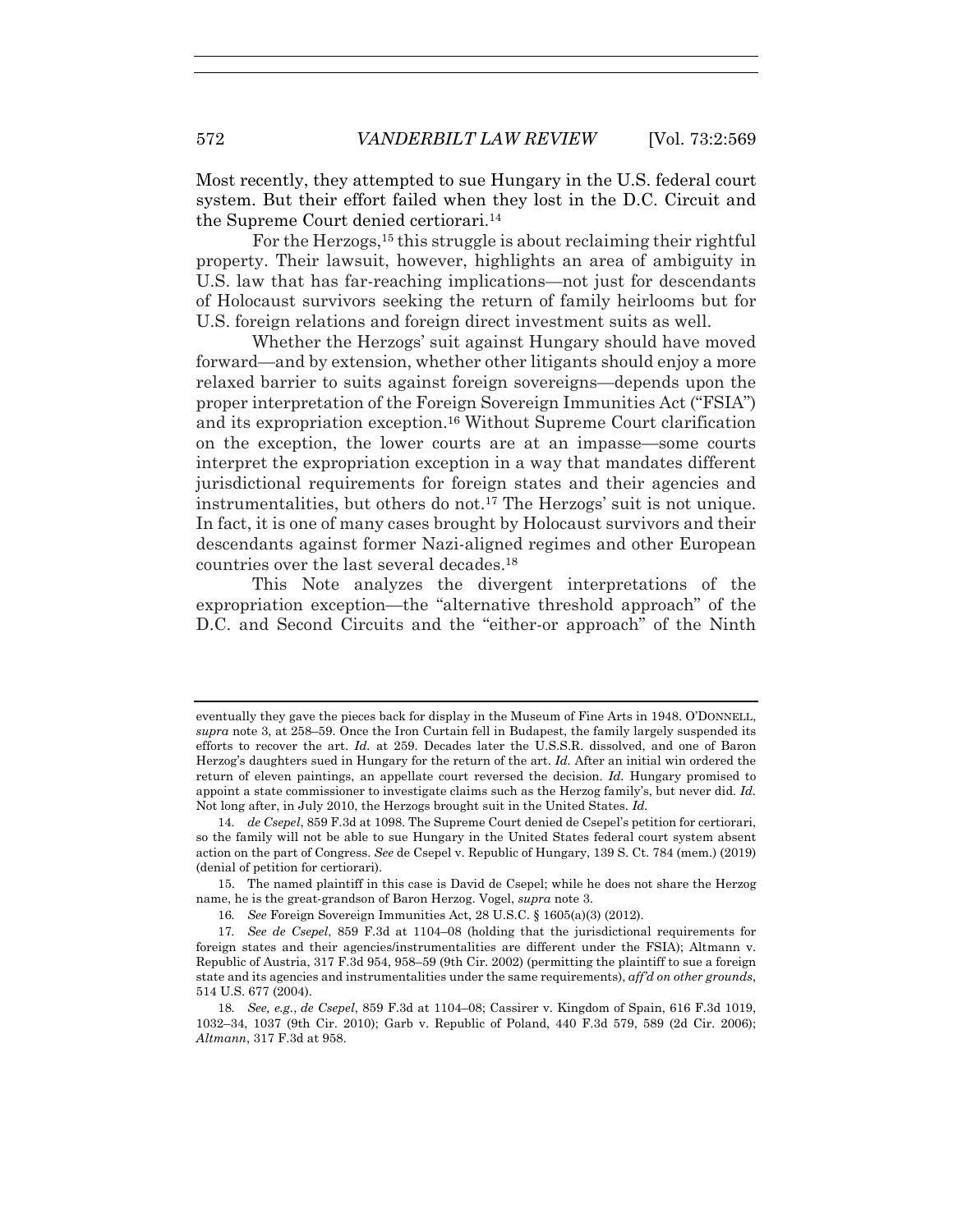Circuit.19 This Note does not examine how various treaty commitments or exhaustion requirements might interact with such claims nor does it examine the merits of the Herzogs' claims.20 Part I examines the text and history of the FSIA to give context to the exception's purpose and meaning. Part II considers the current circuit split. Part III analyzes how the circuit split affects suits beyond Nazi-era art claims specifically foreign direct investment. Part IV proposes executive action that would address the unique jurisdictional and procedural challenges accompanying Nazi-era art restitution claims.

While the jurisdictional issue addressed by this Note is relatively narrow, the broader field of Nazi-looted art cases is complex and intricate, often leading to protracted litigation and an amalgam of applicable law and standards.21 The FSIA provides some guidance on art restitution suits against former Nazi-aligned nations, but there is no comprehensive statute governing these types of claims.22 Thus, commentators have appropriately termed these cases "labyrinthine proceeding[s]" for their complex trajectory of trial and appellate court proceedings, and the jurisdictional and procedural hurdles that accompany them.23 These claims are "governed by a patchwork of state, federal, and transnational legal materials—American common law, statutory law, and constitutional law, along with public and private international law and the substantive laws of European countries."24 Experts in this field call the withheld artwork of Jewish Holocaust victims "the last prisoners of war,"25 a phrase that reflects the pain associated with the remembrance of the Nazis' attempt to destroy the legacy of European Jews.26 In some sense, the plaintiffs in these cases

<sup>19</sup>*. Compare de Csepel*, 859 F.3d at 1104–08 (using the "alternative threshold approach"), *and Garb*, 440 F.3d at 589 (using the "alternative threshold approach"), *with Altmann*, 317 F.3d at 958 (using the "either-or approach").

 <sup>20.</sup> There is also a wealth of litigation on these issues. *E.g.*, Philipp v. Federal Republic of Germany, 894 F.3d 406 (D.C. Cir. 2018).

 <sup>21.</sup> BRUCE L. HAY, NAZI-LOOTED ART AND THE LAW: THE AMERICAN CASES 5–6 (2017).

<sup>22</sup>*. Id.* at 6.

<sup>23</sup>*. Id.* at 5–6.

<sup>24</sup>*. Id.* at 6.

 <sup>25.</sup> Valerie J. Nelson, *Elan Steinberg Dies at 59; Former Head of the World Jewish Congress*, L.A. TIMES (Apr. 11, 2012) http://articles.latimes.com/2012/apr/11/local/la-me-elan-steinberg-20120411 [https://perma.cc/3NQF-T4YY] (stating that Elan Steinberg is credited with first calling Nazi-looted art pieces "the last prisoners of war").

<sup>26</sup>*. See* Charles Dellheim, *Framing Nazi Art Loot*, *in* THE ART OF BEING JEWISH IN MODERN TIMES 321 (Barbara Kirshenblatt-Gimblett & Jonathan Karp eds., 2008):

What began mainly as a story about Nazis stealing art treasures recovered by courageous "monuments men" has gradually been cast as a Jewish tragedy. Whereas Nazi art theft was first regarded as an assault on national cultural legacies, it has now become a chapter in the story of the Shoah. The fate of the "last prisoners of war" . . . has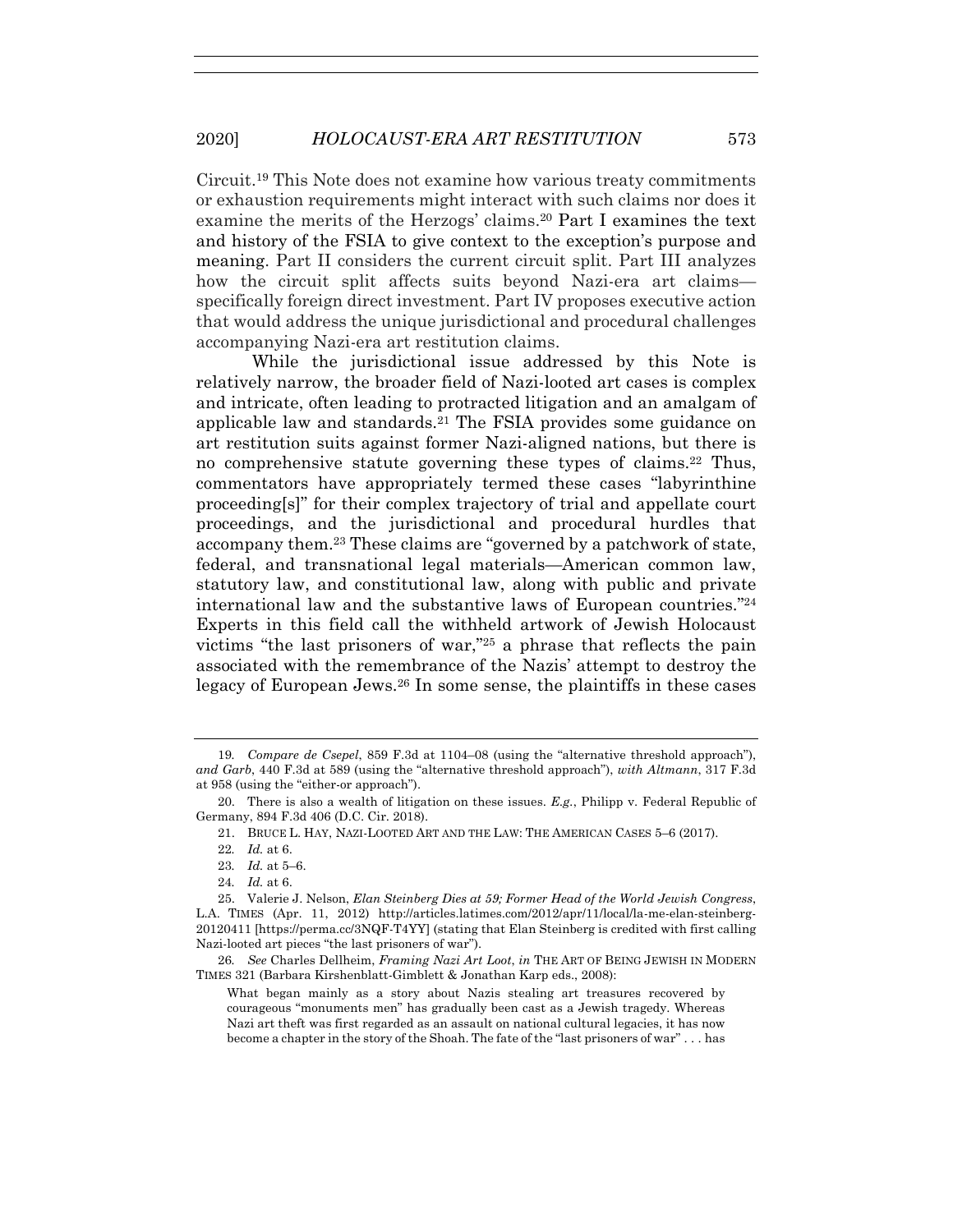are also prisoners—they are trapped by this labyrinthine legal system that is complex and confusing, adding more urgency to find a solution expediently.27 Regardless of the merits of one jurisdictional argument versus another, this is an area of the law that represents deeply personal and trying memories for its plaintiffs.

## I. THE ADVENT OF THE FSIA AND WHY FOREIGN SOVEREIGN IMMUNITY **MATTERS**

# *A. An Overview of Foreign Sovereign Immunity in U.S. Law*

Prior to the 1976 enactment of the FSIA, no codified law regarding the immunity of foreign states in U.S. federal courts existed.28 The concept of foreign sovereign immunity originated in the time of monarchs.29 Because sovereign monarchs were equal to each other—*par in parem non habet imperium*—one sovereign monarch could not be subject to suit at the behest of another.30 Even as monarchs dwindled on the world stage, states continued to honor this commitment to one another, justifying it as a matter of equality and dignity amongst the nations.<sup>31</sup>

One of the earliest—and certainly one of the most prominent expressions of foreign sovereign immunity in the United States is Chief Justice Marshall's opinion in *The Schooner Exchange v. McFaddon*.32 In *The Schooner Exchange*, two U.S. citizens attempted to sue the French government in a U.S. court for ship theft.33 Marshall's opinion held that

28*. See* Thomas H. Hill, *A Policy Analysis of the American Law of Foreign State Immunity*, 50 FORDHAM L. REV. 155, 156 (1981) ("[The FSIA's] provisions effect substantial changes from prior law, which was outdated, uncertain and heavily influenced by foreign policy considerations of the executive branch of government.").

 29. JEFFREY L. DUNOFF ET AL., INTERNATIONAL LAW: NORMS, ACTORS, PROCESS 314–15 (4th ed. 2015).

30*. Id.* at 315.

become a touchstone for memory—memories of belonging and betrayal, courage and collaboration.

 <sup>27.</sup> Si Frumkin, a Holocaust survivor, once wrote of his frustration with the U.S. government's failure to assist him in recovering lost possessions: "I am a law-abiding American citizen . . . . In return, I expect my government to fulfill its obligations to me . . . ." Si Frumkin, *Why Won't Those SOBs Give Me My Money?: A Survivor's Perspective*, *in* HOLOCAUST RESTITUTION: PERSPECTIVES ON THE LITIGATION AND ITS LEGACY 92 (Michael J. Bazyler & Roger P. Alford eds., 2006).

<sup>31</sup>*. Id.* ("Over time, the idea of an identity between state and federal ruler faded away, but states continued to extend to other states an absolute immunity from jurisdiction to adjudicate and jurisdiction to enforce. Governments justified these broad immunities by reference to the dignity, equality, and independence of states.").

<sup>32</sup>*. See id.* at 316–17 (providing *The Schooner Exchange* as an example of the classical view of sovereign immunity); *see also* The Schooner Exch. v. McFaddon, 11 U.S. 116, 117–20 (1812).

<sup>33</sup>*. The Schooner Exch.*, 11 U.S. at 117–20.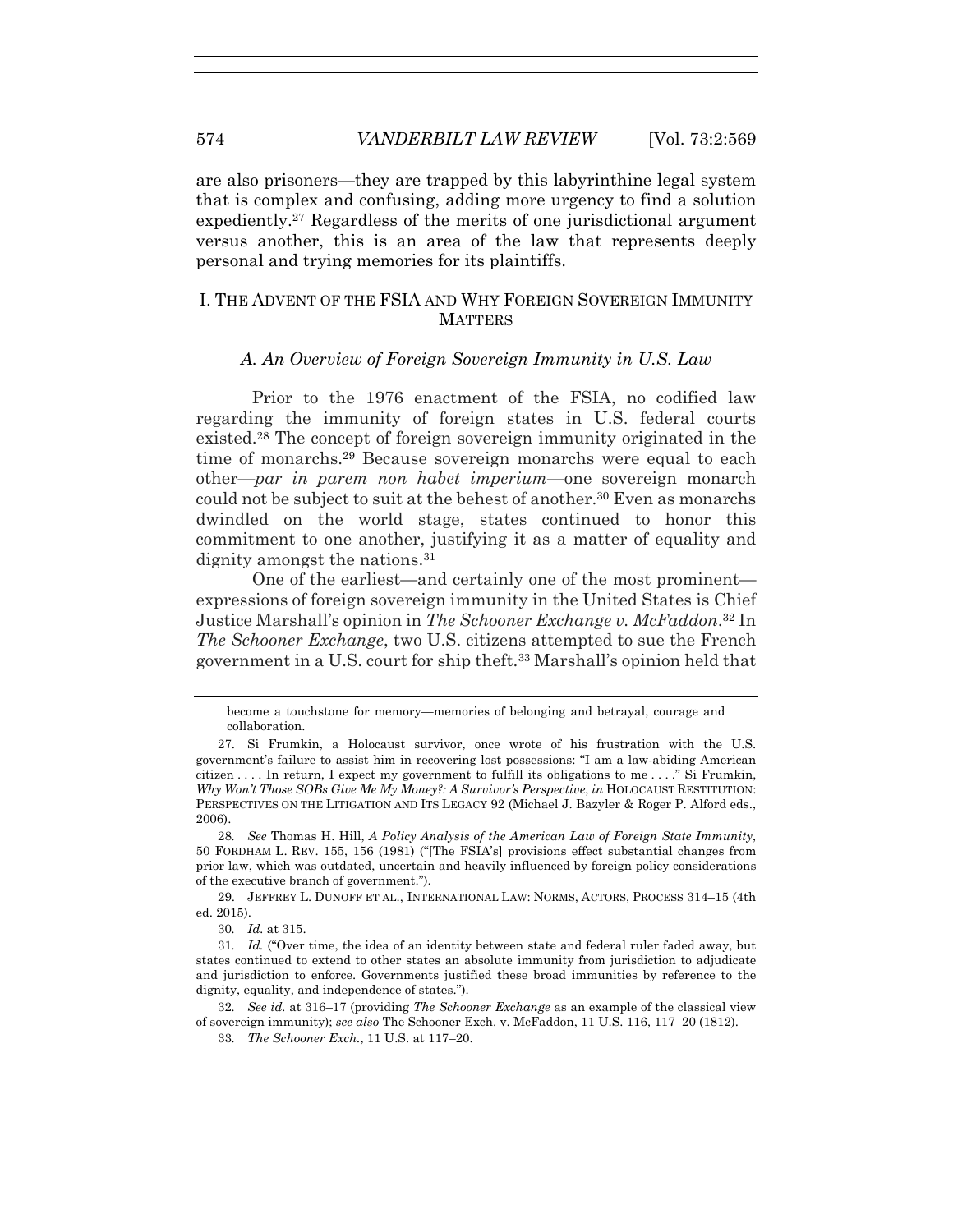the doctrine of absolute sovereign immunity barred the domestic suit against the French government for two principal reasons: (1) failing to protect foreign sovereigns against suit in domestic courts would undermine the equality of nations and (2) permitting suit against other nations could potentially damage U.S. foreign policy initiatives and goals.34 In his opinion, Marshall emphasized judicial deference to the executive in the realm of foreign affairs.<sup>35</sup>

In response to increasing globalization over one hundred years after *The Schooner Exchange*, the State Department issued the Tate Letter in  $1952^{36}$  as a plea to courts to recognize the "restrictive theory" of sovereign immunity.37 The restrictive theory differs from the absolute theory of sovereign immunity in that it grants state immunity only for public acts (*jure imperii*), not private ones (*jure gestionis*).38 The Tate Letter was largely ineffective. One main reason it was ineffective was that it failed to adequately distinguish public acts from private acts.39 Further complicating matters, different branches approached immunity with varying standards, making it difficult for foreign litigants to nail down a clear jurisdictional rule.40 Foreign litigants believed the determination of who received immunity was largely a political one.41 The Tate Letter exposed a need for a codified, uniform set of criteria in immunity determinations.<sup>42</sup>

<sup>34</sup>*. Id.* at 136–39; *see also* Hill, *supra* note 28, at 163–64 (explaining Marshall's rationale for extending sovereign immunity to foreign states).

<sup>35</sup>*. The Schooner Exch.*, 11 U.S. at 146. This idea was reinforced in *Republic of Mexico v. Hoffman*, where the Court explained, "[I]t is a guiding principle in determining whether a court should exercise or surrender its jurisdiction in such cases, that the courts should not so act as to embarrass the executive arm in its conduct of foreign affairs." 324 U.S. 30, 35 (1945); *see* DUNOFF ET AL., *supra* note 29, at 318.

 <sup>36.</sup> Letter from Jack B. Tate, Acting Legal Adviser, U.S. Dep't of State, to Philip B. Perlman, Acting Attorney Gen., U.S. Dep't of Justice (May 19, 1952), *in* 26 DEP'T ST. BULL. 984, 984–85 (1952) [hereinafter Tate Letter].

 <sup>37.</sup> DUNOFF ET AL., *supra* note 29, at 319. The Tate Letter also stated that, going forward, the U.S. State Department would adhere to "the restrictive theory of sovereign immunity." *Id.* at 320 (quoting Tate Letter, *supra* note 36, at 984).

<sup>38</sup>*. Id.* at 319.

<sup>39</sup>*. Id.* at 321.

<sup>40</sup>*. Id.* 

<sup>41</sup>*. Id.*

<sup>42</sup>*. See id.* ("Dissatisfaction with the perceived politicization of the process for deciding immunity and a desire for greater predictability led practitioners, scholars, and the State Department itself to urge reforms that would remove the Department from the process of determining immunity.").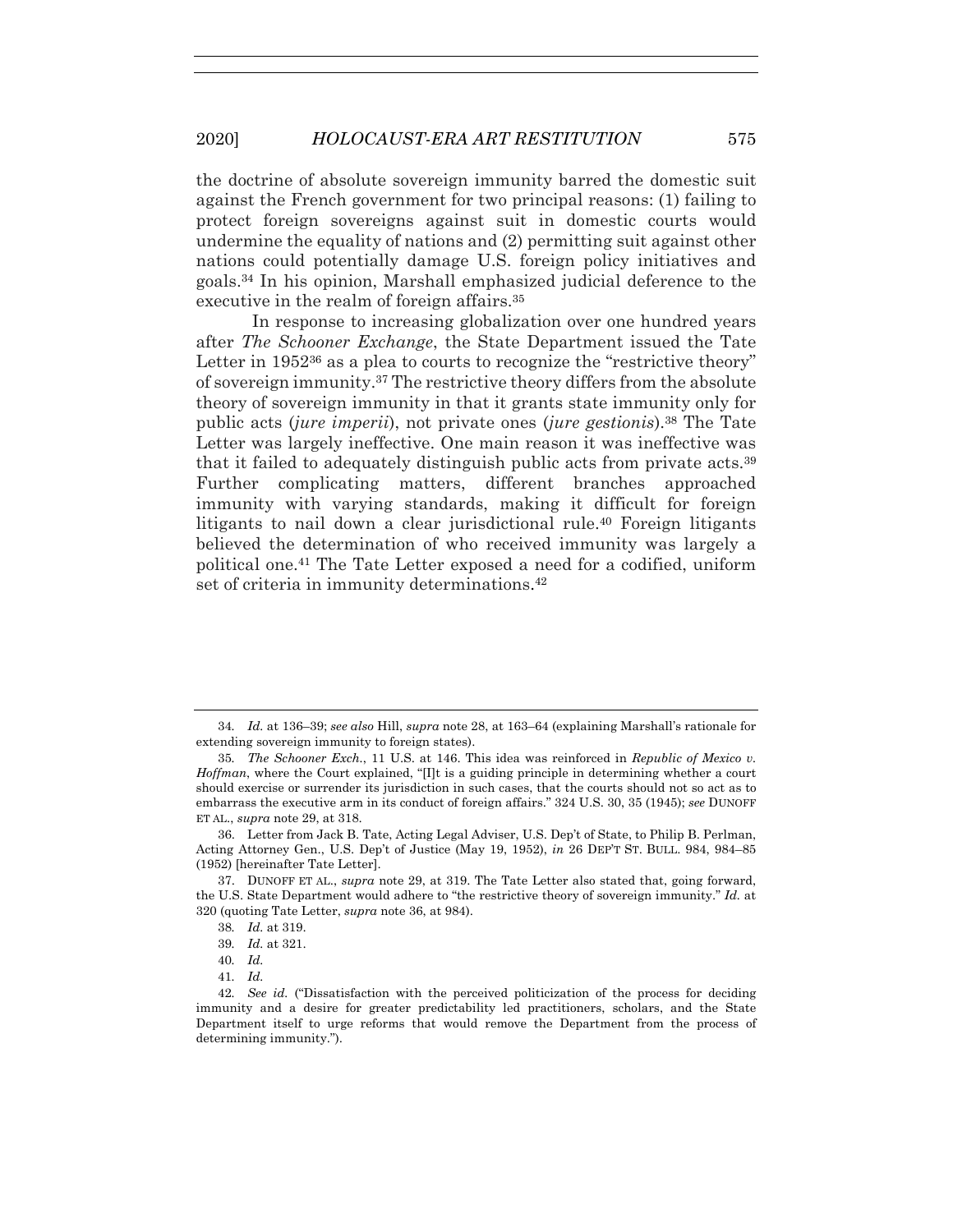# *B. Why a Statutory Mandate on Sovereign Immunity? Explaining the FSIA's Purpose*

Congress passed the FSIA in 1976—a much needed update to the Tate Letter immunity regime—which codified the restrictive view of sovereign immunity and outlined the exclusive means for obtaining jurisdiction in the United States over foreign nations and their agencies and instrumentalities.43 The FSIA provides that all foreign sovereigns are immune from suit in the United States unless they fall within one of several enumerated exceptions, $44$  including, but not limited to,  $(1)$ waiver, (2) commercial acts, (3) expropriations, (4) rights in certain kinds of property in the United States, (5) non-commercial torts, and (6) enforcement of arbitral agreements and awards."45 Extensive litigation emerged surrounding the breadth and scope of the exceptions.<sup>46</sup> Notably, in 2004, the Supreme Court held that the FSIA applied retroactively to conduct that took place before its enactment—a significant win for Holocaust victims and their descendants wishing to bring suit against foreign governments in U.S. courts because the Holocaust preceded the FSIA's enactment.47

The policy concerns underlying the passage of the FSIA also instruct how courts should interpret the Act. Congress shifted the responsibility for immunity determinations from the executive to the judiciary to tamp down on arbitrary immunity designations and provide robust guidance on when to deny immunity.48 The FSIA also clarified and standardized the field of immunity determinations; but for the listed exceptions, states are presumptively immune.49 The Act also anticipates the tension between providing a forum for aggrieved plaintiffs and guarding against judicial interference in the realm of

 <sup>43.</sup> Foreign Sovereign Immunities Act, 28 U.S.C. §§ 1602–1611 (2012); DUNOFF ET AL., *supra* note 29, at 320.

 <sup>44. 28</sup> U.S.C. § 1604 (2012); DUNOFF ET AL., *supra* note 29, at 320.

 <sup>45.</sup> David P. Stewart, *The Foreign Sovereign Immunities Act: A Guide for Judges*, FED. JUD. CTR. 41 (2013), https://www.fjc.gov/sites/default/files/2014/FSIAGuide2013.pdf [https://perma.cc/ ZR4Q-JGZP].

<sup>46</sup>*. See, e.g.*, Samantar v. Yousuf, 560 U.S. 305, 325 (2010) (declaring unanimously that the FSIA does not govern foreign officials' immunity claims); Saudi Arabia v. Nelson, 507 U.S. 349, 362–63 (1993) (holding that Saudi Arabia's imprisonment and torture of an American did not qualify as commercial activity under the FSIA's 28 U.S.C. § 1605(a)(2) exception); Republic of Argentina v. Weltover, Inc., 504 U.S. 607, 618–19 (1992) (establishing the "direct effects" test for the FSIA's commercial activity exception).

 <sup>47.</sup> Republic of Austria v. Altmann, 541 U.S. 677 (2004). The story of the Altmann litigation is portrayed in the 2015 movie *Woman in Gold*. WOMAN IN GOLD (BBC Films 2015).

 <sup>48.</sup> DUNOFF ET AL., *supra* note 29, at 320 (explaining how "[d]issatisfaction with the perceived politicization of the process for deciding immunity and a desire for greater predictability led" to the FSIA, which placed immunity determinations in the hands of the judiciary).

 <sup>49.</sup> *Id.*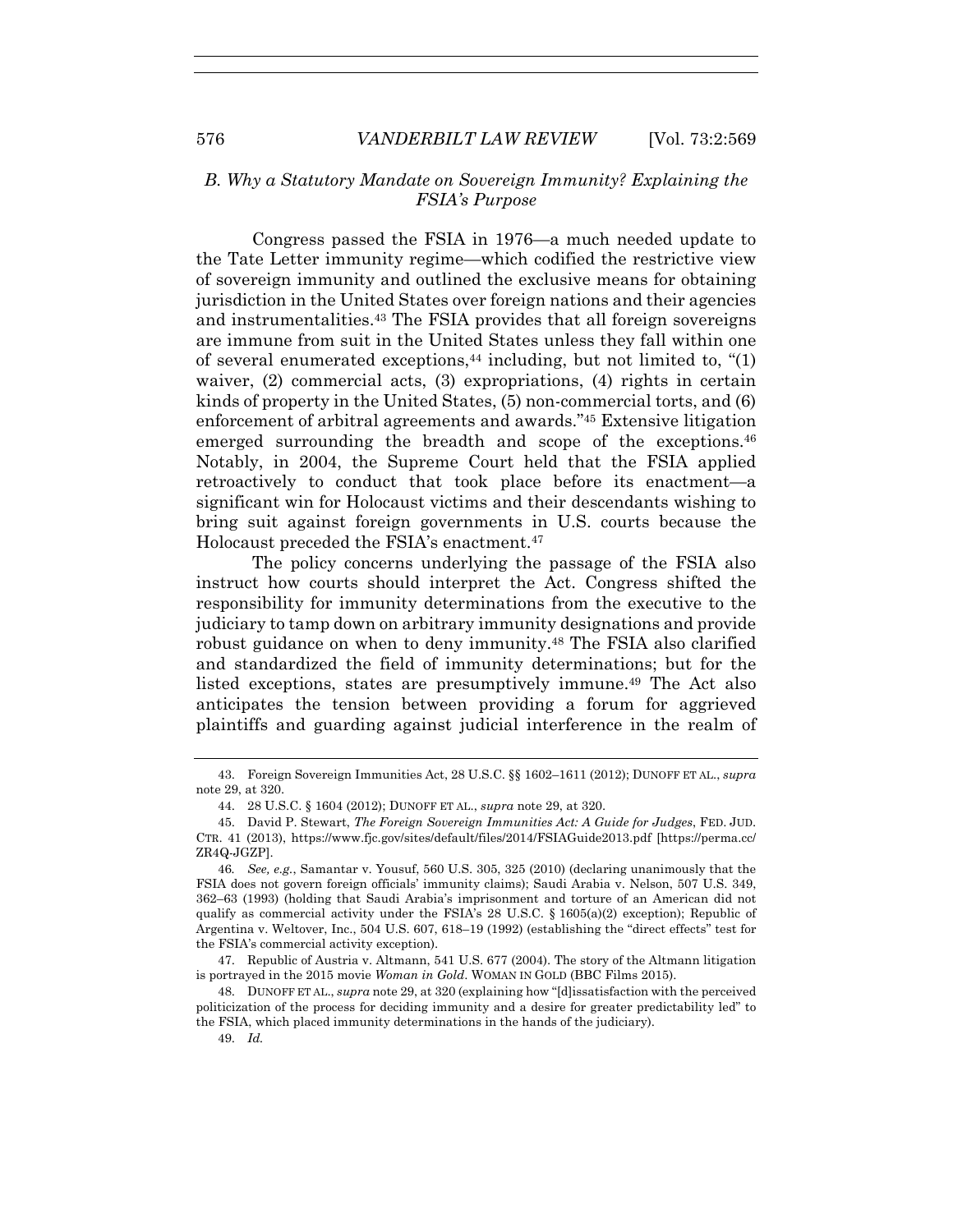foreign relations, as evidenced by the FSIA's statement of purpose, which declares Congress's intent to "protect the rights of both foreign states and litigants in United States courts."50 Congress was concerned that "err[ing] in the former direction could implicate foreign policy concerns, while being over solicitous of the status of foreign states could make it impossible for aggrieved parties to be made whole."51

### *C. The Expropriation Exception and Court Confusion*

Despite the FSIA's enactment, courts still struggle to balance the competing interests of foreign relations and court access for aggrieved plaintiffs. The case law interpreting the expropriation exception is a prime example. Courts are split between two interpretations of the exception,52 with each interpretation vindicating either foreign relations or court access.53 These dueling approaches came to head in the *de Csepel* litigation, where the application of the expropriation exception was one of the key issues.<sup>54</sup> The expropriation exception is codified at  $\S 1605(a)(3)$  of the FSIA and provides that foreign states are not immune from U.S. jurisdiction in cases

in which rights in property taken in violation of international law are in issue and that property or any property exchanged for such property is present in the United States in connection with a commercial activity carried on in the United States by the foreign state; or that property or any property exchanged for such property is owned or operated by an agency or instrumentality of the foreign state and that agency or instrumentality is engaged in a commercial activity in the United States.<sup>55</sup>

Put simply, the expropriation exception requires (1) the taking of property that violates international law and (2) a commercial activity connection to the United States.56 In cases alleging art theft by Naziassociated regimes, where the facts are not in dispute, the first

- 54. 28 U.S.C. § 1605(a)(3) (2012); *de Csepel*, 859 F.3d at 1100.
- 55. 28 U.S.C. § 1605(a)(3).

 <sup>50. 28</sup> U.S.C. § 1602 (2012); Jason E. Myers, Note, *Preserving International Comity: The Foreign Sovereign Immunities Act of 1976 and* OBB Personenverkehr AG v. Sachs, 90 S. CAL. L. REV. 913, 914 (2017).

 <sup>51.</sup> Myers, *supra* note 50 (alteration in original) (quoting Lucian C. Martinez, Jr., *Sovereign Impunity: Does the Foreign Sovereign Immunities Act Bar Lawsuits Against the Holy See in Clerical Sexual Abuse Cases?*, 44 TEX. INT'L L.J. 123, 125 (2008)).

 <sup>52.</sup> de Csepel v. Republic of Hungary, 859 F.3d 1094, 1104–08 (D.C. Cir. 2017); Altmann v. Republic of Austria, 317 F.3d 954, 958, 967–69 (9th Cir. 2002), *aff'd on other grounds*, 514 U.S. 677 (2004).

<sup>53</sup>*. See infra* Part II.

 <sup>56.</sup> Case Comment, *D.C. Circuit Interprets Expropriation Exception to Allow Genocide Victims to Sue Their Own Government*, 131 HARV. L. REV. 650, 652 (2017) [hereinafter *D.C. Circuit Interprets*] ("First, there must be property 'taken in violation of international law,' and second, there must be a commercial nexus—some connection between the defendants or the property and a commercial activity in the United States.").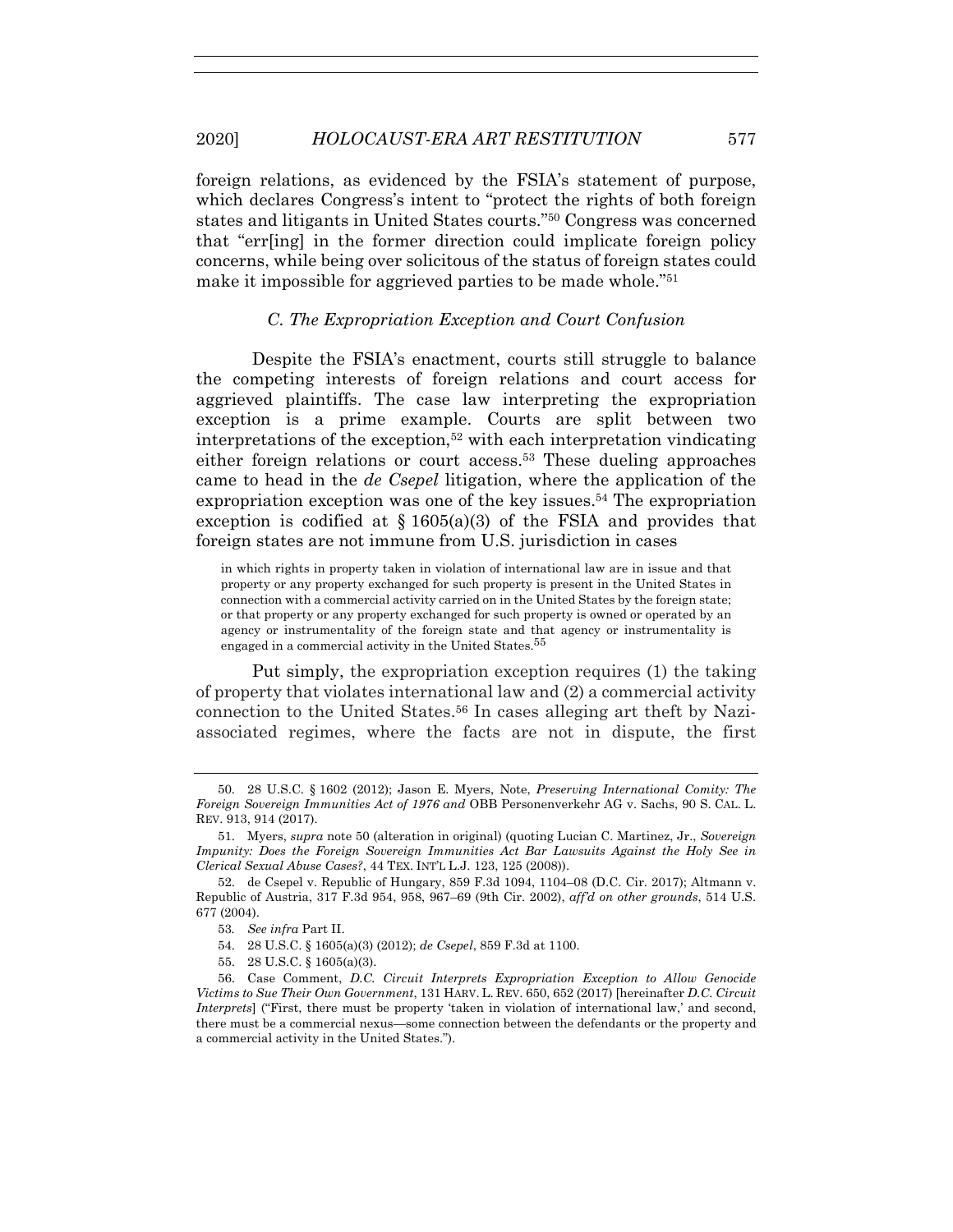requirement is easily satisfied, as courts have ruled that the taking of property during the commission of a genocide violates international law.57 The exact nature and parameters of the commercial activity in connection to the foreign sovereign itself is the subject of the hotly debated circuit split examined in this Note.58

Federal courts take divergent approaches to the FSIA's expropriation exception, which provides two possible commercial activity nexus requirements.59 The first commercial activity nexus refers to the language addressing foreign states; $60$  the second commercial activity nexus refers to language tied to agencies and instrumentalities.61 The first commercial activity nexus requires that the property at issue is both (1) present in the United States and (2) being used in connection with a commercial activity in the United States.62 The second commercial activity nexus, on the other hand, does not require property to be in the United States.63 It merely requires that the property is owned or operated by an agency or instrumentality of the foreign country and that the property is then used for a commercial activity in the United States.64 Some courts hold that the jurisdictional requirements for states and a state's agencies and instrumentalities are different.<sup>65</sup> In other words, some courts hold that a plaintiff must satisfy either the first or second commercial activity nexus depending on whether the defendant is a foreign nation or a foreign nation's agencies or instrumentalities.66 Other courts have held that satisfying either commercial activity nexus is sufficient to confer jurisdiction over a

<sup>57</sup>*. Id.* ("[T]he Hungarian government's seizure of property from Jewish citizens constituted genocide, and genocide is a violation of international law . . . . Judge Tatel concluded that the plaintiffs had described a taking of property in violation of international law that could be covered by the expropriation exception.").

<sup>58</sup>*. See infra* Part II.

<sup>59</sup>*. See de Csepel*, 859 F.3d at 1104–08 (holding that the jurisdictional requirements for foreign states and their agencies and instrumentalities are different under the FSIA); Altmann v. Republic of Austria, 317 F.3d 954, 967–69 (9th Cir. 2002) (declining to distinguish between jurisdictional requirements for states and their agencies and instrumentalities), *aff'd on other grounds*, 514 U.S. 677 (2004).

<sup>60</sup>*. See* 28 U.S.C. § 1605(a)(3) ("[P]roperty or any property exchanged for such property is present in the United States in connection with a commercial activity carried on in the United States by the foreign state . . . .").

<sup>61</sup>*. See id.* ("[P]roperty or any property exchanged for such property is owned or operated by an agency or instrumentality of the foreign state and that agency or instrumentality is engaged in a commercial activity in the United States . . . .").

 <sup>62.</sup> *Id.*

 <sup>63.</sup> *Id.*

 <sup>64.</sup> *Id.*

<sup>65</sup>*.* de Csepel v. Republic of Hungary, 859 F.3d 1094, 1104–08 (D.C. Cir. 2017).

 <sup>66.</sup> *Id.*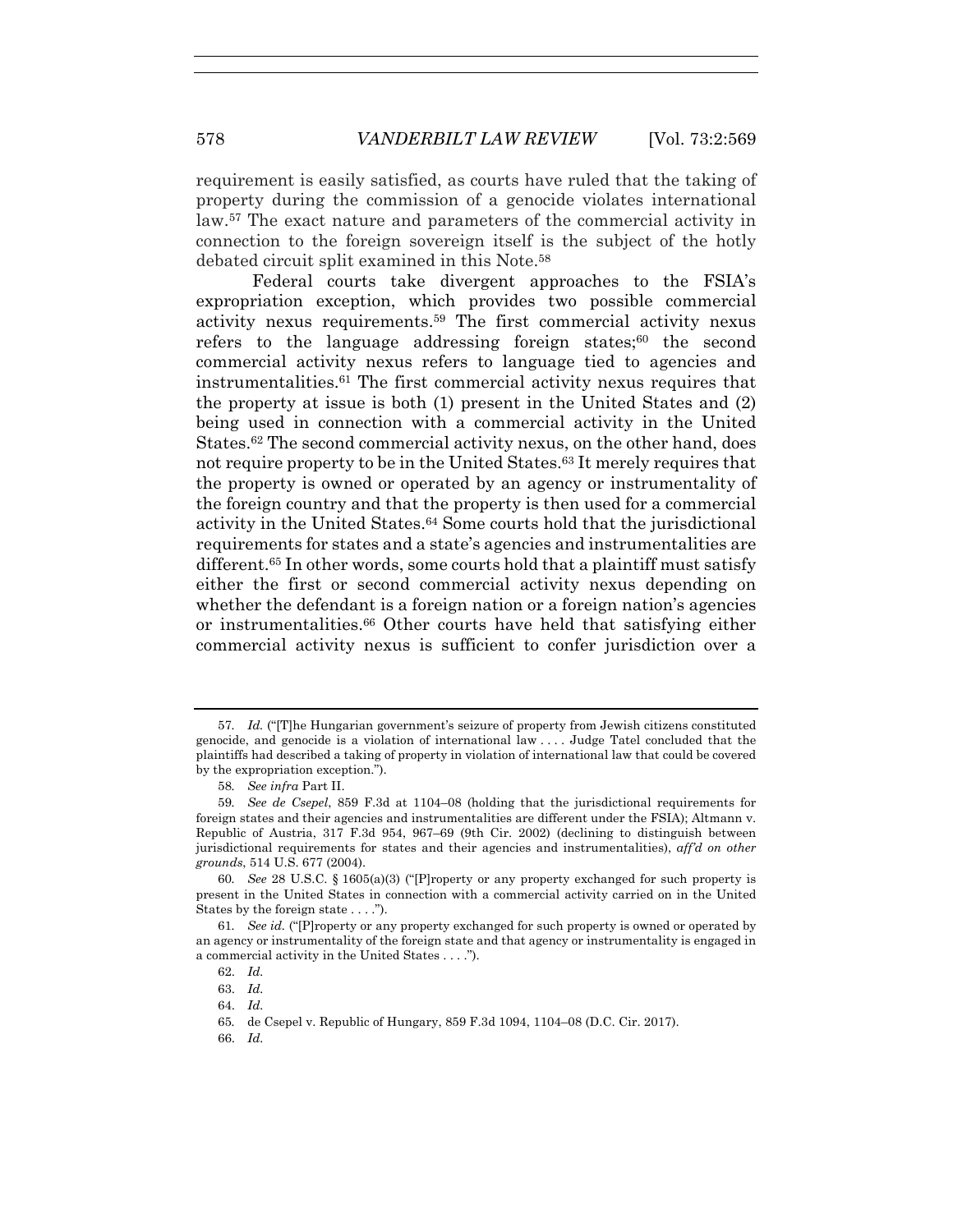# foreign nation.67 The FSIA defines agencies and instrumentalities as any entity

(1) which is a separate legal person, corporate or otherwise, and (2) which is an organ of a foreign state or political subdivision thereof, or a majority of whose shares or other ownership interest is owned by a foreign state or political subdivision thereof, and (3) which is neither a citizen of a State of the United States as defined in section 1332(c) and (e) of this title, nor created under the laws of any third country.<sup>68</sup>

The heart of the dispute is whether the commercial activity of a foreign sovereign's agencies and instrumentalities is enough to confer jurisdiction on the foreign sovereign itself. Put another way, can a plaintiff secure jurisdiction over a foreign sovereign merely by satisfying § 1605(a)(3)'s second commercial activity nexus? While the Ninth Circuit extends jurisdiction to the foreign state itself if a plaintiff satisfies the second commercial activity nexus, the D.C. Circuit and the Second Circuit do not.<sup>69</sup> The commercial activity is often the most critical question in these inquiries because the commercial activity is the jurisdictional hook—without it, a plaintiff cannot establish a U.S. federal court's power over a foreign-state defendant.

It is worth noting that the commercial nexus inquiry related to the expropriation exception is distinct from the commercial activity exception of the FSIA.70 The commercial activity exception of the FSIA concerns the level of commercial behavior necessary to waive immunity for a foreign sovereign that engages in business in the United States, whereas the commercial nexus inquiry of the expropriation exception is tailored to the context of *takings* in violation of international law.71 While there would seem to be overlap between the two exceptions on the question of commercial activity, the expropriation exception controls when a foreign country, instrumentality, or agency engages in an illegal taking.72 The FSIA does not define what a taking is but "the provision was intended to refer to the nationalization or expropriation of property by a foreign sovereign without payment of prompt, adequate, and effective compensation as required by international law."73

 <sup>67.</sup> Altmann v. Republic of Austria, 317 F.3d 954, 967–69 (9th Cir. 2002), *aff'd on other grounds*, 514 U.S. 677 (2004).

 <sup>68. 28</sup> U.S.C. § 1603(b) (2012).

<sup>69</sup>*. de Csepel*, 859 F.3d at 1104–08; Garb v. Republic of Poland, 440 F.3d 579, 589 (2d Cir. 2006); *Altmann*, 317 F.3d at 958.

<sup>70</sup>*. Compare* 28 U.S.C. § 1605(a)(2) (the commercial activity exception), *with* 28 U.S.C. § 1605(a)(3) (the expropriation exception).

 <sup>71. 28</sup> U.S.C. § 1605(a)(2)–(3).

<sup>72</sup>*. Id.*

 <sup>73.</sup> Stewart, *supra* note 45, at 56.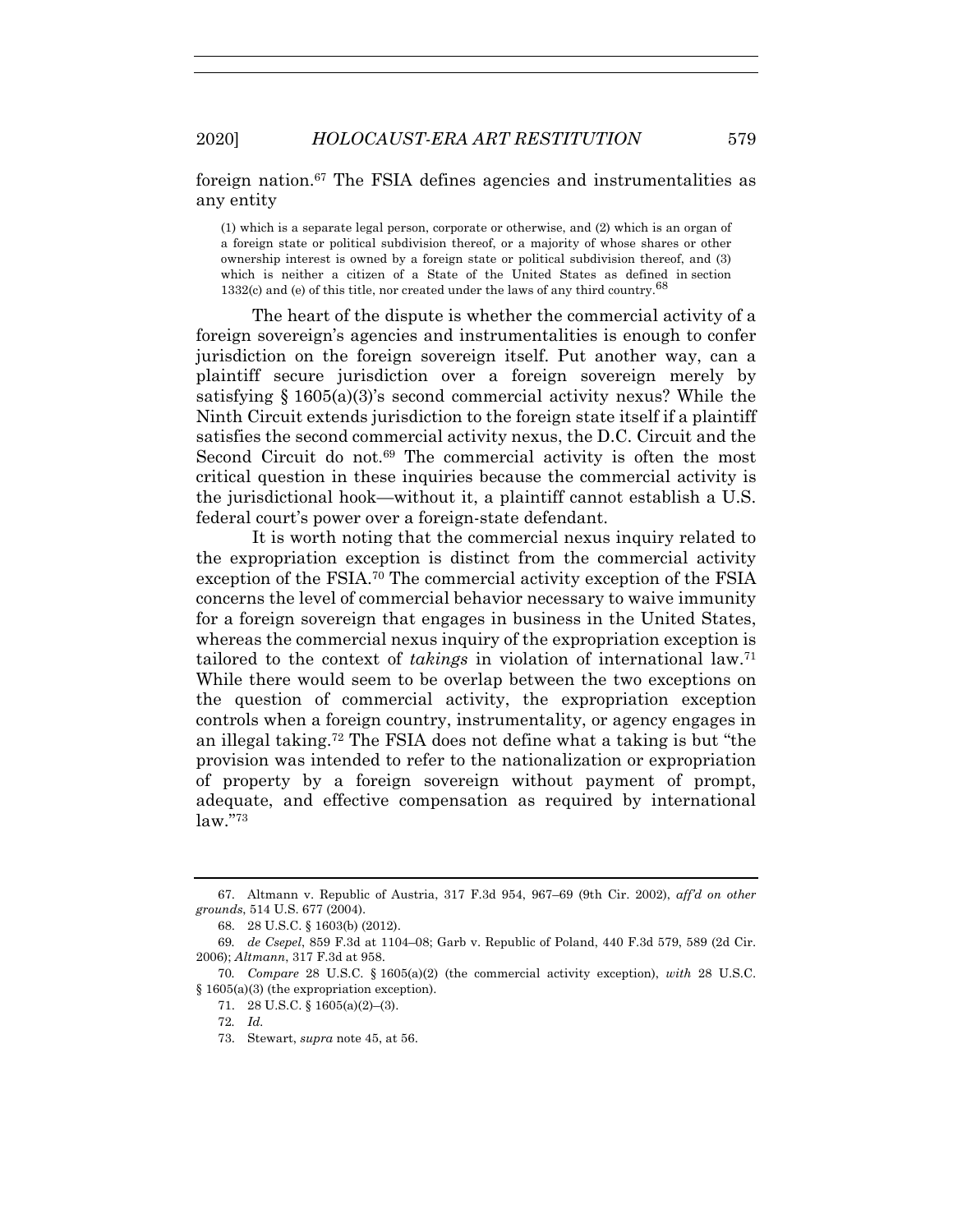This area of law demonstrates the perennial tension between justice and practicality. There is clearly a morally desirable result here—these victims should get their day in court and the opportunity to argue on the merits. This is also a scenario, however, in which the most just result may not be the best one due to practical constraints, such as foreign policy concerns.

# II. THE JURISDICTION CONUNDRUM: HOW THE CIRCUITS DISAGREE ON INTERPRETING THE EXPROPRIATION EXCEPTION

#### *A. The D.C. and Second Circuits: The Alternative Threshold Approach*

The U.S. Courts of Appeals for the D.C. Circuit and the Second Circuit maintain that the expropriation exception sets up two separate jurisdictional requirements—and thus two alternative thresholds—for foreign states and their agencies and instrumentalities.74 The D.C. Circuit has considered this issue at length, while the Second Circuit has not expanded on why it chose to interpret  $\S$  1605(a)(3) as establishing two different jurisdictional requirements.75 Because the Second Circuit has not specified why it adheres to the alternative threshold approach, this Note uses the D.C. Circuit's analysis as representative of the argument in favor of two separate jurisdictional requirements.

The D.C. Circuit did not always follow the alternative threshold approach.76 Before the *de Csepel* case, the precedent on this issue was unclear at best—prior D.C. Circuit cases *Simon v. Republic of Hungary* and *Agudas Chasidei Chabad v. Russian Federation* conflicted on how to interpret the expropriation exception.77 In *Simon*, the court interpreted the expropriation exception as having separate requirements for jurisdiction for a nation-state and its agencies or

<sup>74</sup>*. de Csepel*, 859 F.3d at 1104–08; *Garb*, 440 F.3d at 589.

 <sup>75.</sup> The Second Circuit used the alternative threshold approach in *Garb v. Republic of Poland*, holding that satisfying the expropriation exception's second commercial activity nexus requirement was insufficient to confer jurisdiction over the foreign state itself, but rather just the agency or instrumentality at issue. 440 F.3d at 589 ("The first of these alternative showings sets a higher threshold of proof for suing foreign states in connection with alleged takings by requiring that the property at issue be 'present in the United States.' "). The court, in deciding that 28 U.S.C. § 1605(a)(3) established alternative thresholds, failed to support its conclusion with a comprehensive analysis. *See id.* (failing to elucidate *why* alternative thresholds existed in 28 U.S.C. § 1605(a)(3)).

<sup>76</sup>*. See* Simon v. Republic of Hungary, 812 F.3d 127, 146 (D.C. Cir. 2016) (explaining that agencies and instrumentalities and foreign states had different requirement for jurisdiction to attach based on the expropriation exception); Agudas Chasidei Chabad of United States v. Russian Federation, 528 F.3d 934, 947–48, 955 (D.C. Cir. 2008) (declining to distinguish between requirements for foreign states, agencies, and instrumentalities in conferring jurisdiction).

<sup>77</sup>*. Simon*, 812 F.3d at 146; *Chabad*, 528 F.3d at 947–48, 955.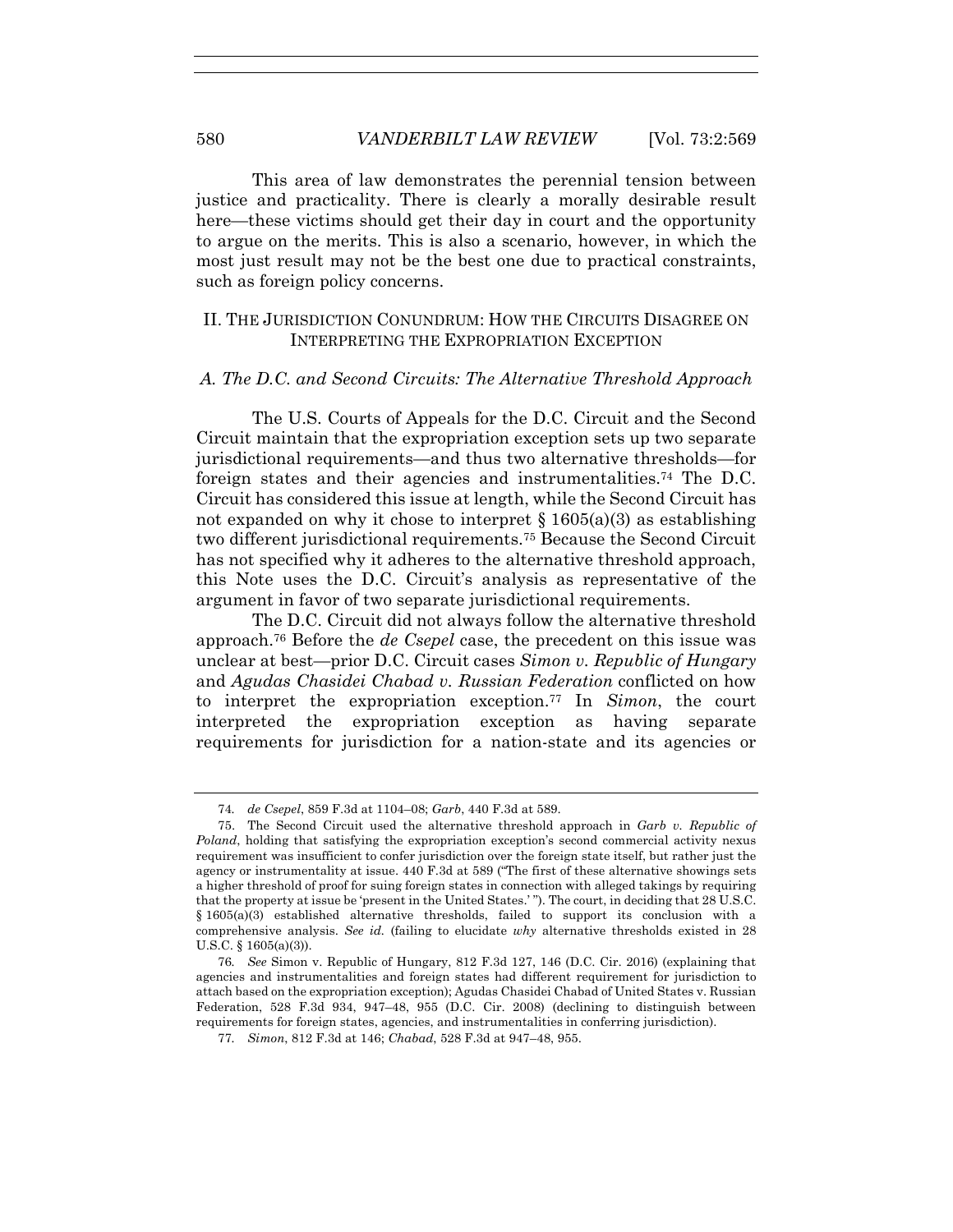instrumentalities.78 But in *Chabad*, the D.C. Circuit did not distinguish between foreign states and their agencies and instrumentalities and permitted suit based on the satisfaction of the second commercial activity nexus alone.79 This discrepancy is an important demonstration of the lower courts' confusion on how to resolve this issue.

The *de Csepel* case provided the D.C. Circuit with the opportunity to settle this conflicting precedent.80 The plaintiffs in *de Csepel* favored the lower bar established by *Chabad*, while Hungary argued that *Simon* was the controlling precedent.<sup>81</sup> To resolve this conflict, the court read the *Chabad* case as failing to hold one way or the other on this issue, making *Simon*, which was quite clear about the distinction, the binding precedent.82 According to the court, the *Chabad* decision had "no precedential effect" because it was a "cursory and unexamined . . . drive-by jurisdictional ruling[ ]."83

The *de Csepel* court very clearly held that for a U.S. court to obtain jurisdiction over a foreign state, the property at issue must be both (1) present in the United States and (2) used for a commercial activity carried on in the United States.84 The D.C. Circuit reads the expropriation exception as permitting a more lenient approach to the jurisdictional requirements for agencies and instrumentalities requiring neither that the property be in the United States nor that the commercial activity in the United States relates to the property.85 Agencies and instrumentalities must only satisfy the second commercial activity nexus of the exception.

For example, under the D.C. Circuit's interpretation, if a plaintiff sues to return a family artifact displayed in a foreign nation's state-owned museum, the artifact is obviously not in the United States, so jurisdiction over a foreign state will not attach under the first commercial activity nexus.86 But if the state-owned museum sells books, posters, or other souvenirs in the United States, then the second

83*. de Csepel*, 859 F.3d at 1106 (alteration in original) (quoting Steel Co. v. Citizens for a Better Env't, 523 U.S. 83, 91 (1998)).

84*. Id.*

<sup>78</sup>*. See de Csepel*, 859 F.3d at 1107 ("[E]ven were we not bound by *Simon*, we would hold that a foreign state retains its immunity unless the first clause of the commercial-activity nexus requirement is met.").

<sup>79</sup>*. Chabad*, 528 F.3d at 947–48, 955.

<sup>80</sup>*. de Csepel*, 859 F.3d at 1104–08.

<sup>81</sup>*. Id.* at 1104–05.

<sup>82</sup>*. Id.* at 1105 ("The precise question, then, is whether the *Chabad* court *held* that a foreign state loses immunity if the second nexus requirement is met. We think it did not."); *D.C. Circuit Interprets*, *supra* note 56, at 653.

<sup>85</sup>*. Id.* at 1107.

<sup>86</sup>*. See id*. (explaining the D.C. Circuit's theory of 28 U.S.C. § 1605(a)(3)'s application).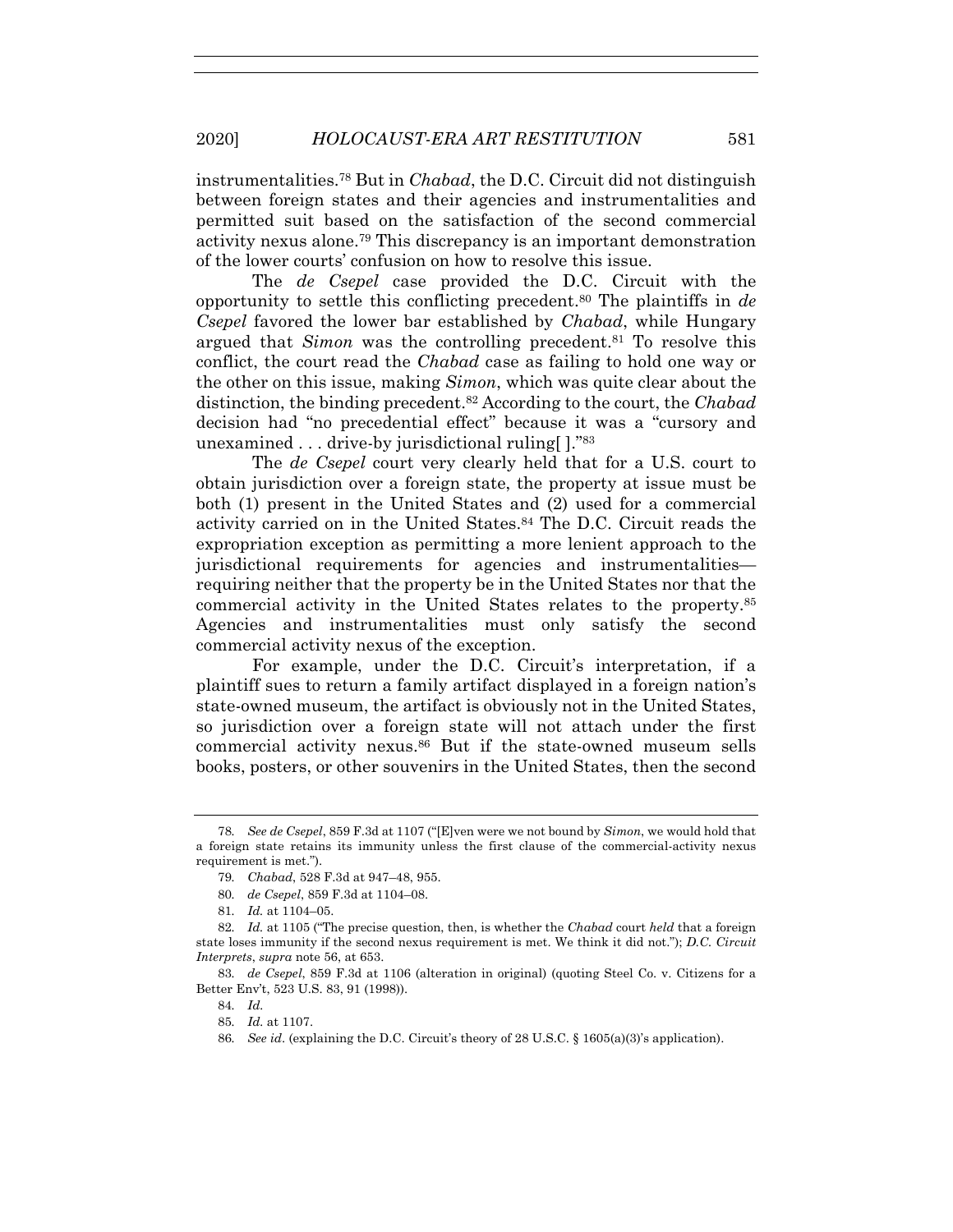commercial activity nexus of the expropriation exception is satisfied.87 It does not matter whether the specific artifact at issue is related to the domestic sale of souvenirs—the state-owned museum's commercial activity in the United States is sufficient to gain jurisdiction over the state-owned museum as an agency or instrumentality.<sup>88</sup> By contrast, if the plaintiff wished to secure jurisdiction over the foreign nation as well, she would need to demonstrate that the disputed artifact was in fact present in the United States and the commercial activity in question was related to the disputed artifact.89 For example, loaning the disputed artwork for display in the United States would likely be sufficient.<sup>90</sup>

Judge Randolph, the lone dissenter in *de Csepel*, considered *Simon*'s separate jurisdictional requirements to be a mistake—an oversight by the *Simon* court because it failed to realize that *Chabad* was the controlling precedent on this issue.<sup>91</sup> He suggested that the *de Csepel* majority's stressed reconciliation of *Simon* in light of *Chabad* was an attempt to save face after judicial error,  $92$  and he went to great lengths to dismantle the reasoning behind the majority's holding that *Simon* was a correct interpretation of the law, rather than *Chabad*.93

## *B. The Ninth Circuit: The Either-Or Approach*

In contrast, the Ninth Circuit does not differentiate between foreign sovereigns and their agencies and instrumentalities for jurisdictional purposes under the expropriation exception—thus, a plaintiff can establish jurisdiction over both by satisfying the second

91*. de Csepel*, 859 F.3d at 1114 (Randolph, J., concurring in part and dissenting in part) ("The only reasonable explanation for *Simon*'s treatment of *Chabad* is that it made a mistake. The majority's decision in this case only compounds the error."); *cf*. *id*. at 1107 (majority opinion) (explaining that the plaintiffs in *Simon* raised the *Chabad* argument in their briefs so the court was not "unaware" of the precedent).

<sup>87</sup>*. See id.*

<sup>88</sup>*. See id.*

<sup>89</sup>*. See id.*

<sup>90</sup>*. See* Malewicz v. City of Amsterdam, 517 F. Supp. 2d 322, 332–33 (D.D.C. 2007) (holding that contracting with American museums, receiving consideration for the art loan, and sending employees to oversee the painting's safe arrival were sufficient to establish a "commercial activity" within the meaning of 28 U.S.C. § 1605(a)(3)); Ingrid Wuerth, *An Art Museum Amendment to the Foreign Sovereign Immunities Act*, LAWFARE (Jan. 2, 2017, 12:48 PM), https://www.lawfareblog.com/art-museum-amendment-foreign-sovereign-immunities-act [https://perma.cc/32WR-ZZTJ].

<sup>92</sup>*. Id*. at 1114 (Randolph, J., concurring in part and dissenting in part).

<sup>93</sup>*. See id*. at 1113–14 (citing Seminole Tribe of Fla. v. Florida, 517 U.S. 44, 67 (1996)) (outlining the court's misinterpretation of *Chabad*'s analysis and describing how the court's selective interpretation of *Chabad* conflicts with the Supreme Court's ruling in *Seminole Tribe*, which stressed that "it is not only the result but also those portions of the opinion necessary to that result by which we are bound").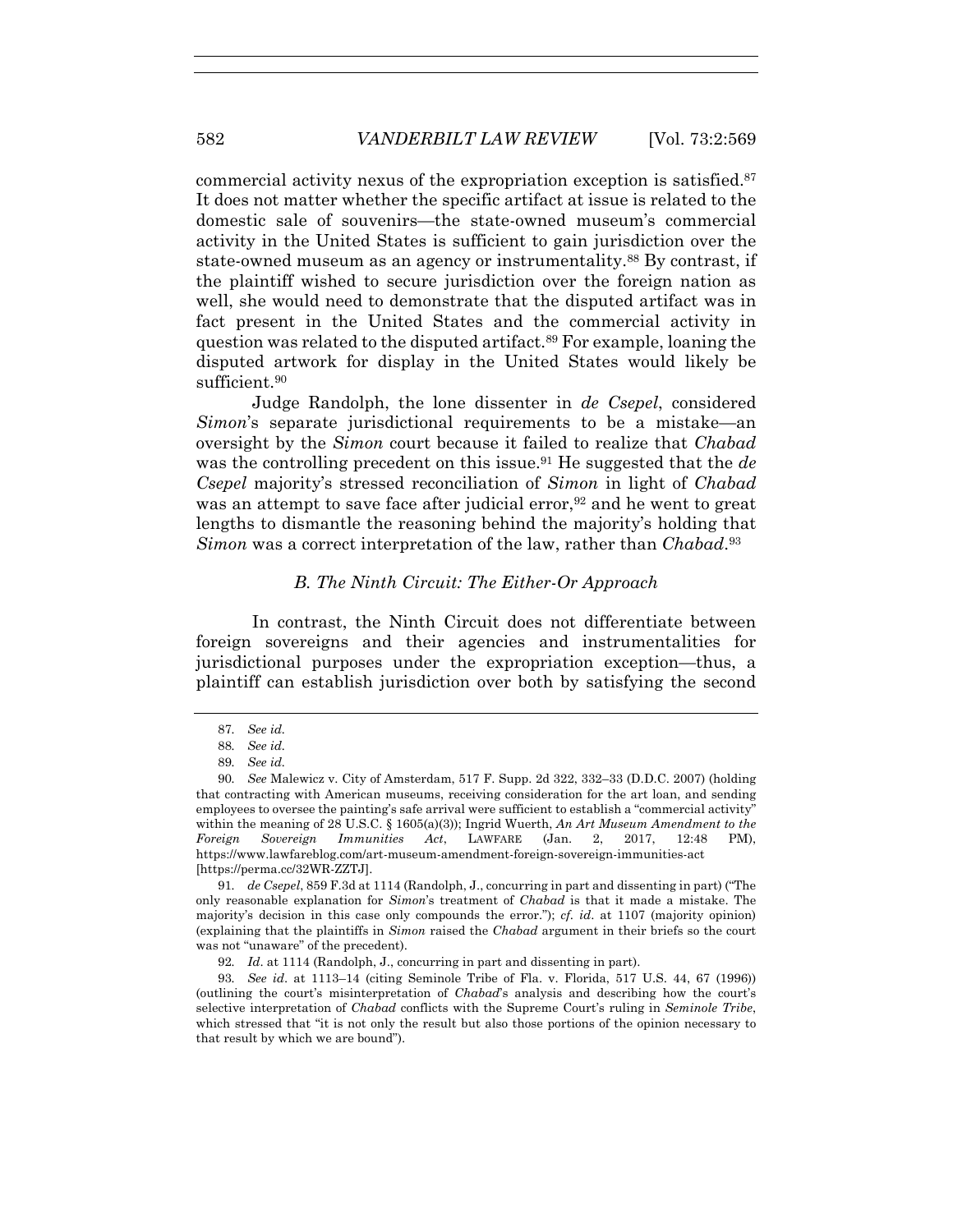commercial activity nexus alone.94 A litigant can haul a foreign state into a U.S. court when an agency or instrumentality owns the disputed property and engages in commercial activity in the United States; thus, under this interpretation, a litigant need only show that the second commercial nexus is satisfied to confer jurisdiction on a foreign nation.95 Compared to the approach of the D.C. and Second Circuits, this jurisdictional barrier is much less demanding.96 In both *Cassirer v. Kingdom of Spain* and *Altmann v. Republic of Austria*, the Ninth Circuit permitted the plaintiffs to sue foreign nations, relying solely on the satisfaction of the second part of the commercial activity nexus requirement of the expropriation exception.97 Notably, neither opinion explained the courts' reasoning behind permitting suit against the relevant foreign sovereign.98 Rather, the Ninth Circuit accepted the language of the expropriation exception without further exploration.<sup>99</sup> The text was sufficiently clear for the Ninth Circuit—either prong is sufficient to confer jurisdiction over a foreign nation.<sup>100</sup>

# *C. Dueling Approaches*

Considerable debate exists about the proper interpretation of the expropriation exception based on the statutory language of  $§$  1605(a)(3).<sup>101</sup> Both sides of this argument claim that their reading of

<sup>94</sup>*. See* Cassirer v. Kingdom of Spain, 616 F.3d 1019, 1032–34, 1037 (9th Cir. 2010) (allowing plaintiffs to sue Spain after satisfying the second prong of the expropriation exception); Altmann v. Republic of Austria, 317 F.3d 954, 958 (9th Cir. 2002) (permitting suit against Austria to go forward on a showing that the second prong was satisfied), *aff'd on other grounds*, 514 U.S. 677 (2004).

<sup>95</sup>*. Cassirer*, 616 F.3d at 1032–34, 1037; *Altmann*, 317 F.3d at 958.

<sup>96</sup>*. See supra* note 85 and accompanying text; *see also* Garb v. Republic of Poland, 440 F.3d 579, 589 (2d Cir. 2006) (explaining how the Second Circuit's interpretation sets a higher standard for the foreign state than the agency or instrumentality).

<sup>97</sup>*. Cassirer*, 616 F.3d at 1032–34, 1037; *Altmann*, 317 F.3d at 958.

<sup>98</sup>*. Cassirer*, 616 F.3d at 1032–34, 1037; *Altmann*, 317 F.3d at 958.

<sup>99</sup>*. Cassirer*, 616 F.3d at 1032–34, 1037; *Altmann*, 317 F.3d at 958.

<sup>100</sup>*. See Cassirer*, 616 F.3d at 1032–34, 1037; *Altmann*, 317 F.3d at 958.

 <sup>101.</sup> For convenience, here is the relevant statutory language:

<sup>(</sup>a) A foreign state shall not be immune from the jurisdiction of courts of the United States or of the States in any case . . . (3) in which rights in property taken in violation of international law are in issue and that property or any property exchanged for such property is present in the United States in connection with a commercial activity carried on in the United States by the foreign state; or that property or any property exchanged for such property is owned or operated by an agency or instrumentality of the foreign state and that agency or instrumentality is engaged in a commercial activity in the United States;

<sup>28</sup> U.S.C. § 1605(a)(3) (2012).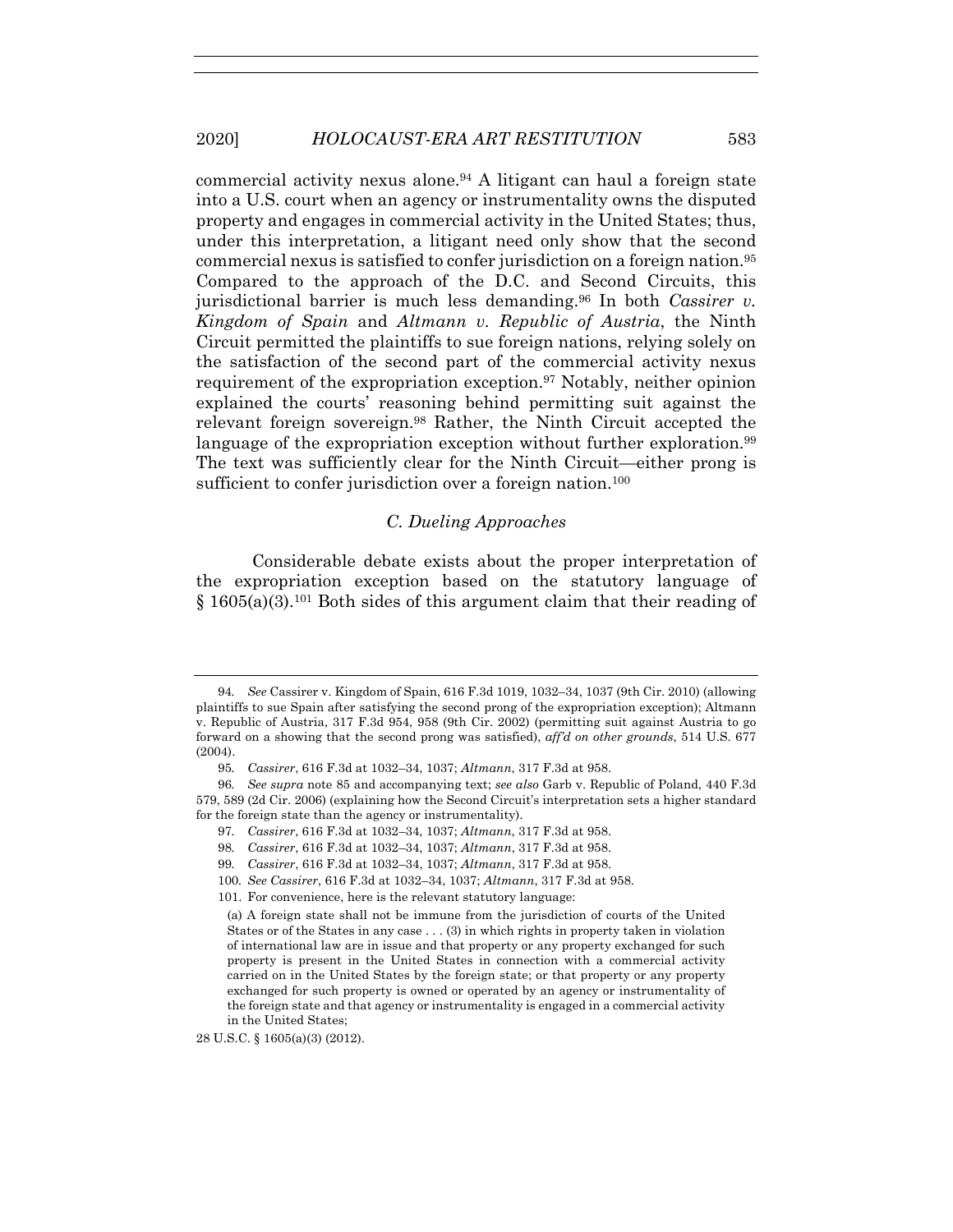the FSIA is the most natural and logical,<sup>102</sup> and both sides claim that a contrary reading would lead to absurd results.103

1. The Alternative Threshold Approach's Functionalism

Supporters of the D.C. Circuit's alternative threshold approach—that foreign states and their agencies and instrumentalities have separate jurisdictional requirements under the FSIA—contend that this is the only logical reading of  $\S 1605(a)(3).^{104}$  This approach tracks other jurisdictional jurisprudence, which usually requires a connection to the United States to impose jurisdiction on a foreign corporate defendant.105 Jurisdiction over a foreign defendant will lie only if *that entity*—not a separate entity—has engaged with or has contacts with the United States.106 Furthermore, advocates of this approach argue that the relationship between a subsidiary and parent corporation is similar to that between a foreign state and its agencies

Brief in Opposition at 31, *de Csepel*, 139 S. Ct. 784 (No. 17-1165), 2018 WL 2383591, at \*31 ("Because neither the FSIA, its legislative history, nor case law support the 'counter-textual' reading advocated by Petitioners, review by this Court is not warranted." (citation omitted)).

103*.* de Csepel v. Republic of Hungary, 859 F.3d 1094, 1107 (D.C. Cir. 2017) ("To conclude that the foreign state loses its immunity if either clause is satisfied would produce an anomalous result: the court would have no jurisdiction over the agencies and instrumentalities that actually own or operate the expropriated property."); Petition for a Writ of Certiorari, *supra* note 102, at 27–28 ("Congress could not have intended simultaneously to abrogate foreign states' immunity to expropriation suits and to create a giant loophole that could prevent adjudication of such claims.").

104*. See* Brief for the United States as Amicus Curiae at 11, *de Csepel*, 139 S. Ct. 784 (No. 17- 1165), 2018 WL 6382956, at \*11 [hereinafter United States Amicus Brief in *de Csepel*]:

That text and structure as a whole is most naturally read as establishing two distinct tracks for obtaining jurisdiction, depending on the kind of entity whose immunity is at stake. . . . On that understanding, an entity's exposure to suit in U.S. courts depends on the connection between the expropriated property and *that entity's own* U.S. commercial activities. A plaintiff thus cannot mix and match, using the looser 'agency or instrumentality' standard to bootstrap jurisdiction over the foreign state itself.

105*. See id.*

If a private foreign museum engaged in commercial activity in the United States, for example, then that activity would naturally be expected to provide a basis for suing that museum on related claims in a U.S. court. But that activity would not ordinarily provide a basis for using a separate corporate parent . . . .

106*. Id.* (citing J. McIntyre Mach., Ltd. v. Nicastro, 564 U.S. 873, 881 (2011) (plurality opinion) and *Nicastro*, 564 U.S. at 887–88 (Breyer, J., concurring in the judgment)).

<sup>102</sup>*. See* Petition for a Writ of Certiorari at 29, de Csepel v. Republic of Hungary, 139 S. Ct. 784 (2019) (mem.) (No. 17-1165), 2018 WL 1028055, at \*29:

<sup>[</sup>The] text [of the FSIA] is unambiguous . . . . [I]t provides that a foreign entity lacks immunity when (1) it is a foreign state, (2) rights in property taken in violation of international law are in issue, and (3) the relevant property is owned or operated by an agency or instrumentality of the foreign state that is engaged in commercial activity in the United States;

<sup>(</sup>citations omitted).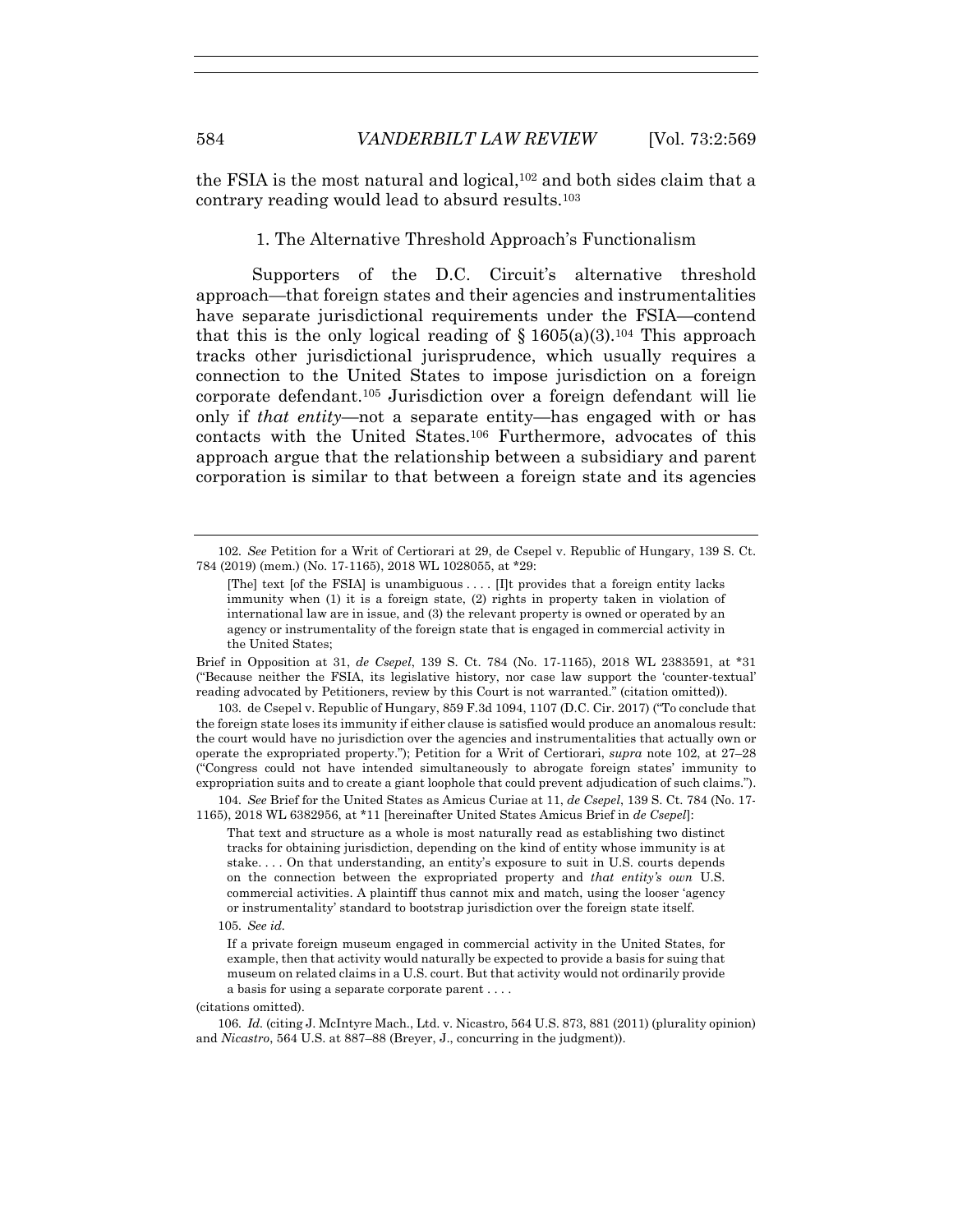and instrumentalities.107 As courts have been reluctant to confer jurisdiction automatically over the parent corporation simply because its subsidiary has contacts in the United States, advocates argue that the same logic should apply to the relationship between foreign states and their agencies and instrumentalities.108

Additionally, proponents of this approach argue that separating the jurisdictional requirements of  $\S$  1605(a)(3) honors the "well-worn distinction between foreign states and agencies and instrumentalities" in the FSIA.109 They assert that Congress enacted the FSIA against the background principle that statutory codification of immunity standards should protect international comity,110 which has since informed the general rule that distinct government agencies and instrumentalities should be treated separately from their sovereigns.<sup>111</sup>

Proponents also maintain that when Congress has deviated from this background rule, it has been explicit about its intention.112 For example, Congress was clear in erasing the distinction between states and their agencies and instrumentalities to allow victims of statesponsored terrorism to collect on particular judgments.113 Conversely, no such language appears in the expropriation exception.114 However, this point belies the fact that Congress, in defining "foreign state," included agencies and instrumentalities as part of the definition—and

110*. See* United States Amicus Brief in *de Csepel*, *supra* note 104, at 12:

The expectation that jurisdiction over a foreign entity depends on that entity's own contacts with the United States is particularly strong in the FSIA . . . . As this Court has long recognized, "[d]ue respect for the actions taken by foreign sovereigns and for principles of comity between nations" support a background rule "that government instrumentalities established as juridical entities distinct and independent from their sovereign *should normally be treated as such*."

(quoting First Nat'l City Bank v. Banco Para El Comercio Exterior de Cuba, 462 U.S. 611, 626–27 (1983), *superseded by statute*, 28 U.S.C. § 1610 (2012), *as recognized in* Rubin v. Islamic Republic of Iran, 138 S. Ct. 816 (2018)).

111*. See id.*

112*. See id.* at 14 (providing the example of Congress expressly deviating from the rule in 28 U.S.C.  $\S$  1610(g)(1)).

<sup>107</sup>*. Id.* at 11–12.

<sup>108</sup>*. See id.* (analogizing jurisdictional norms for corporations to those for foreign states).

<sup>109</sup>*. Id.* at 6 (quoting de Csepel v. Republic of Hungary, 859 F.3d 1094, 1108 (D.C. Cir. 2017)); *see also* Lauren Bursey, Comment, *They're People Too: Why U.S. Courts Should Give Foreign Agencies and Instrumentalities Due Process Rights Under the Foreign Sovereign Immunities Act (FSIA)*, 66 DEPAUL L. REV. 221, 230 (2016) ("FSIA recognizes the reality that agencies and instrumentalities are entities separate from the government and, accordingly treat [sic] them different [sic] than states.").

<sup>113</sup>*. Id.* (citing 28 U.S.C. § 1610(g)(1) (2012) and *Rubin*, 138 S. Ct. at 823). Congress enacted 28 U.S.C. § 1610(g)(1), which provides a list of factors to consider when holding an agency or instrumentality liable for the actions of a foreign sovereign. 28 U.S.C. § 1610(g)(1); *Rubin*, 138 S. Ct. at 822–23. The default presumption is that foreign states and their agencies and instrumentalities were separate legal entities. *See Rubin*, 138 S. Ct. at 822.

 <sup>114.</sup> United States Amicus Brief in *de Csepel*, *supra* note 104, at 14.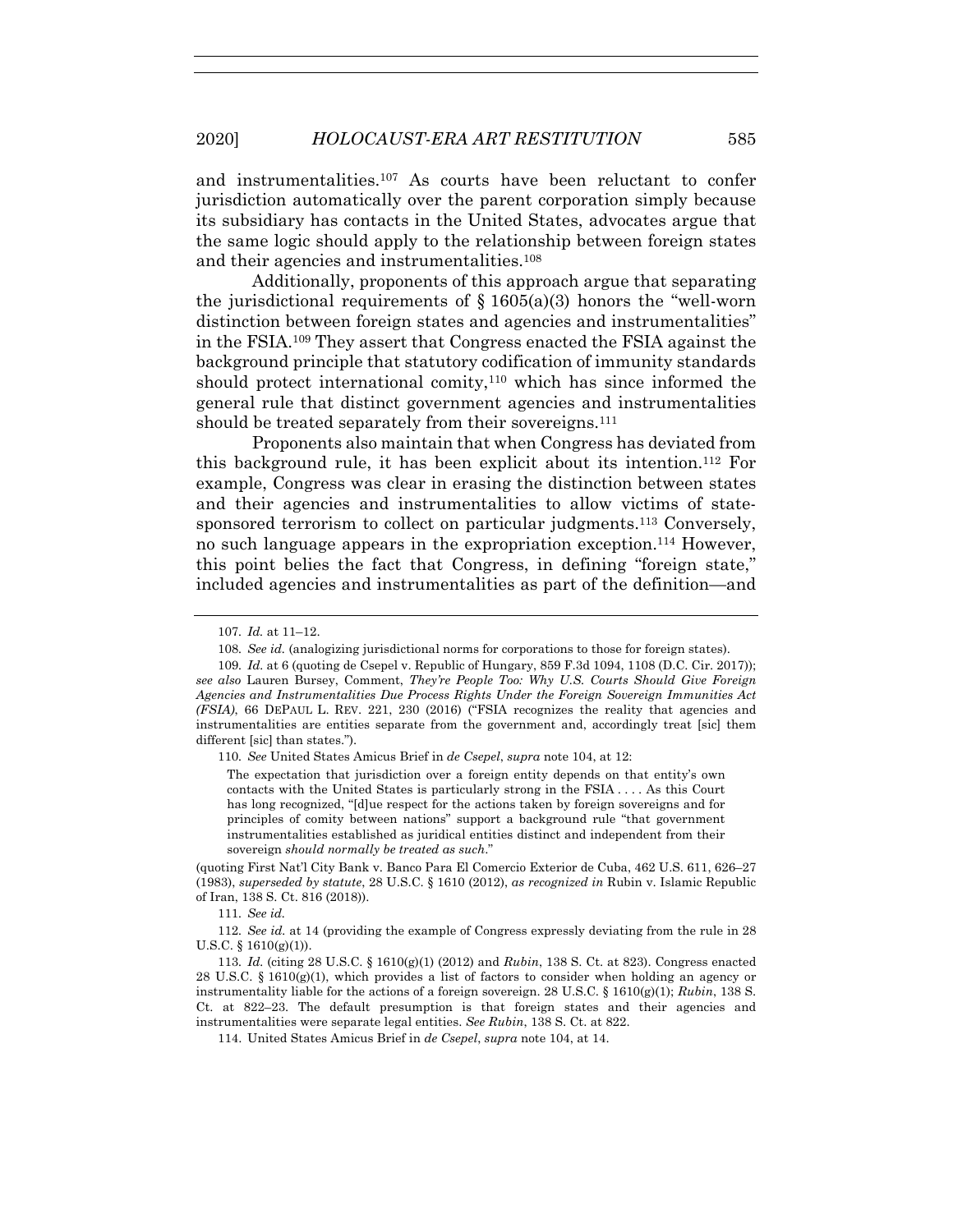that this definition was explicitly adopted for the expropriation exception, arguably eviscerating the distinction between the two.<sup>115</sup>

The FSIA's commercial activity exception also supports a background principle that the FSIA should treat agencies and instrumentalities differently from foreign sovereigns.116 As an example of the careful distinction between foreign states and their agencies and instrumentalities under the FSIA, supporters of this approach note that a foreign nation loses immunity status under the commercial activity exception only if the claim against the state—as opposed to the agency or instrumentality—satisfies that exception.<sup>117</sup> By analogy, they argue, this logic should extend to the expropriation exception.118

Additionally, this alternative threshold approach would guard against anomalous outcomes.119 The D.C. Circuit has explained:

To conclude that the foreign state loses its immunity if either clause is satisfied would produce an anomalous result: the court would have no jurisdiction over the agencies and instrumentalities that actually own or operate the expropriated property. That is because, although the FSIA generally allows for "an agency or instrumentality of a foreign state" to count as a "foreign state," the agencies or instrumentalities would fail to satisfy *either* of the expropriation exception's two clauses if considered to be the relevant "foreign state" throughout the exception. Take this case. The family would be unable to pursue its claims against the very entities that actually possess the Herzog collection the museums and the university—because the collection is not "present in the United States" (clause one) nor "owned or operated by an agency or instrumentality" of the museums and the university (clause two). Thus, the expropriation exception's two clauses make sense only if they establish alternative thresholds a plaintiff must meet depending on whether the plaintiff seeks to sue a foreign state or an agency or instrumentality of that state.120

Furthermore, in dissolving the distinction between foreign states and their instrumentalities, the plaintiff would be able to sue a foreign sovereign that engaged in no commercial activity in the United

<sup>115</sup>*. See* de Csepel v. Republic of Hungary, 859 F.3d 1094, 1112 n.1 (D.C. Cir. 2017) (Randolph, J., concurring in part and dissenting in part) (explaining how the Act defines "foreign state" to include agencies and instrumentalities).

<sup>116</sup>*. See* United States Amicus Brief in *de Csepel*, *supra* note 104, at 13 ("When applying *other* FSIA exceptions to immunity from suit, the courts of appeals have consistently recognized that a foreign state 'does not lose immunity merely because one of its agencies and instrumentalities satisfies an FSIA exception.'" (emphasis added)).

<sup>117</sup>*. See de Csepel*, 859 F.3d at 1107 (majority opinion) ("For that reason, a foreign state loses its immunity under the commercial-activity exception only if the claim against the state—as opposed to the agency or instrumentality—satisfies that exception."); United States Amicus Brief in *de Csepel*, *supra* note 104, at 13 ("For example, under the FSIA's commercial activity exception, 28 U.S.C. [§] 1605(a)(2), the courts of appeals have applied the presumption to hold that 'a foreign sovereign is not amenable to suit based upon the acts' of an instrumentality, unless the *Bancec* presumption is overcome.").

<sup>118</sup>*. See de Csepel*, 859 F.3d at 1107; United States Amicus Brief in *de Csepel*, *supra* note 104, at 6.

<sup>119</sup>*. See de Csepel*, 859 F.3d at 1107.

<sup>120</sup>*. Id*. at 1107–08 (citation omitted).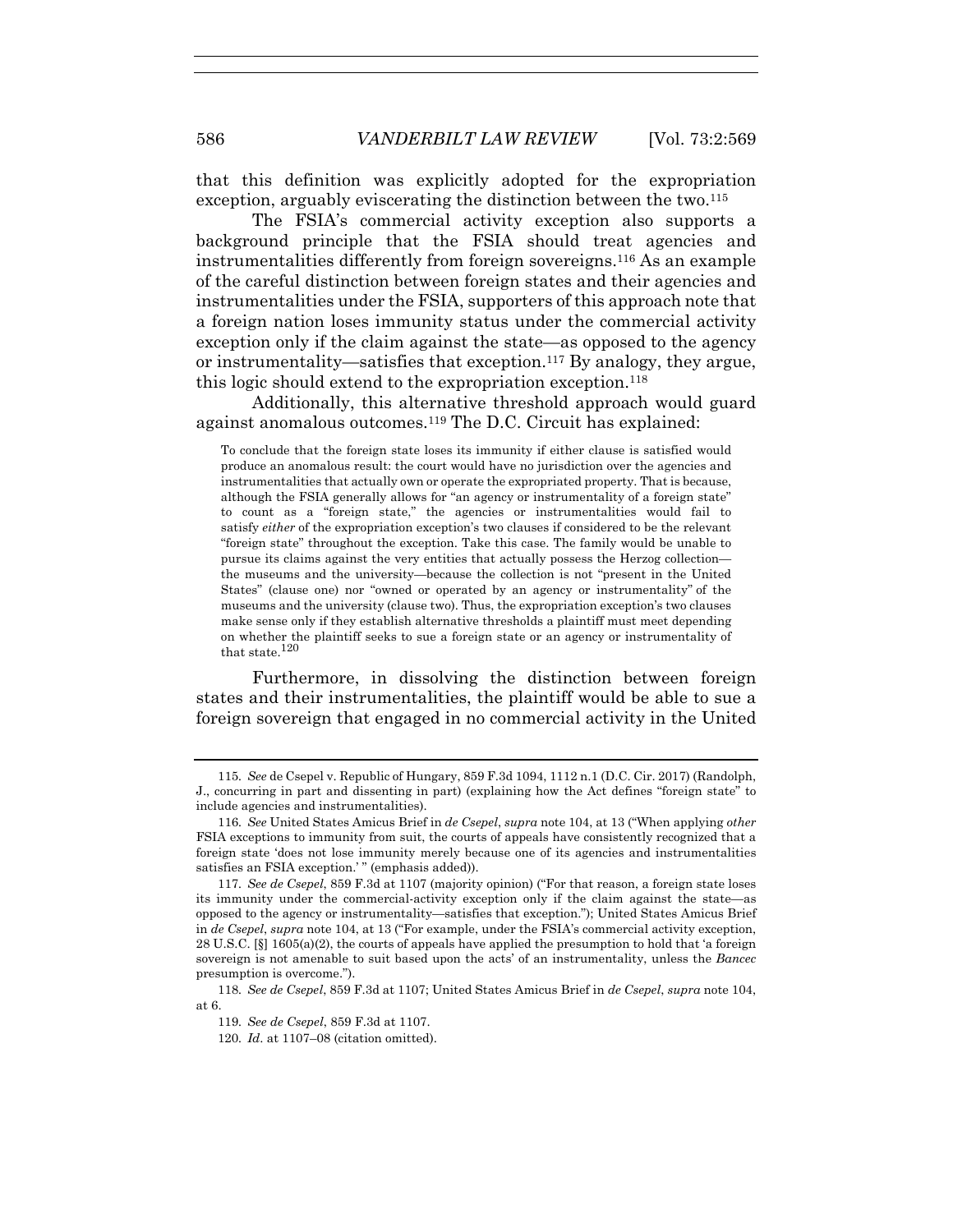States so long as the sovereign's agency or instrumentality owning or operating the property did.121 This result seems counterintuitive, as it would be easier to obtain jurisdiction over a foreign state if it did *not* own the property at issue, but rather one of its agencies and instrumentalities did.122 Because the commercial activity bar is higher for the first clause—requiring presence of property in the United States and a commercial activity nexus to that property, as opposed to mere commercial activity—a plaintiff could more easily sue a foreign-state defendant by simply showing some level of commercial activity by an agency or instrumentality.123

As advocates have noted, however, this argument falls flat in certain factual scenarios—for example, in the case of the Herzogs, it is not mere "happenstance" that their family's prized paintings are in Hungary's state-owned museums.124 Though Hungary's state-owned museums possess the paintings, Hungary is one of the parties directly responsible for their theft in the first place: after receiving the stolen art from Nazi soldiers, Hungary put the loot on display.125 Holding Hungary accountable for the actions of its agencies and instrumentalities is not an odd or anomalous result under these facts.126

Still, the D.C. Circuit in *de Csepel* worried that this approach would allow plaintiffs carte blanche to sue "any and all agencies and instrumentalities of a foreign state however unconnected to the United States," as long as the foreign nation had possession of the property at issue in connection with its commercial activity in the United States.127

# 2. The Either-Or Approach's Clear-Eyed Reading

Meanwhile, proponents of the Ninth Circuit's either-or approach, which levies jurisdiction against a foreign state if either prong is satisfied, argue that the first words of the statutory provision

<sup>121</sup>*. Id.* at 1108.

<sup>122</sup>*. See id.* (explaining this odd result and stating that the plaintiff "could sue any and all agencies and instrumentalities of a foreign state however unconnected to the United States, so long as the foreign state itself possesses the property in connection with a commercial activity . . . in the United States").

 <sup>123. 28</sup> U.S.C. § 1605(a)(3) (2012).

 <sup>124.</sup> Reply Brief for Petitioners at 10, de Csepel v. Republic of Hungary, 139 S. Ct. 784 (2012) (mem.) (No. 17-1165), 2018 WL 2684553, at \*10.

<sup>125</sup>*. Id*.

<sup>126</sup>*. See id.* ("Hungary can reap the financial benefits that flow to the state-owned museums through their affirmative marketing efforts in the United States. There is nothing unfair about permitting the surviving members of the Herzog family to sue Hungary . . . .").

<sup>127</sup>*. de Csepel*, 859 F.3d at 1108; *see* United States Amicus Brief in *de Csepel*, *supra* note 104, at 16 ("[I]t is very unlikely that Congress intended for jurisdiction to be 'dispensed in gross . . . .' " (citation omitted)).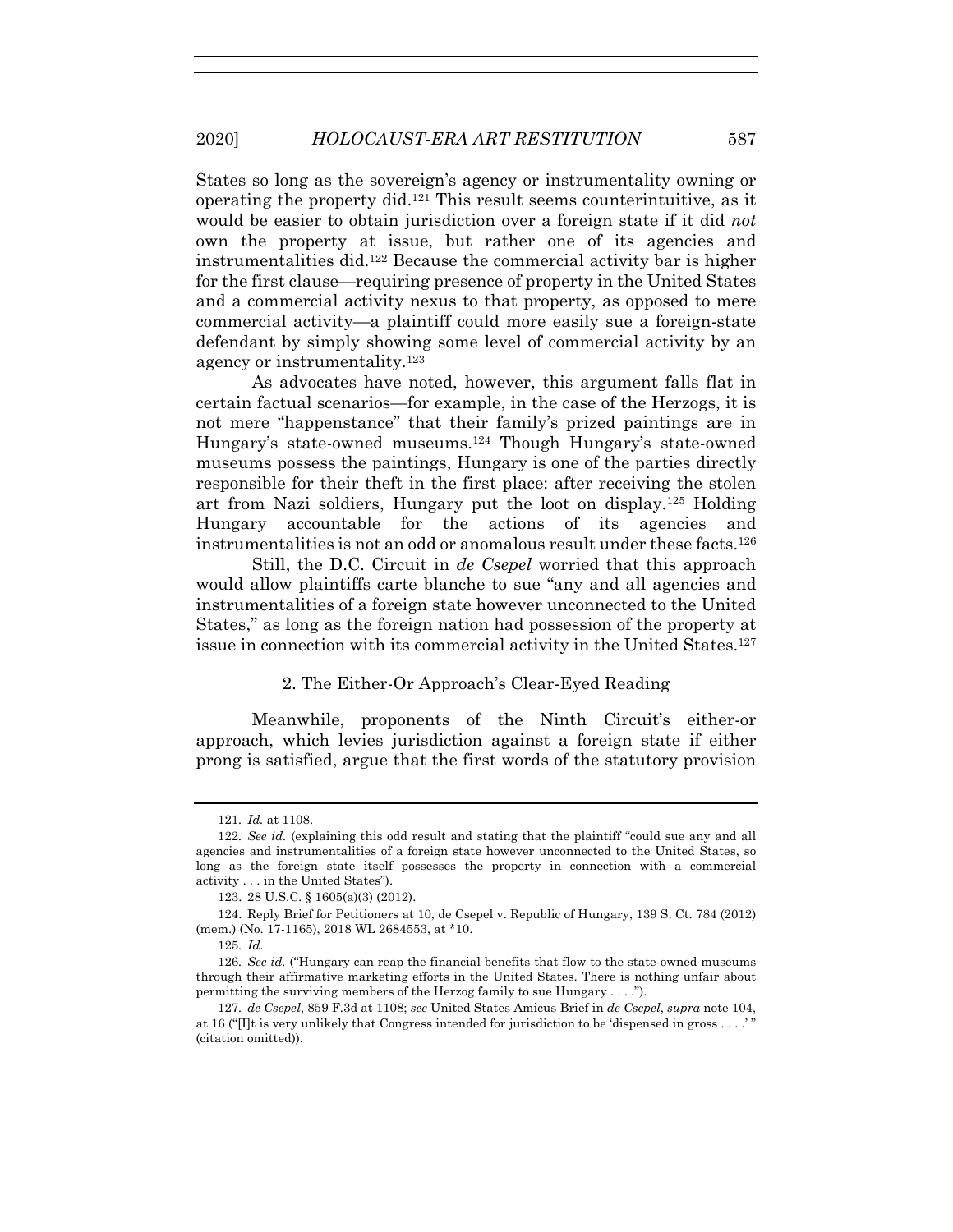make this interpretation clear: "[A] foreign state shall *not* be immune from suit."128 To conclude otherwise would require reading the word "not" out of the text<sup>129</sup> or determining that the drafters of the FSIA intended to confer an elevated status on the foreign state as compared to its agencies and instrumentalities.130

Supporters of this approach also argue that this difference between jurisdictional requirements for foreign states versus their agencies and instrumentalities is not supported by the plain language of the statute or the legislative history.131 Section 1603(a) of the FSIA defines "foreign state" to include its agencies and instrumentalities, which undercuts the D.C. Circuit's reasoning that the agencies and instrumentalities are totally severable from the foreign state itself.132 Further, the relevant House Report clearly adopts this definition to apply to the expropriation exception.133

Advocates for the Ninth Circuit's either-or approach also assert that the reliance on nebulous "background" principles supporting a distinction between foreign states and their instrumentalities in the FSIA is incorrect.134 Congress enacted the FSIA to replace these background rules and codify a specific, discrete standard by which foreign sovereign immunity attaches.135

<sup>128</sup>*. de Csepel*, 859 F.3d at 1111 (Randolph, J., concurring in part and dissenting in part) (citing 28 U.S.C. § 1605(a)(3)). Judge Randolph did not mince words. *Id.* at 1110 ("[T]he majority's opinion transforms the governing jurisdictional statute to mean the opposite of what it says.").

<sup>129</sup>*. Id.* at 1111 ("Although § 1605(a)(3) provides that a foreign state shall *not* be immune from suit, the majority crosses out the 'not' and holds that the foreign state shall be immune when its agencies or instrumentalities owning or operating the expropriated property engage in commercial activity in the United States.").

 <sup>130.</sup> Reply Brief for Petitioners, *supra* note 124, at 7 ("Hungary extrapolates from those provisions a free-floating principle that a foreign sovereign should always be afforded more favorable treatment under the FSIA than its agencies or instrumentalities, even when the FSIA provides otherwise.").

<sup>131</sup>*. See de Csepel*, 859 F.3d at 1112 n.1 (Randolph, J., concurring in part and dissenting in part) ("This supposed neat distinction between foreign states and their instrumentalities is belied not only by the Act defining 'foreign state' to *include* agencies and instrumentalities, . . . but also by the House Report on the Act explicitly adopting this definition for the expropriation exception." (citation omitted)).

 <sup>132. 28</sup> U.S.C. § 1603(a) (2012) ("A 'foreign state', except as used in section 1608 of this title, includes a political subdivision of a foreign state or an agency or instrumentality of a foreign state . . . ."); *see de Csepel*, 859 F.3d at 1112 n.1 (Randolph, J., concurring in part and dissenting in part) (explaining that the expropriation exception includes agencies and instrumentalities in its definition of "foreign state").

 <sup>133.</sup> H.R. REP. NO. 94-1487, at 18–19 (1976) ("Section 1605 sets forth the general circumstances in which a claim of sovereign immunity by a foreign state, as defined in section 1603(a), would not be recognized in a Federal or State court in the United States."); *see* 28 U.S.C. § 1603(a) ("A 'foreign state', except as used in section 1608 of this title, includes a political subdivision of a foreign state or an agency or instrumentality of a foreign state . . . .").

 <sup>134.</sup> Reply Brief for Petitioners, *supra* note 124, at 8.

<sup>135</sup>*. Id.*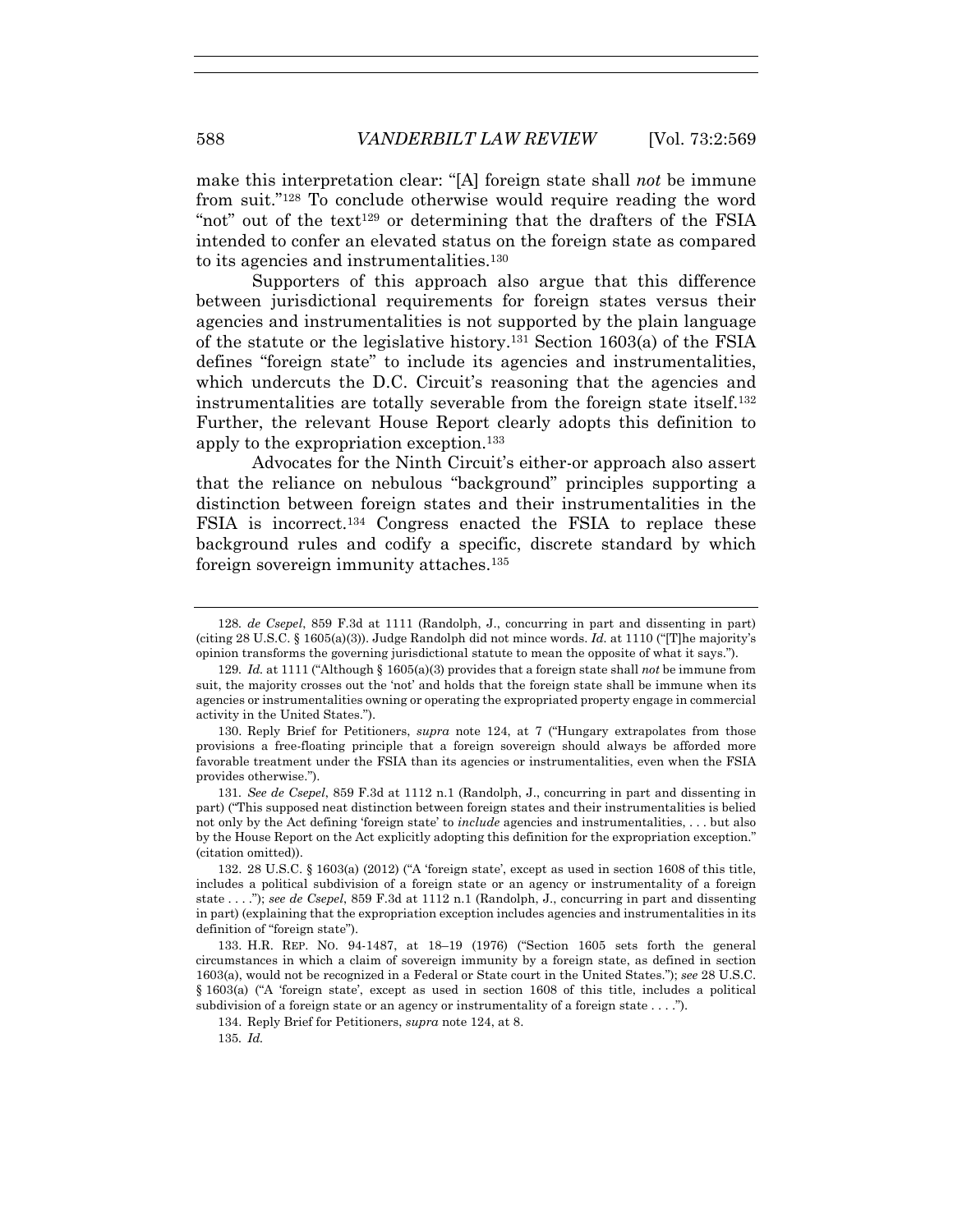Reading the exception to establish different jurisdictional thresholds might also lead to odd results.136 For example, in the *de Csepel* case, defendant Hungary argued that it could not possibly be subject to jurisdiction under the FSIA's expropriation exception because the property was in Hungary, not the United States, and it had not engaged in commercial activities in connection with the property at issue, thus failing the first prong of  $\S 1605(a)(3)$ .<sup>137</sup> However, once the D.C. Circuit ordered the trial court to dismiss Hungary as a defendant,138 the remaining defendants (the agencies and instrumentalities) argued that the case could not go further because Hungary was a "necessary party under Federal Rule of Civil Procedure 19."139 The defendants argued there was no available relief for the Herzog family unless Hungary was a party, as Hungary owned the property at issue and was the party that committed the expropriation.140 While the district court has yet to rule on the defendants' Rule 19 argument, $141$  it seems unlikely that Congress intended the expropriation exception to create such an escape clause for foreign states to evade jurisdiction.<sup>142</sup>

Additionally, the alternative threshold approach's reading of § 1605(a)(3) makes the expropriation exception ineffective as it relates to foreign states.143 To avoid jurisdiction under the alternative threshold approach, foreign states need only abstain from sending the property to the United States for a commercial activity.144 This effectively quashes any chance for a plaintiff to gain jurisdiction over a foreign sovereign in an art suit because foreign states, cognizant of this jurisdictional prerequisite, will simply avoid bringing the property to the United States.145

140*. Id.* at 27–28.

 141. *See de Csepel et al v. Republic of Hungary et al Court Docket Sheet*, DOCKETBIRD, https://www.docketbird.com/court-cases/De-Csepel-et-al-v-Republic-of-Hungary-et-al/dcd-1:2010 cv-01261 [https://perma.cc/3DJD-PP9X] (showing that the defendants filed a motion to dismiss on their Rule 19 argument on February 9, 2018, but the court has yet to issue an order on the merits of that argument).

142*. Id.* at 28.

143*. See id.* at 31 ("The panel majority's interpretation thus renders toothless a provision that purports to remove a foreign state's immunity—based on a contorted view of the term 'foreign state' that excludes foreign states. Congress could not have intended that bizarre result.").

144*. Id.* ("[U]nder the D.C. Circuit's erroneous interpretation of the expropriation exception, a foreign state could retain its immunity to suit merely by refraining from bringing the expropriated property . . . to the United States in connection with a commercial activity.").

 145. *See id.* (explaining that foreign states may easily avoid jurisdiction by keeping the art out of the United States).

 <sup>136.</sup> Petition for a Writ of Certiorari, *supra* note 102, at 27–28.

<sup>137</sup>*. Id.*

<sup>138</sup>*. Id.* at 27.

<sup>139</sup>*. Id.* at 28.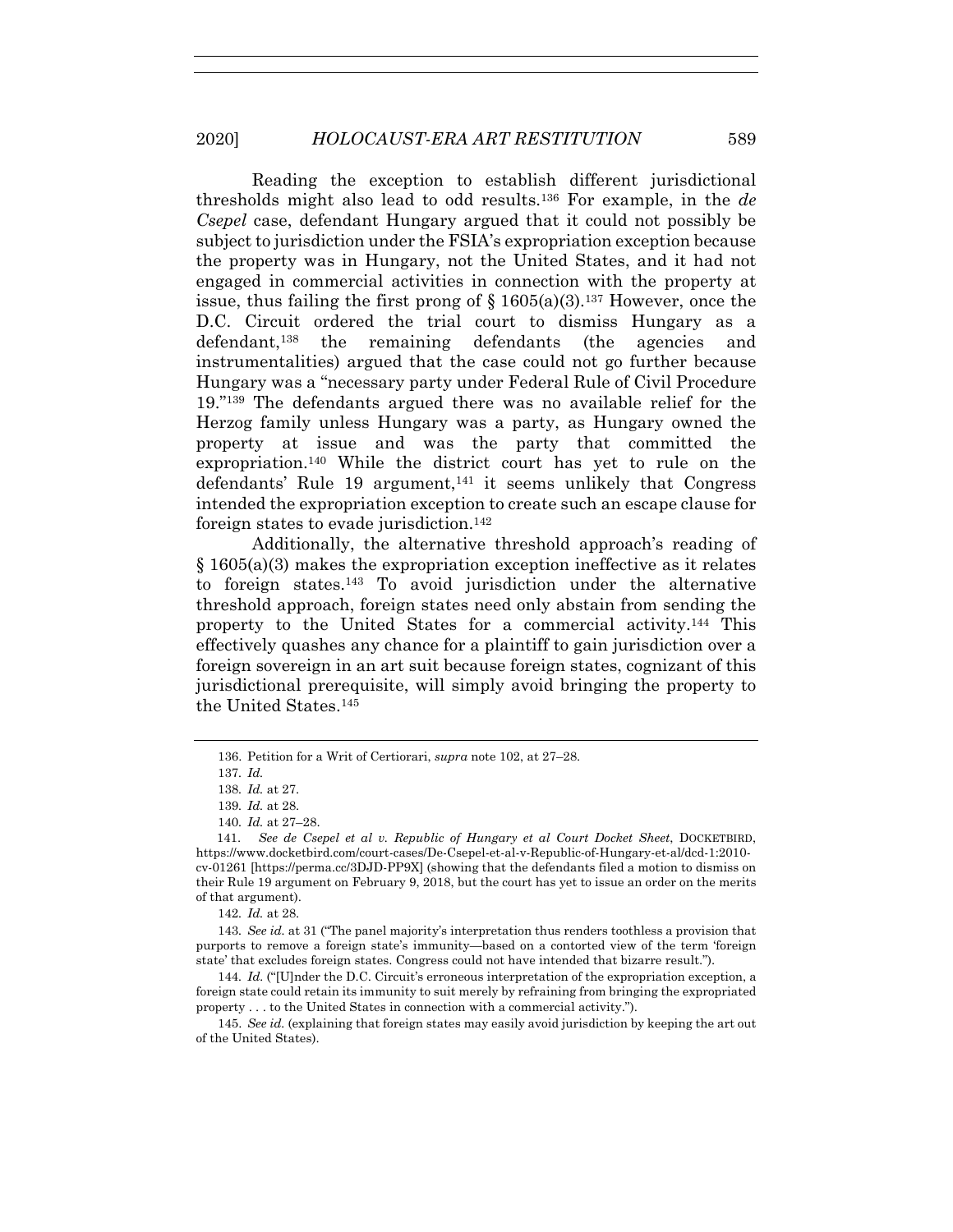## *D. Practical Effects*

The resolution of this circuit split will likely have broader implications than simply plaintiffs' ability to sue in U.S. courts. In fact, a resolution favoring less immunity and more court access could lead to tensions between foreign sovereigns and the United States.146 Through the FSIA, Congress attempted to prevent immunity blunders with other countries,147 and an either-or approach to the expropriation exception could undercut this goal because it would permit a district court to exercise jurisdiction over a foreign-state defendant more freely. A U.S. court exercising jurisdiction over a foreign nation is a delicate matter, and international comity demands some degree of deference to other states.148 The narrow interpretations of other FSIA exceptions and the establishment of the FSIA as the exclusive means for obtaining jurisdiction over a foreign state animate these concerns.149 The distinction between a foreign state and its agencies and instrumentalities demonstrates the desire for parity between nations that is carefully enshrined in the FSIA.150

Further, a more liberal approach to jurisdiction in Nazi-era loot cases will likely discourage the exchange of culturally significant artwork between countries.151 Foreign nations are already wary of loaning their artwork to the United States as they fear it will lead to lawsuits for disputed pieces. Russia, for example, has stopped loaning

<sup>146</sup>*. See* Brief for Amicus Curiae the United States at 17, Simon v. Republic of Hungary, 812 F.3d 127 (D.C. Cir. 2016) (No. 17-7146), 2018 WL 2461996, at \*17 [hereinafter United States Amicus Brief in *Simon*] ("[When] the United States has expressed its foreign policy interests in connection with a particular subject matter or litigation, a court should give substantial weight to the United States' views that those interests support (or weigh against) abstention in favor of a foreign forum that can resolve the dispute."). The preceding quote specifically speaks to the doctrine of *forum non conveniens* as it relates to international comity, but the principles also apply to why a court may decide to more narrowly interpret jurisdictional requirements.

 <sup>147.</sup> DUNOFF ET AL., *supra* note 29, at 320.

<sup>148</sup>*. See id.* at 320 (discussing the dissatisfaction with the immunity determination process pre–FSIA).

<sup>149</sup>*. See* Rubin v. Islamic Republic of Iran, 138 S. Ct. 816, 822 (2018) ("Congress enacted the FSIA in an effort to codify this careful balance between respecting the immunity historically afforded to foreign sovereigns and holding them accountable, in certain circumstances, for their actions.").

<sup>150</sup>*. See id.* (" 'For the most part, the Act' tracks 'the restrictive theory of sovereign immunity.'" (quoting Verlinden V.B. v. Cent. Bank of Nigeria, 461 U.S. 480, 488 (1983))).

<sup>151</sup>*. See* Wuerth, *supra* note 90 (discussing the Art Museum Amendment to the FSIA, also known as The Foreign Cultural Exchange Jurisdictional Immunity Clarification Act or FCEJCA, which provides that artwork loaned to the United States for temporary display falls outside the meaning of "commercial activity," and therefore outside of the expropriation exception in the FSIA, to facilitate the exchange of artwork between nations).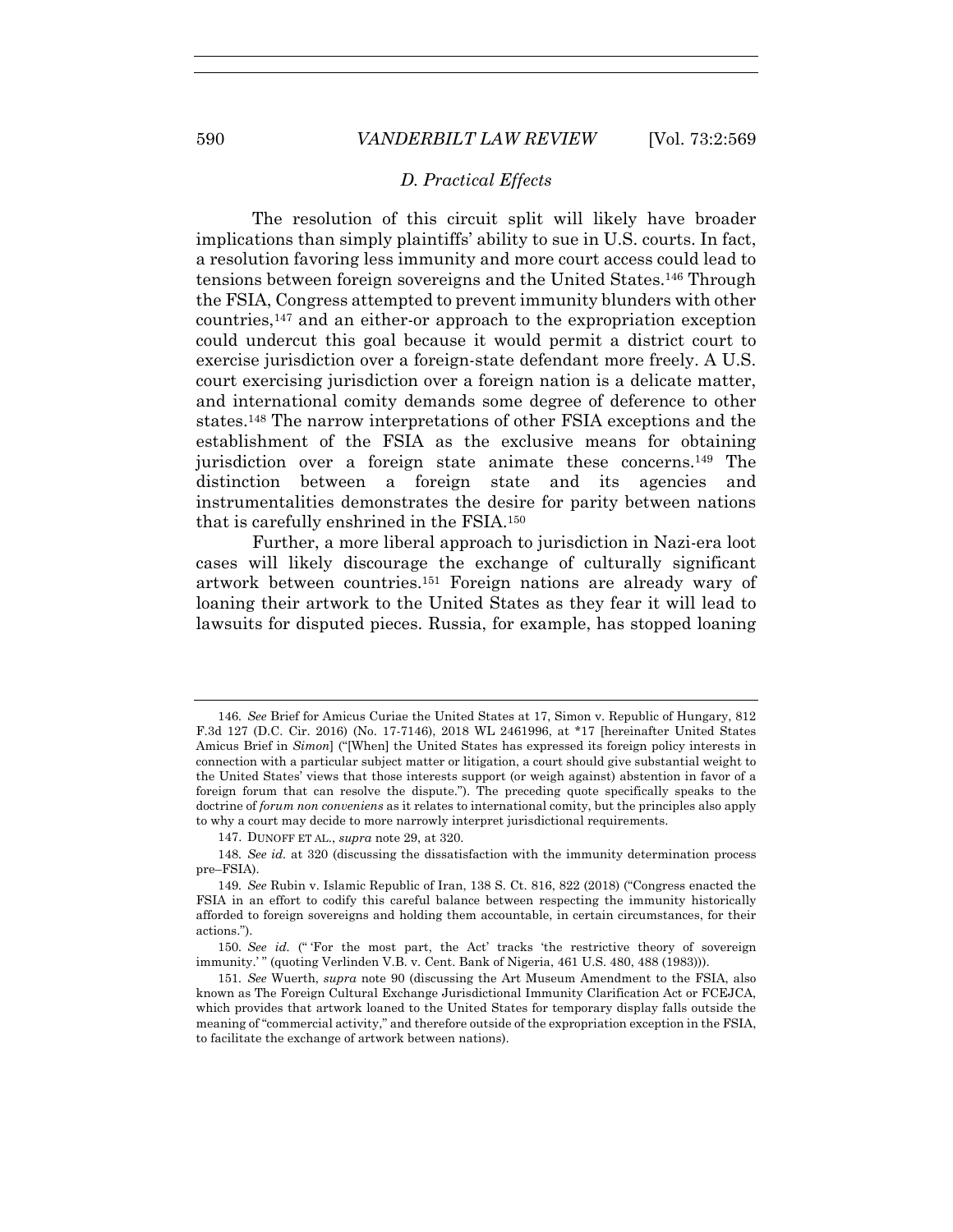artwork to the United States altogether.152 To ameliorate this concern and facilitate art exchange, Congress passed the Foreign Cultural Exchange Jurisdictional Immunity Clarification Act ("FCEJCA") to amend the FSIA. The FCEJCA authorizes the president to designate foreign states' exhibition of artwork in the United States as outside of the scope of the "commercial activity" categorization under certain circumstances.153 The president is not entitled to make such a designation for works subject to "Nazi-era claims," however, leaving foreign states and their agencies and instrumentalities vulnerable to claims like the Herzogs'.154

The denial of jurisdiction in U.S. courts may reflect the desire to protect the United States from judicial interference abroad.155 The Tate Letter explained this goal and cited reciprocity as a primary motive in adopting the restrictive theory of sovereign immunity.156 Because other states failed to extend immunity to the United States in their own courts, Tate argued that the United States should not extend this immunity to other governments in domestic courts.157 This argument goes both ways—if the United States wants to remain immune abroad for expropriation suits, it would do well to offer the same immunity to foreign nations in U.S. courts. Perhaps the reason the United States is not keen to extend jurisdiction in the context of expropriations is the recognition that this would make the United States vulnerable to jurisdiction for these types of acts in other nations. The United States would be justified in fearing a quid pro quo retaliation of this sort but, in turn, it would relinquish its moral authority.

Failure to exercise jurisdiction over foreign states in Nazi-era art suits arguably undermines the consensus established by the international community in previous international agreements.158 In the decades following the Holocaust, nations, nongovernmental

<sup>152</sup>*. Id.* ("The [*Malewicz*] case had a ripple effect in the art world. Foreign states rescinded or refused to temporarily loan art to museums in the U.S. for fear of being sued.").

<sup>153</sup>*. Id.*

<sup>154</sup>*. Id.* 

<sup>155</sup>*. See* DUNOFF ET AL., *supra* note 29, at 319–20 ("[T]he granting of sovereign immunity to foreign governments in the courts of the United States is most inconsistent with the action of the Government of the United States in subjecting itself to suit in these same courts in both contract and tort . . . ." (quoting Tate Letter, *supra* note 36, at 984)).

<sup>156</sup>*. Id.*

<sup>157</sup>*. Id.*

 <sup>158.</sup> Motion for Leave to File and Brief of Ambassador Stuart E. Eizenstat as Amicus Curiae in Support of Petitioners at 15, de Csepel v. Republic of Hungary, 139 S. Ct. 784 (2019) (mem.) (No. 17-1165), 2018 WL 1470233, at \*15 [hereinafter Eizenstat Brief] ("[The D.C. Circuit's decision] is inconsistent with the broad international consensus reflected in the multilateral declarations . . . that States play a key role in facilitating just and fair solutions for victims of Holocaust-era expropriation.").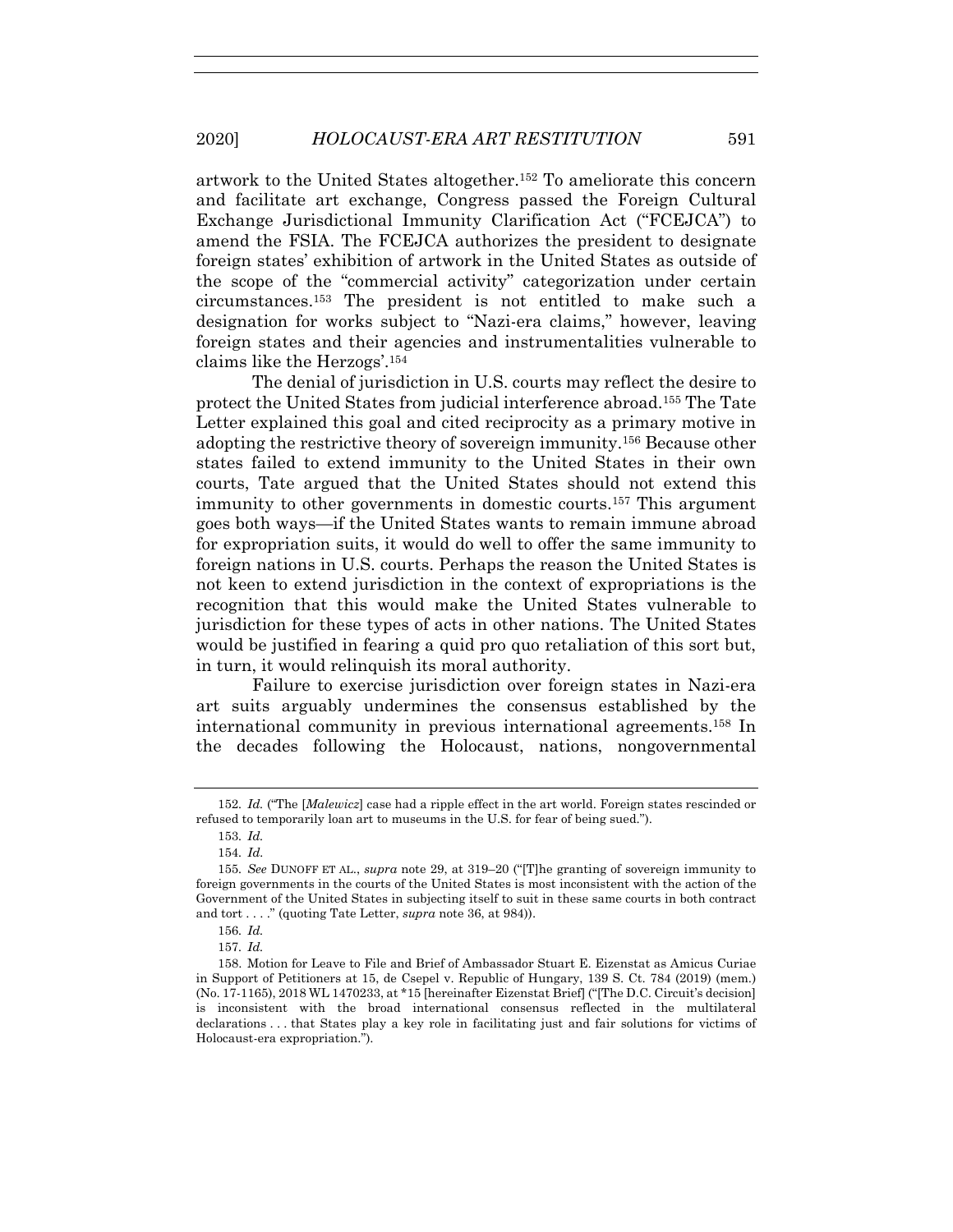organizations, and advocacy groups have made a global push to facilitate art restitution for victims—the United States and multiple former Nazi-aligned countries have signed various declarations and agreements claiming steadfast support for victims.159 For example, the Washington Conference Principles implored that nations aid the effort to return stolen artworks by identifying these stolen works and making that information public.160 These instruments, though not legally binding, make clear that states shoulder substantial responsibility to rectify these wrongs.161 To hold otherwise would belie decades of international progress.162

Additionally, the alternative threshold approach bypasses some of the practical realities of enforcing judgments against agencies and instrumentalities of foreign governments.163 Agencies and instrumentalities may be able to avoid execution of judgments more easily by keeping an insufficient number of assets in the United States, effectively making them judgment proof.164 This would make it extremely difficult for plaintiffs to enforce their awards;<sup>165</sup> of course, on the other hand, a foreign-state defendant could employ the same strategy. Nevertheless, without a U.S. forum, aggrieved plaintiffs would be forced to pursue recourse in the defendant country, which can often lead to a long slog of procedural hurdles and likely a "home court advantage" for the foreign-state defendant in the foreign forum.166 The

<sup>159</sup>*. Id.* at 9–11 (listing the international agreements affirming support and restitution for Holocaust survivors like the Washington Conference Principles, the Vilnius Forum Declaration, and the Terezin Declaration on Holocaust Era Assets and Related Issues).

 <sup>160.</sup> Paulina McCarter Collins, Comment, *Has "The Lost Museum" Been Found? Declassification of Government Documents and Report on Holocaust Assets Offer Real Opportunity to "Do Justice" for Holocaust Victims on the Issue of Nazi-Looted Art*, 54 ME. L. REV. 115, 141 (2002).

<sup>161</sup>*. See* Eizenstat Brief*, supra* note 158, at 9 ("Although such declarations are not legally enforceable, this declaration [the Washington Conference Principles] and those that followed reflect the recognition by the signatories of the responsibilities that States bear in the process of returning artworks to their rightful owners.").

<sup>162</sup>*. See id.* at 7 ("For decades, the U.S. government has lent the weight of its authority, and considerable resources, to urging foreign States to help bring justice to victims of the Holocaust and their heirs.").

<sup>163</sup>*. See id.* at 17 ("T]he participation of foreign sovereigns is vital to ... resolving these claims. The decision below . . . would deprive claimants of an important mechanism for holding foreign States accountable for restoring to the claimants their property that was expropriated as part of Nazi-era crimes.").

<sup>164</sup>*. See id.* at 24–25 ("[A]s a practical matter, agencies or instrumentalities of a foreign State may not have sufficient assets in the United States that are subject to attachment to satisfy a judgment  $\dots$ .").

<sup>165</sup>*. See id.* at 25 ("[A]gencies or instrumentalities can more readily avoid the execution of judgments than can foreign States themselves, thus frustrating attempts to achieve a measure of justice.").

 <sup>166.</sup> For example, the State Department's 2018 Hungary Human Rights Report noted an increased number of "reports of political pressure on judges by senior members of the government."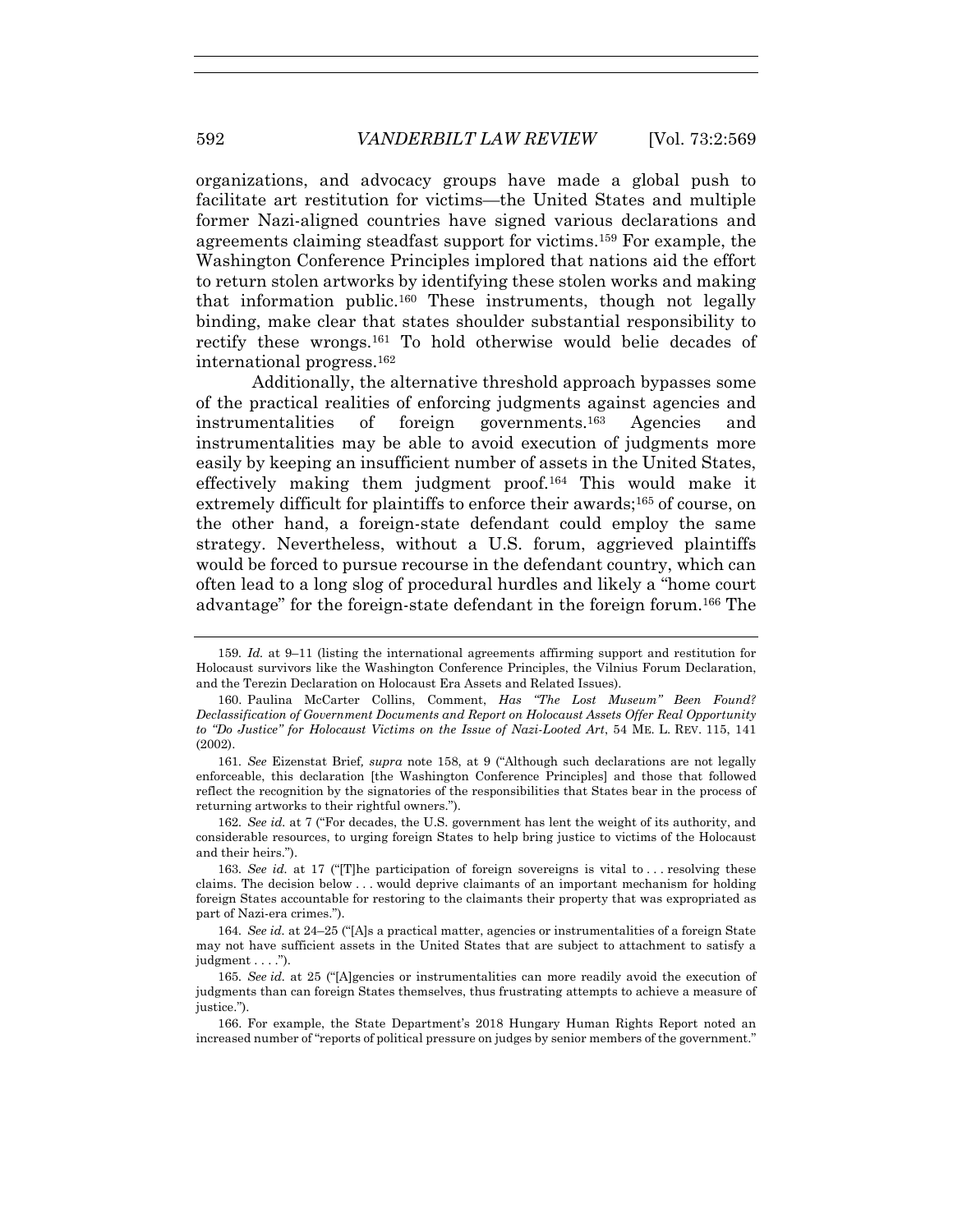*Altmann* and *de Csepel* litigations are instructive on this point. Before Maria Altmann attempted to sue in the United States, she pursued her claims in Austria,where the art restitution committee refused to return her stolen works.<sup>167</sup> Thereafter, she attempted to sue in Austrian court, but was told that to pursue her claims she would have to put down 1.2 percent of the estimated value of her award (plus 13,180 Austrian schillings<sup>168</sup>)—the amount in controversy was \$135 million.<sup>169</sup> She would have had to pay \$1.6 million to get into court.<sup>170</sup> Because of the prohibitive cost of the effort, she dropped the lawsuit in Austria and sued in the United States.171 Likewise, after the Herzogs initially won the return of eleven pieces in Hungary, an appellate court reversed the decision.172 Twelve years after Hungary failed to follow through on its commitment to appoint a state commissioner to investigate the claims of Holocaust victims—a promise it made at the Washington Conference—the Herzogs brought suit in the United States.173

Further, applying the alternative threshold approach in Naziera looted art cases does not account for the U.S. government's expressed interest in art restitution for Holocaust victims and their descendants domestically.174 For example, under the FCEJCA enacted to facilitate art exhibition in the United States175—the president is not entitled to waive the expropriation exception for works subject to "Nazi-era claims."176 To the extent this and other

173*. Id.* at 259.

175*. Id.* at 13–14 ("[The FCEJCA] provides that the temporary exhibition in the United States of artworks owned by a foreign State is not 'commercial activity' by that State . . . if the President determines in advance that the work is of 'cultural significance' and the display of the work is in the 'national interest.' ").

176*. Id.* at 14.

BUREAU OF DEMOCRACY, HUMAN RIGHTS, AND LABOR, U.S. DEP'T OF STATE, HUNGARY 2018 HUMAN RIGHTS REPORT 7 (2018), https://www.state.gov/wp-content/uploads/2019/03/hungary-2018 human-rights-report.pdf [https://perma.cc/5AFU-UPGM]. Where the defendant is the foreign state itself, one can imagine that the pressure on the judiciary would not be insignificant.

 <sup>167.</sup> Altmann v. Republic of Austria, 317 F.3d 954, 961 (9th Cir. 2002), *aff'd on other grounds*, 514 U.S. 677 (2004).

 <sup>168.</sup> In today's dollars, that would amount to about \$1,036. *Austrian schilling (ATS) to US dollar (USD) Converter*, MATAF.NET, https://www.mataf.net/en/currency/converter-ATS-USD?m1=13180 (last visited Feb. 24, 2020) [https://perma.cc/5UHX-DPC4].

<sup>169</sup>*. Altmann*, 317 F.3d at 961.

<sup>170</sup>*. Id.*

<sup>171</sup>*. Id.*

 <sup>172.</sup> O'DONNELL, *supra* note 3, at 258–59.

 <sup>174.</sup> Eizenstat Brief, *supra* note 158, at 12–13:

The U.S. government undertook a number of measures to put the Washington Conference Principles into practice. It encouraged its private museums and the National Gallery of Art to return Nazi-looted art in their collection, and worked with the U.S. art museum directors association as the U.S. museums investigated the provenance of their art collections in the search for Nazi-looted art.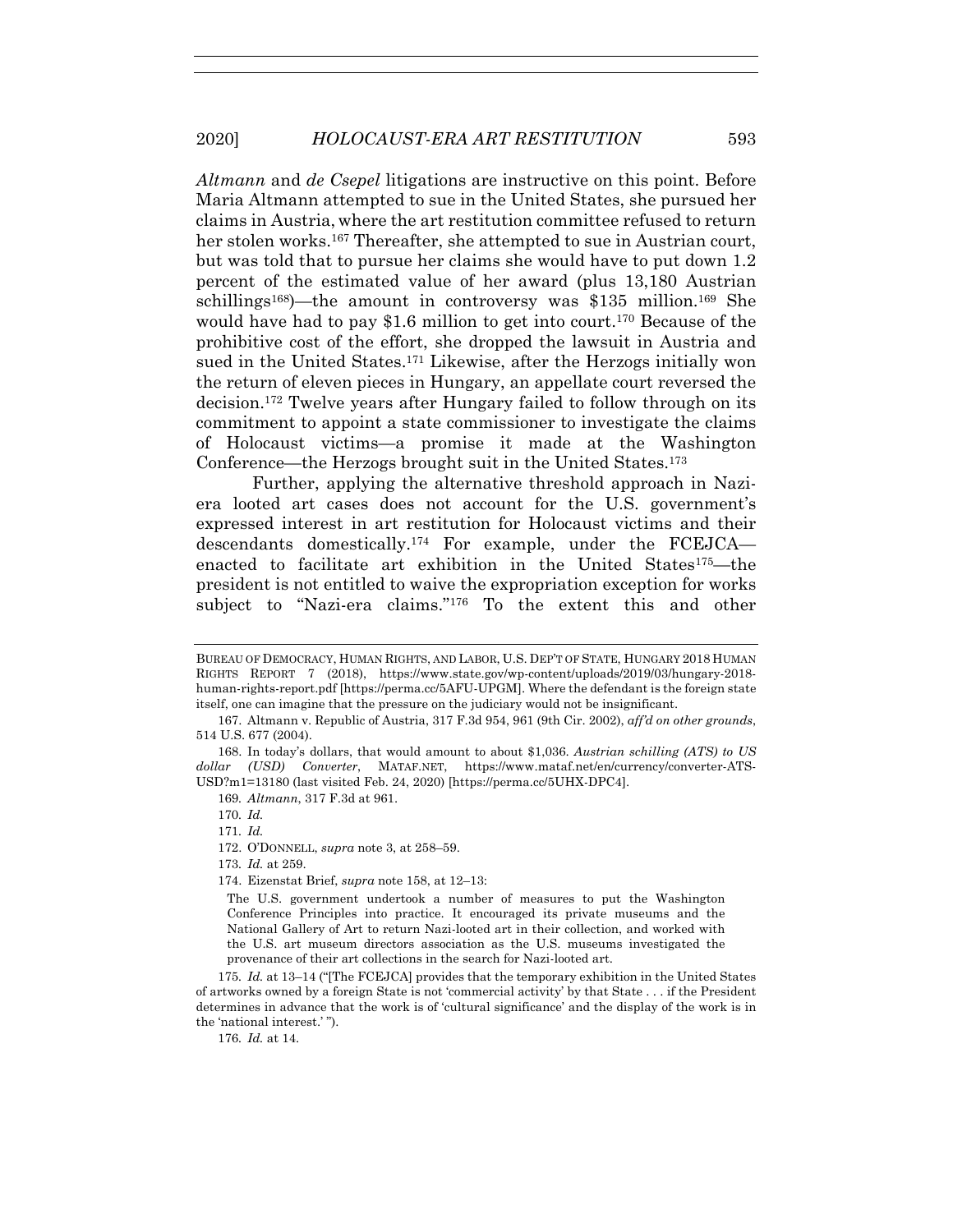congressional initiatives show that Congress intended to encourage the return of looted art, it buttresses the theory that Congress would support more initiatives to facilitate the return of this stolen property.177

The price for an approach that is the most sensitive to international comity concerns is access foreclosure—the alternative threshold approach will unquestionably prevent litigants from bringing their claims in the United States.178 Further, research suggests that access denial in the forum state can bar claims in another country's judicial system.179 This problem is especially acute when the litigant is a U.S. citizen, since one of the stated purposes of the FSIA was to provide a forum for aggrieved plaintiffs.180 The alternative threshold approach effectively creates a "how-to manual for foreign states to deprive expropriation victims of the U.S. judicial forum provided by Congress."181

Supporters of the alternative threshold approach counter that the United States should not serve as a forum for all Nazi-era looted art claims—victims and states are better served by litigating where the alleged theft took place because the foreign forum will likely have better access to relevant evidence and witnesses.182 The United States is not the world's courtroom, nor does its judiciary have the resources to act

 179. Christopher A. Whytock, *Foreign State Immunity and the Right to Court Access*, 93 B.U. L. REV. 2033, 2076–77 (2013):

Nevertheless, it appears that in many cases in which a U.S. court denies court access on foreign state immunity grounds, the foreign state lacks robust judicial independence or rule of law according to a variety of measures, and may therefore fail to provide a meaningful alternative forum for the plaintiff's claim against the foreign state. In such circumstances, a decision to deny U.S. court access may be tantamount to a decision to deny meaningful court access altogether.

180*. See id.* at 2071:

Denial of court access [based on foreign-state immunity] is especially serious when it occurs in the [plaintiff's] home country. In such a case, the very government that demands loyalty from, and thus owes protection to, the plaintiff, refuses to assist him in the vindication of his . . . rights.

(alterations in original) (quoting Mathias Reimann, *A Human Rights Exception to Sovereign Immunity: Some Thoughts on* Princz v. Federal Republic of Germany, 16 MICH. J. INT'L L. 403, 419 (1995)).

181. Reply Brief for Petitioners, *supra* note 124, at 9.

182*. See* United States Amicus Brief in *Simon*, supra note 146, at 25–26 (discussing how forum non conveniens helps identify cases that should be litigated in a different forum). Though this brief does not discuss these concerns in the context of the expropriation exception issue discussed in this Note, its points are still instructive.

<sup>177</sup>*. See id.* at 12–14 (describing the U.S. government's efforts to support the notion that Congress favors restitution for Holocaust victims); Petition for a Writ of Certiorari, *supra* note 102, at 25 ("Congress has enacted multiple laws intended to remove remaining obstacles to the just resolution of those claims.").

 <sup>178.</sup> Take the plaintiffs in the *de Csepel* action—the denial of certiorari ensures they will not be able to bring a claim against Hungary.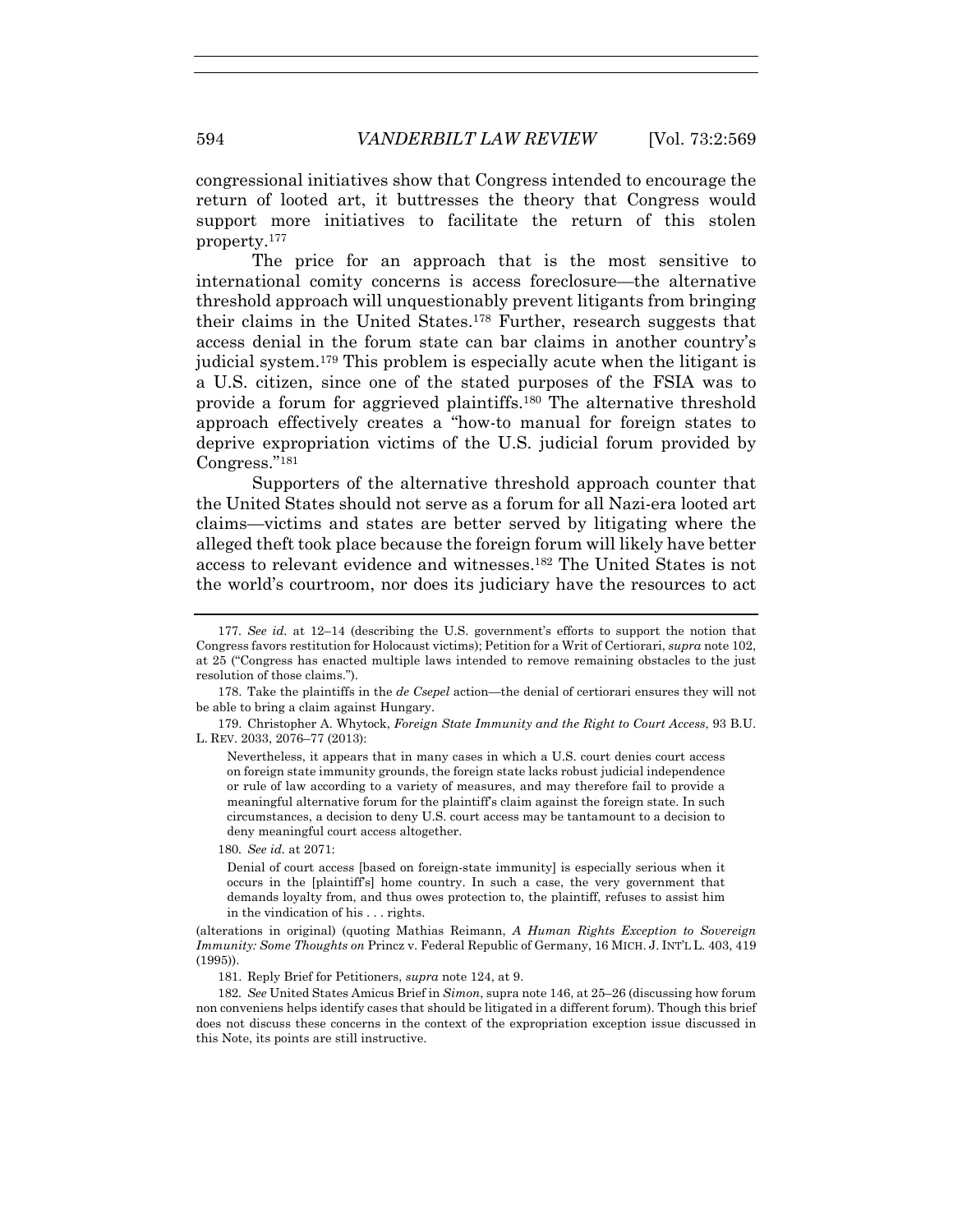as such.183 But for families like the Herzogs, who have tried and failed to pursue recourse in a foreign state, the United States may be the only option.184 However, as noted in Part IV, there are other ways for the U.S. government to help resolve these claims without the federal judiciary.185

# III. BEYOND NAZI-ERA LOOTED ART CLAIMS: FOREIGN DIRECT INVESTMENT

The expropriation exception, while a major conduit for Nazi-era art looting suits, is not cabined to these claims.186 Taking a closer look at the other types of claims that fall within FSIA's expropriation exception—specifically foreign direct investment—demonstrates why Nazi-looted art plaintiffs face unique challenges in their pursuit of relief. And why, as a result, their claims might need more creative thinking to effectuate that relief.

The typical foreign direct investment suit occurs when a foreign state illegally187 nationalizes or appropriates the property of a company operating in that foreign state. If this happens, the affected company can bring suit under the expropriation exception.188 Recent Supreme Court jurisprudence demonstrates the Court's reluctance to permit broad access to U.S. courts for these types of claims.189 In *Bolivarian Republic of Venezuela v. Helmerich & Payne International Drilling Co.*, the Court rejected the D.C. Circuit's liberal interpretation of the pleading standard for a taking in violation of international law, concluding that it was not sufficient merely to present a nonfrivolous argument that a taking occurred.<sup>190</sup> Rather, the plaintiff must show, "(and not just arguably show) a taking of property in violation of international law."191 Put another way, courts will not accept a "party's nonfrivolous, but ultimately incorrect, argument that property was taken in violation of international law" as enough to confer

<sup>183</sup>*. See id.* at 26 (litigating in the foreign forum could avoid "years of litigation over jurisdictional issues").

<sup>184</sup>*. See* O'DONNELL, *supra* note 3, at 345 ("[I]t may well be that a wavering commitment to the Washington Principles means that litigation in America will increase.").

<sup>185</sup>*. See infra* Part IV.

<sup>186</sup>*. See* Foreign Sovereign Immunities Act § 4(a), 28 U.S.C. § 1605(a)(3) (2012) (containing no language that limits expropriation claims to Nazi-loot suits).

 <sup>187.</sup> The taking must violate international law in some way. *Id.*

<sup>188</sup>*. Id.*

<sup>189</sup>*. See* Bolivarian Republic of Venezuela v. Helmerich & Payne Int'l Drilling Co., 137 S. Ct. 1312, 1324 (2017) (rejecting a lower pleading standard for expropriation claims thus limiting which claims can proceed to the merits).

<sup>190</sup>*. Id.*

<sup>191</sup>*. Id. See supra* Section I.C (explaining what "taking" means under the FSIA).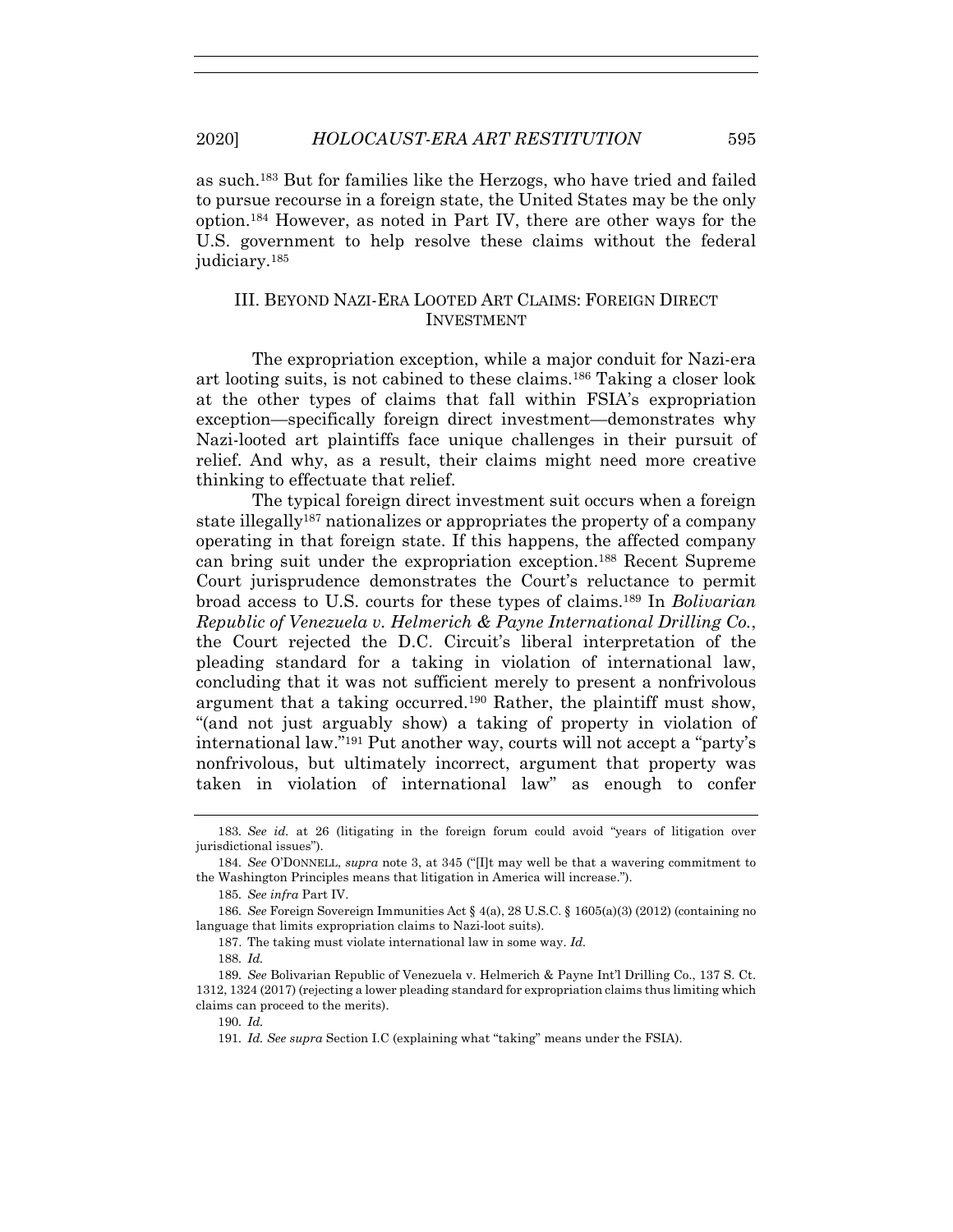jurisdiction.192 While this is not directly related to the issue at hand, this holding demonstrates the Court's willingness to narrow the scope of claims that fall under the expropriation exception.193

The Ninth Circuit's either-or approach would increase U.S. court access for U.S. businesses whose property was appropriated by foreign governments abroad.194 This raises the same international comity and judicial efficiency concerns noted above; however, suits arising out of Nazi-era stolen art claims and those emerging from expropriated business property claims are worth distinguishing. As it stands, Nazilooted art plaintiffs have limited effective options for favorably resolving their claims.

Historically, investors whose property had been expropriated by a foreign state had little recourse.195 Individuals could not file suits against foreign states, so they were forced to rely on their home state to espouse the claim on their behalf.196 Home states often declined to pursue action for fear of damaging their foreign policy goals.197 If a foreign government took their property, the companies were left with few avenues for restitution.198 The expropriation exception of the FSIA ameliorates these concerns to a degree, allowing companies to sue foreign states for takings.199 However, modern investment treaties offer an even more appealing resolution mechanism—arbitration.200

Many companies pursue their claims under the International Centre for Settlement of Investment Disputes' ("ICSID") rules, though this is not the exclusive means of arbitration.<sup>201</sup> Arbitration offers a favorable alternative to traditional litigation for many reasons: private parties can initiate the proceedings (sovereigns cannot), investors can choose the "forum, timing, rules, and legal issues that get litigated"; $^{202}$ parties appoint the arbitrators;203 and financial awards are not

202*. Id.* at 707.

<sup>192</sup>*. Helmerich*, 137 S. Ct. at 1316.

<sup>193</sup>*. See id.* at 1318–22 (analyzing the pleading standard for expropriation claims in the context of the FSIA's history and objectives).

<sup>194</sup>*. See* Petition for a Writ of Certiorari, *supra* note 102, at 26 ("Although this case highlights the importance of the question presented to Holocaust survivors and their heirs, the issue is also important to U.S. businesses that have property or otherwise do business abroad.").

 <sup>195.</sup> DUNOFF ET AL., *supra* note 29, at 694.

<sup>196</sup>*. Id.*

<sup>197</sup>*. Id.*

<sup>198</sup>*. See id.* (outlining how an investor could be stonewalled in pursuing legal action).

 <sup>199. 28</sup> U.S.C. § 1605(a)(3) (2012).

 <sup>200.</sup> DUNOFF ET AL., *supra* note 29, at 694, 707–08.

<sup>201</sup>*. Id.* at 694.

<sup>203</sup>*. Id.* at 708 ("[C]ritics note that some individuals are virtually always appointed as arbitrator by claimants, that others are virtually always selected by states, and that virtually all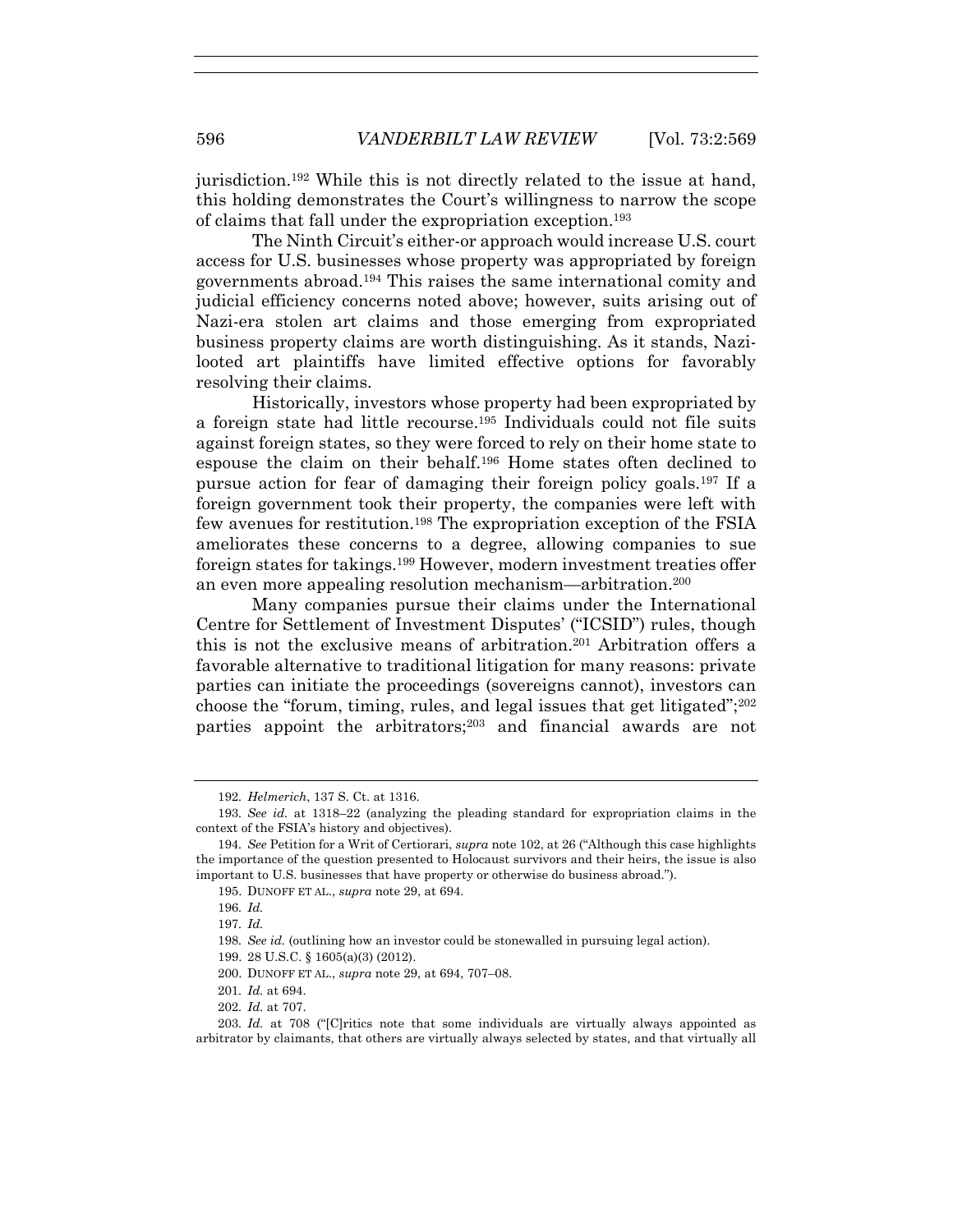appealable.204 In fact, the terms of arbitration are so favorable to investors that some countries have opted not to participate in arbitration for such claims at all.205

In contrast, victims of Nazi looting may have no viable alternative for pursuing their claims.206 The many attempted initiatives to compensate survivors fall short. For example, under the International Claims Settlement Act of 1949, one of the Herzog heirs, Erzsebét Weiss de Csepel, filed a claim with the Foreign Claims Settlement Commission to receive a payout for nationalized real property and twelve paintings in the family's collection.207 She was awarded \$210,000—less than one percent of the \$100 million figure that the heirs now claim they are owed.208 Moreover, in 1973, Hungary concluded an executive agreement with the United States providing an \$18.9 million lump sum to settle all claims by U.S. nationals against Hungary.209 The plaintiffs in the *de Csepel* case understandably would not want to pursue relief through this mechanism. First, their claims are much more valuable than the expected payout—the *de Csepel* plaintiffs' claims alone amount to \$100 million, more than five times what the fund was established to hold. Second, the agreements create limited process for the plaintiffs—there is simply a monetary payout; the 1973 Agreement provides no means for securing the return of looted art. Third, as the U.S. District Court for the District of Columbia explained, this agreement is nonbinding on plaintiffs who were not U.S. citizens during the Holocaust.210 Thus, as many Holocaust survivors did not move to the United States to become citizens until after the Holocaust, they were not required to utilize this agreement for a payout

205*. Id.* at 708:

Bolivia, Ecuador, and Venezuela have withdrawn from the ICSID Convention. Others announced plans to limit or eliminate their exposure to ISDS [investor-state dispute settlement]. For example, in 2011, the Australian government announced that it would not include ISDS in future BITs [bilateral investment treaties] and regional trade agreements . . . .

206*. See* Jennifer Anglim Kreder, *Reconciling Individual and Group Justice with the Need for Repose in Nazi-Looted Art Disputes*, 73 BROOK. L. REV. 155, 165–66 (2007) (explaining how the myriad of restitution mechanisms available to Holocaust survivors do not cover looted art).

207. de Csepel v. Republic of Hungary, 808 F. Supp. 2d 113, 124 (D.D.C. 2011).

208. *Id.*

dissents written by party-appointed arbitrators are written in favor of the party who appointed them.").

<sup>204</sup>*. Id.* at 704 ("Under the 1965 treaty creating ICSID, domestic courts do not have authority to stay, compel, or review ICSID tribunals. At the same time, ICSID provides a limited mechanism for challenging awards.").

 <sup>209.</sup> Agreement Between the Government of the United States of America and the Government of the Hungarian People's Republic Regarding the Settlement of Claims, Hung.-U.S., Mar. 6, 1973, 24 U.S.T. 522.

 <sup>210.</sup> de Csepel v. Republic of Hungary, 169 F. Supp. 3d 143, 167 (D.D.C. 2016).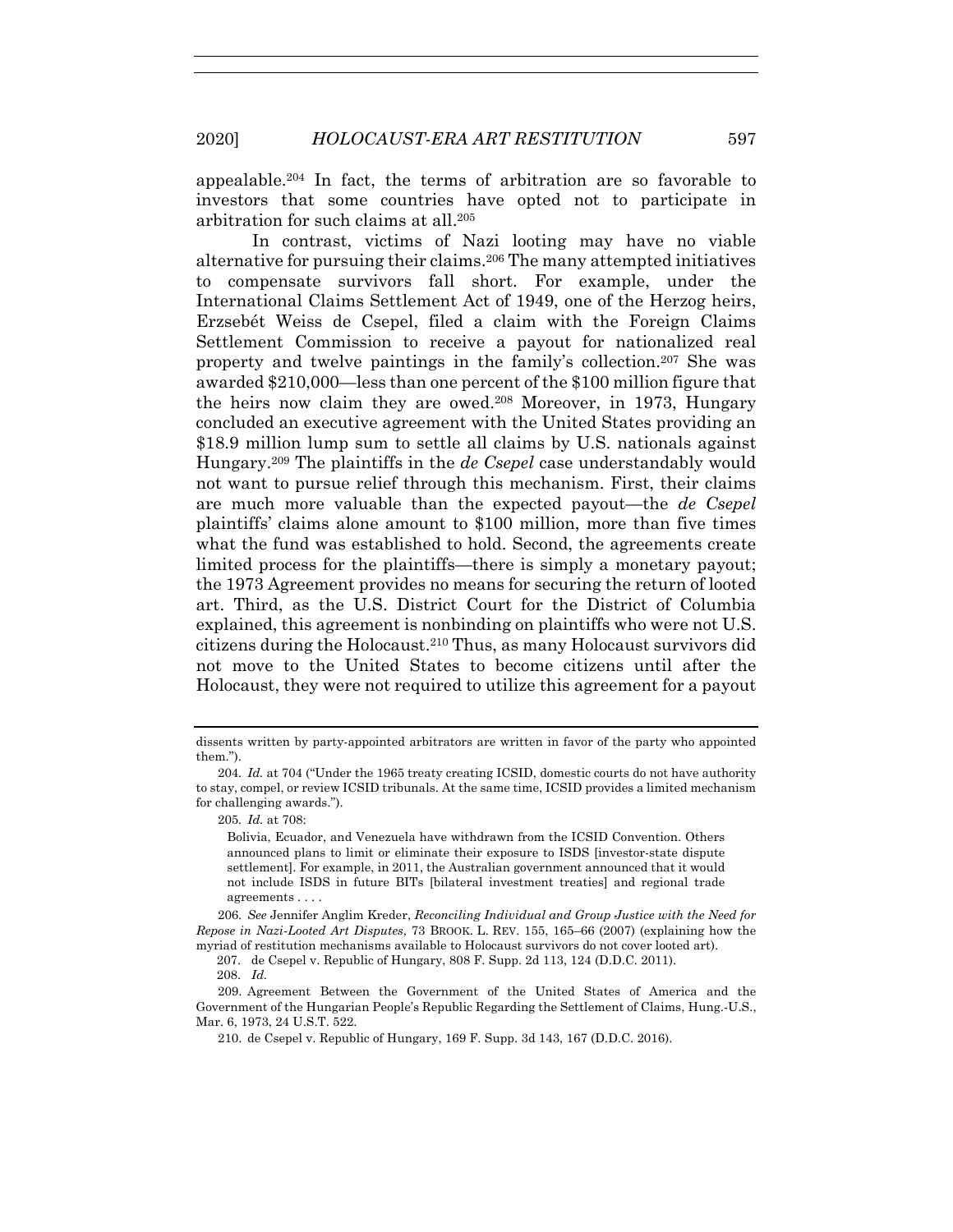and had little incentive to do so. Fourth, the 1973 Agreement's claims payout process was completed in 1977—even if the Herzog heirs wanted to file claims through this Agreement, they would not be able to.<sup>211</sup>

Plaintiffs can also pursue recourse in the country where their art was taken, but critics say these European commissions on restitution are known for stonewalling, a lack of transparency, and foregone conclusions.212 When it first began its work, Austria's art restitution commission was "synonymous with a lack of transparency and predetermined outcomes."213 Likewise, Germany's art commission is criticized for not hearing enough cases and establishing a slow process that requires both parties to consent to the forum.214

Some countries do not have any organized restitution commission at all—Hungary, for example, has no historical commission to investigate Hungary's role in art theft, nor has it initiated any research into the provenance of the art in its museums.215 There is no international tribunal dedicated to resolving these disputes, though commentators have called for one.216 Weighed against the possibility that these looted art plaintiffs have no avenue for restitution, international comity and judicial administration concerns seem to shrink, especially when compared to the litigation alternatives available to U.S. businesses.

Further, while the appropriation of U.S. business property is certainly of paramount concern, Nazi-era art looting claims are, quite frankly, materially different. The need for justice in the realm of Nazilooted art is more acute—foreign governments perpetrated these takings in pursuit of the systematic annihilation of an entire people.217

 215. O'DONNELL, *supra* note 3, at 344 (quoting Wesley A. Fisher & Ruth Weinberger, *Holocaust-Era Looted Art: A Current World-Wide View*, WORLD JEWISH RESTITUTION ORG., http://art.claimscon.org/wp-content/uploads/2014/11/Worldwide-Overview.pdf (last updated Nov. 13, 2014) [https://perma.cc/9PVN-DSJ8]) ("While a few restitutions have taken place, important works of art have consistently been kept from being restituted to their rightful owners.")).

216*. See* Kreder, *supra* note 206, at 156–57 (proposing the creation of "an international tribunal with compulsory jurisdiction to resolve all such disputes and clear title to artwork"); Benjamin E. Pollock, Comment, *Out of the Night and Fog: Permitting Litigation to Prompt an International Resolution to Nazi-Looted Art Claims*, 43 HOUS. L. REV. 193, 230 (2006).

217*. See Art Stolen by the Nazis*, *supra* note 2 ("During World War II, the Nazis looted some 600,000 paintings from Jews, at least 100,000 of which are still missing. The looting was not only

 <sup>211.</sup> *Completed Programs—Hungary*, U.S. DEP'T OF JUSTICE, (July 28, 2014), www.justice.gov /fcsc/completed-programs-hungary [https://perma.cc/K8ST-HFFX].

 <sup>212.</sup> O' DONNELL, *supra* note 3, at 310–11.

<sup>213</sup>*. Id.* Not all commissions are universally derided; in recent years, many have commended the Austrian Art Restitution Advisory Board for its meticulous work. *Id.* at 311.

 <sup>214.</sup> Catherine Hickley, *Washington Principles: The Restitution of Nazi-Looted Art Is Still a Work in Progress, 20 Years on*, ART NEWSPAPER (Nov. 26, 2018, 10:47 BST), https://www.theartnewspaper.com/news/restitution-of-nazi-looted-art-a-work-in-progress [https://perma.cc/FB7F-FVDJ].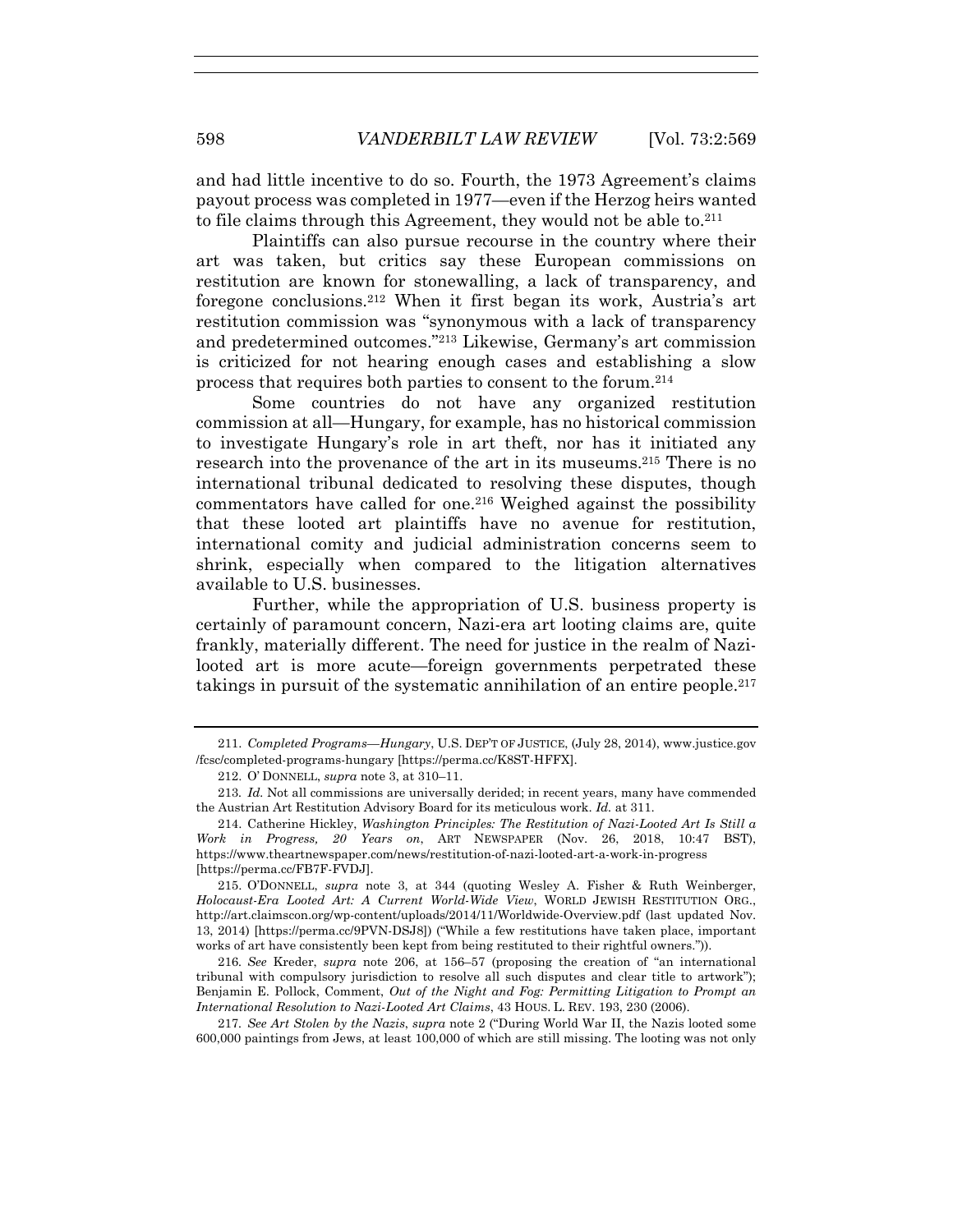The alleged crimes are especially heinous, making the need for relief all the more pressing.

# IV. A WAY FORWARD: EXECUTIVE BRANCH ACTION TO HELP REMEDIATE NAZI-LOOTED ART CLAIMS

The executive branch should work with former Nazi-aligned regimes to conclude a series of executive agreements that provide relief for Holocaust survivors and their descendants seeking the return of looted art.

Both foreign sovereigns and plaintiffs would benefit from executive branch action providing another way forward. As it stands, jurisdiction over foreign states depends on the circuit in which they are sued, which undercuts the purpose of the FSIA and helps neither the victims nor the foreign states they seek to hold accountable. The Supreme Court declined to grant the *de Csepel* petition for writ of certiorari,218 so a definitive judicial solution is neither imminent nor guaranteed. And these types of claims will not go away.219 Moreover, the possibility of congressional action on this issue is very unlikely while Congress has indeed signaled a willingness to legislate in the areas of Nazi-looted art claims, the expropriation exception is not cabined to these types of claims. It covers other suits for stolen property,220 which could be affected by a congressional attempt to clarify the statutory language of the FSIA. Any congressional action to expand jurisdiction over foreign sovereigns would come with weighty foreign policy considerations, while any attempt to limit jurisdiction in this area could yield political consequences amongst people rightfully sympathetic to the survivors' plight. Even more importantly, the last time Congress attempted to lower a jurisdictional threshold against a foreign state, President Obama vetoed it (though Congress overrode the President's veto and the legislation still passed).<sup>221</sup> Here, where

designed to enrich the Third Reich but also integral to the Holocaust's goal of eliminating all vestiges of Jewish identity and culture.").

 <sup>218.</sup> de Csepel v. Republic of Hungary, 859 F.3d 1094 (D.C. Cir. 2017).

<sup>219</sup>*. See* Petition for a Writ of Certiorari, *supra* note 102, at 25 ("Nor is there anything to suggest that Holocaust-era expropriation claims will soon fade away. To the contrary, decades of significant obstacles to resolving such claims have ensured that the opposite is true.").

<sup>220</sup>*. See supra* Part III.

 <sup>221.</sup> Jennifer Steinhauer, Mark Mazzetti & Julie Hirschfeld Davis, *Congress Votes to Override Obama Veto on 9/11 Victims Bill,* N.Y. TIMES (Sept. 28, 2016), https://www.nytimes.com/2016/09/29/us/politics/senate-votes-to-override-obama-veto-on-9-11 victims-bill.html [https://perma.cc/8DAJ-Z37Y]; Seung Min Kim, *Obama Vetoes Saudi 9/11 Bill*, POLITICO (Sept. 23, 2016, 5:35 PM EDT), https://www.politico.com/story/2016/09/obama-jasta-228548 [https://perma.cc/9RUQ-U2RL].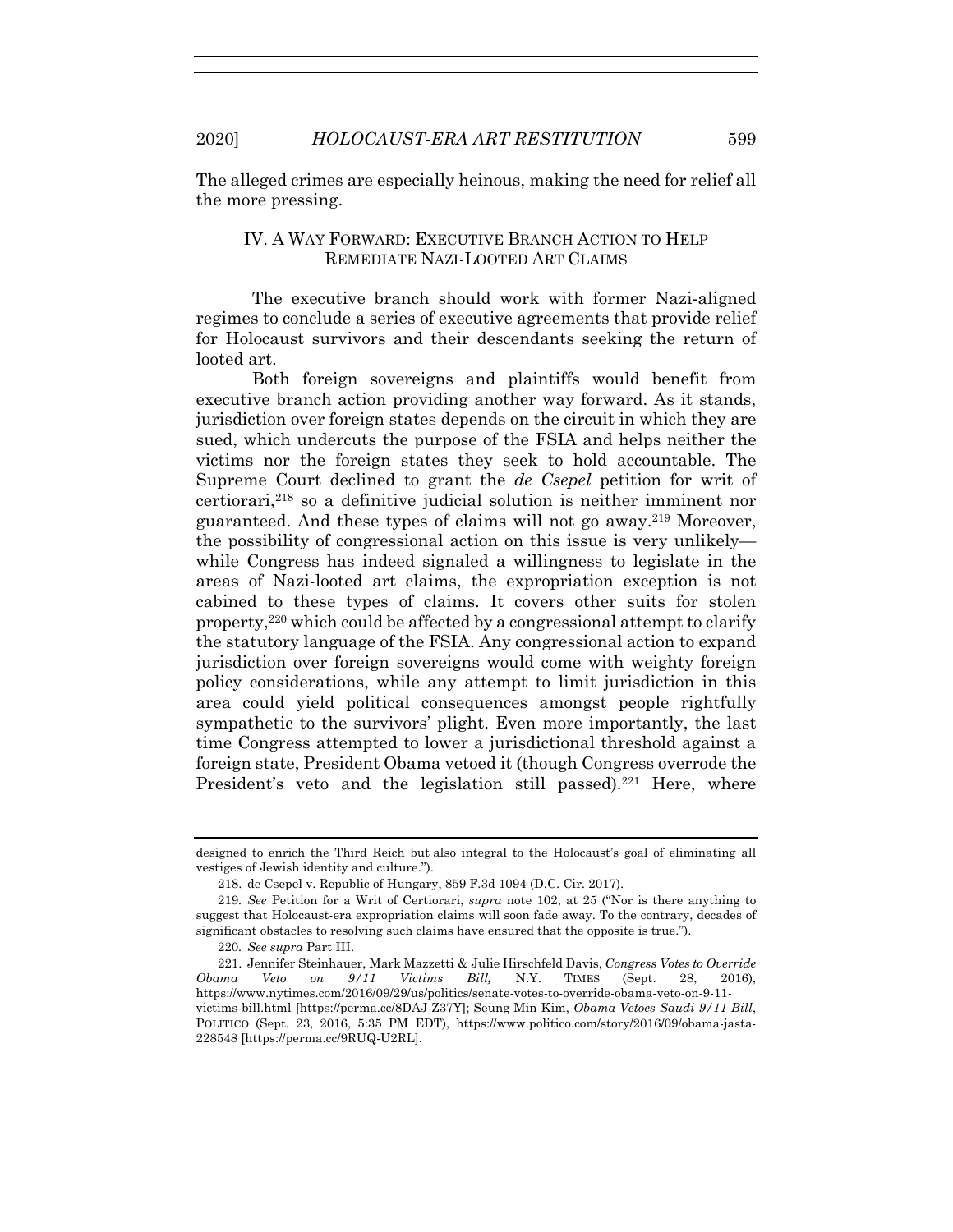permitting jurisdiction against former Nazi regimes would likely anger modern-day allies, such as Germany, a presidential veto seems likely.

If Congress were to enact a statute allowing for federal court jurisdiction over former Nazi-aligned regimes for expropriation claims, it would arguably be a violation of international law as understood by the International Court of Justice ("ICJ") in *Germany v. Italy*.222 There, the ICJ held that allowing suit against Germany in Italian courts for *jus cogens* violations—international law norms that cannot be derogated from—contravened customary international law norms that granted immunity to foreign sovereigns.223 The grant of immunity has nothing to do with the underlying allegations but rather the identity of the actor being sued—and courts across the world rejected the *jus cogens* argument as a justification for waiving immunity.<sup>224</sup>

Rather than wait for the Supreme Court or Congress to act, the executive branch can—and should—do what it does best: conduct the business of foreign relations. The President and the State Department should work to design a series of executive agreements with former Nazi-aligned regimes to reduce the threat of litigation in the U.S. federal court system. The executive agreements should be two-fold. First, in exchange for agreeing to enter arbitration with potential U.S. art claimants and neutral arbitrators, the U.S. government would pledge to file briefs in cases where these foreign sovereigns were defendants. Those briefs would explain that it is in the United States' foreign policy interest that the parties arbitrate rather than litigate in U.S. courts.225 Given the judiciary's historical reluctance to intrude upon the foreign policy interests of the federal government,  $226$  such a statement is likely to carry significant weight. Second, the United States should establish a trust where Holocaust survivors with

 <sup>222.</sup> Jurisdictional Immunities of State (Ger. v. It.), Judgment, 2012 I.C.J. Rep. 99, ¶ 91 (Feb. 3).

<sup>223</sup>*. Id.* at ¶¶ 92–97.

<sup>224</sup>*. Id.* at ¶ 91 ("[U]nder customary international law as it presently stands, a State is not deprived of immunity by reason of the fact that it is accused of serious violations of international human rights law or the international law of armed conflict.").

<sup>225</sup>*. See* Am. Ins. Ass'n v. Garamendi, 539 U.S. 396, 405–06 (2003) (describing a similar situation where the federal government would provide a statement that the foreign policy of the United States favored resolving the disputes in an alternate forum).

<sup>226</sup>*. See, e.g.*, Linda Champlin & Alan Schwarz, *Political Question Doctrine and Allocation of the Foreign Affairs Power*, 13 HOFSTRA L. REV. 215, 216 (1985) ("It seems incredible that after two hundred years of life under a written constitution which delineates governmental power and its allocation, and which creates a Supreme Court to definitively determine controversies about power and its allocation, the most basic questions concerning allocation of the foreign affairs power remain unanswered.").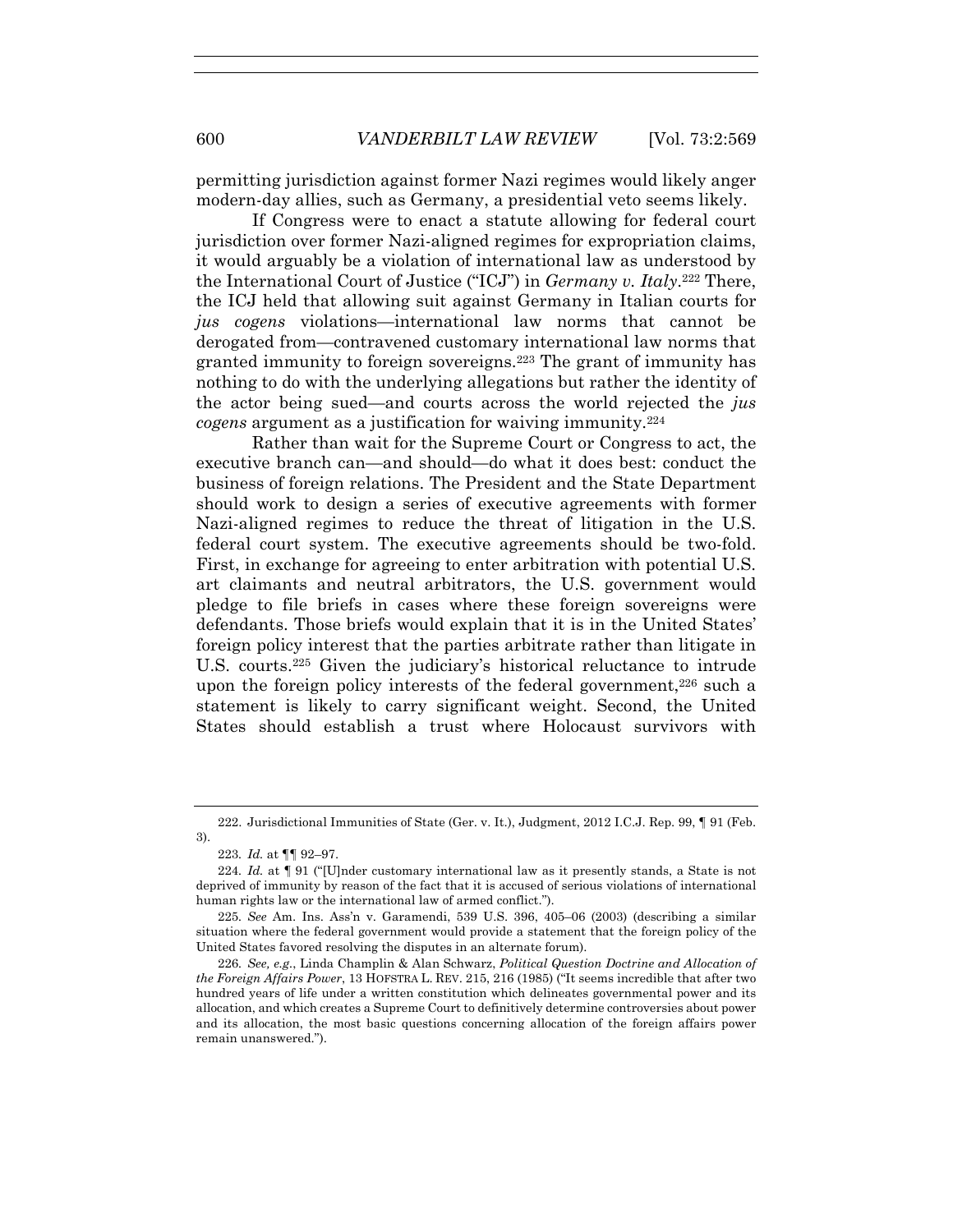legitimate art restitution claims may opt for a monetary restitution in lieu of arbitrating with a foreign government.<sup>227</sup>

Admittedly, this solution does not solve all the problems surrounding the expropriation exception circuit split—foreign states still will not know whether they can be sued in the United States under a lower jurisdictional threshold. But this lack of clarity could serve one purpose—as leverage against foreign states who might be reluctant to agree to arbitration in lieu of litigation. As it stands, a foreign state that is sued outside of the D.C. and Second Circuits will likely not be able to take advantage of a stricter read of the FSIA.228 If the foreign state is sued in the Ninth Circuit and the plaintiff can satisfy the lower jurisdictional threshold, it will have to litigate.229 If it is sued in a circuit that has not yet decided the expropriation exception issue, it will have to roll the dice. And a plaintiff who meets the higher jurisdictional threshold, while unlikely, will still be able to sue the foreign state in the D.C. and Second Circuits. As a result, foreign states should be more likely to agree to arbitration.<sup>230</sup>

More importantly, arbitration can offer a favorable alternative to the long and expensive slog of litigation for foreign states. And while many of the concerns that animate the efficacy of state-run art restitution commissions hold water here,<sup>231</sup> arbitration has been shown to afford survivors extremely favorable outcomes. For example, Maria Altmann, from the *Altmann* litigation, received five of her family's Klimt paintings after an arbitration with Austria.232 Altmann then went on to sell one of the pieces—the famous portrait of Adele Bloch-Bauer (or the "Woman in Gold" as it is commonly known)—for \$135 million.<sup>233</sup> Additionally, as noted above,<sup>234</sup> plaintiffs with other types of expropriation exception claims have an arbitral option—companies whose business assets are expropriated can go to ICSID for relief.

While this Note does not endeavor to draw up the complex scheme that would necessarily govern these types of claims, a few

<sup>227</sup>*. See Garamendi*, 539 U.S. at 405–06 (discussing a "voluntary compensation fund" which could provide restitution if the parties waived any legal claims in the United States).

<sup>228</sup>*. See supra* Section II.A.

<sup>229</sup>*. See supra* Section II.B.

<sup>230</sup>*. See Garamendi*, 539 U.S. at 405 (discussing how German companies were willing to create a voluntary compensation fund to avoid litigation).

<sup>231</sup>*. See supra* Part III.

 <sup>232.</sup> Patricia Cohen, *The Story Behind 'Woman in Gold': Nazi Art Thieves and One Painting's Return*, N.Y. TIMES (Mar. 30, 2015), https://www.nytimes.com/2015/03/31/arts/design/the-storybehind-woman-in-gold-nazi-art-thieves-and-one-paintings-return.html [https://perma.cc/X5CE-33SZ].

<sup>233</sup>*. Id.*

<sup>234</sup>*. See supra* Part III.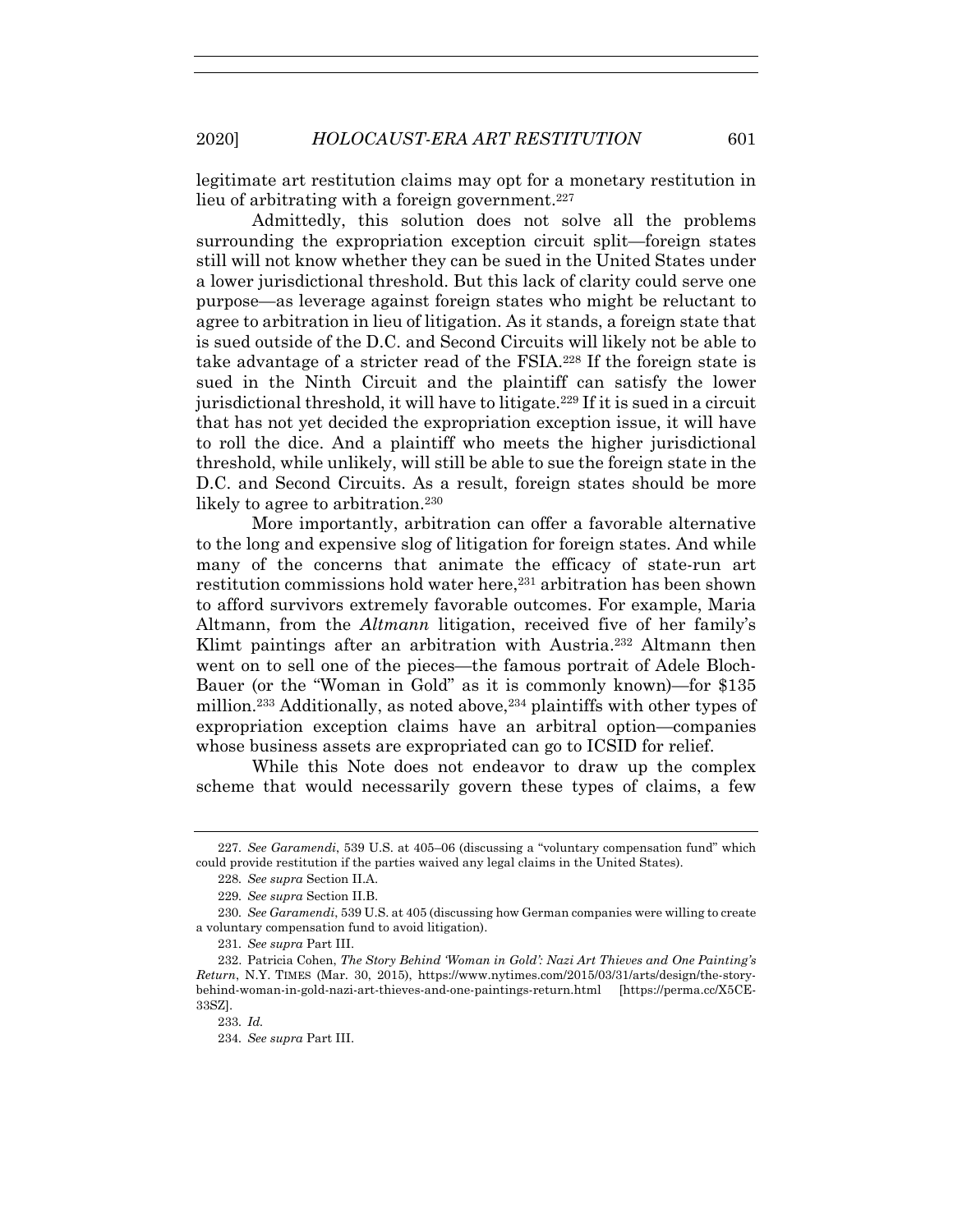things are worth noting. First, establishing a procedure for appointing neutral arbiters is essential. As mentioned in Part III, the appearance of partial arbiters can damage the credibility of the tribunal and cause foreign states to lose confidence in its results.235 Second, to the extent the arbitral tribunal can institute mechanisms to ensure transparency and expediency, it would ameliorate many of the problems associated with state-run art commissions.<sup>236</sup> Such mechanisms could include publication of the arbitral tribunal's outcomes or punitive sanctions for dilatory tactics by the parties. Third, any arbitration scheme should conform to the New York Convention and its domestic counterpart, the Federal Arbitration Act.237

As an alternative to arbitration, survivors with legitimate stolen art claims could also opt to be compensated through the executiveinitiated trust. Multiple organizations exist to facilitate survivors' research.238 The trust can work with these organizations—or establish a new one—to secure information about missing art, archival information, and provenance research.239 This trust would be responsible for setting up a new suite of procedures for sifting through stolen art claims and determining which are viable and what level of compensation is appropriate. Admittedly, a trust that compensates families for stolen (and valuable) artwork will likely require quite a large endowment to provide claimants with adequate restitution. But faced with the cost of litigating these claims for years on end in U.S. courts (the *de Csepel* litigation has been going on for almost ten years), providing monetary payments to aggrieved plaintiffs could be a better alternative.

This proposal follows similar agreements the U.S. government has negotiated with France, Germany, and Austria for Holocaust-era insurance claims.240 These agreements could provide the framework for

239*. See Databases*, COMM'N FOR ART RECOVERY, http://www.commartrecovery.org/databases (last visited Feb. 24, 2020) [https://perma.cc/W4R7-8Z4J] (providing an organization whose purpose is to assist in the post-Holocaust art restitution efforts).

 240. Am. Ins. Ass'n v. Garamendi, 539 U.S. 396, 405–08 (2003); *see, e.g.*, Agreement Concerning Payments for Certain Losses Suffered During World War II, Fr.-U.S., Jan. 18, 2001, State Dep't No. 01-36, 2001 WL 416465 [hereinafter Agreement Concerning Payments]. While these funds have been criticized for failing victims, weighed against the policy of no monetary compensation for their stolen art at all, it is better than the alternative. Joanne S. Hogan, Note, American Insurance Ass'n v. Garamendi*: The Power of the Executive Agreement*, 18 TEMP. INT'L &

<sup>235</sup>*. See supra* Part III.

<sup>236</sup>*. See supra* Part III.

 <sup>237. 9</sup> U.S.C. § 202 (2012); Convention on the Recognition and Enforcement of Foreign Arbitral Awards, June 10, 1958, 21 U.S.T. 2517, 330 U.N.T.S. 38.

<sup>238</sup>*. International Organizations*, CLAIMS CONFERENCE/WJRO, LOOTED ART & CULTURAL PROP. INITIATIVE, http://art.claimscon.org/home-new/resources/overview-of-worldwide-looted-artand-provenance-research-databases/ (last visited Feb. 24, 2020) [https://perma.cc/FV9K-8BFA] (listing a number of organizations that assist with art recovery).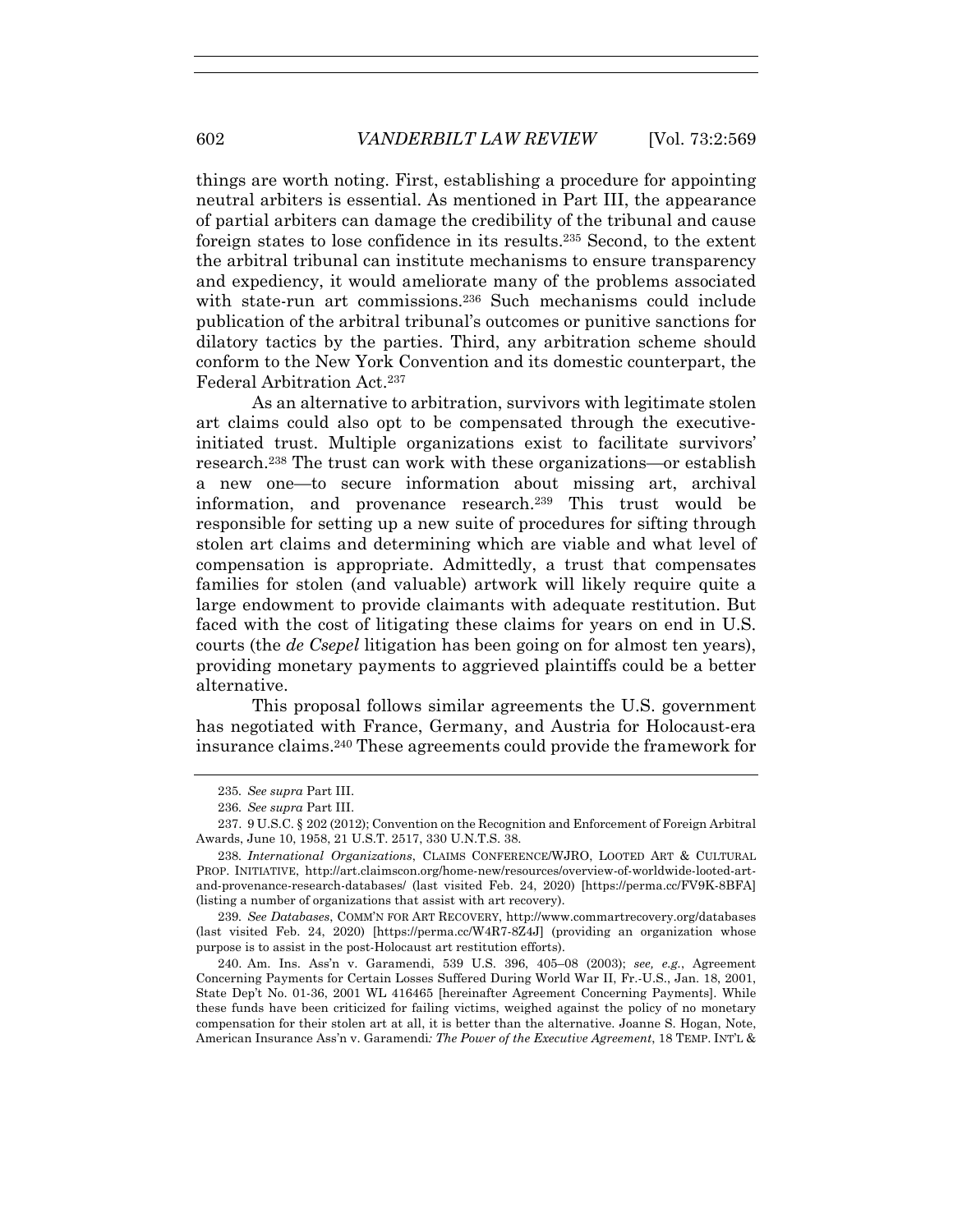designing the trust for art claims, which should include a dedicated fund with compensation money, the regular issuance of public reports regarding progress in compensating victims, a burden of proof scheme for establishing title to disputed artworks, and an appeals mechanism for those victims who are initially denied restitution.241 The most crucial element of this trust fund will be constituting it with sufficient funds to reasonably compensate plaintiffs who are seeking restitution for very valuable items. Unlike the trust created by the 1973 Agreement between Hungary and the United States, there will likely be far fewer claimants pursuing much higher dollar amounts. Realistically, most claimants will not be able to get the full value of their stolen relics (some of which carry a significant price tag). But for plaintiffs who are not interested in going to arbitration (or pursuing litigation in the United States or elsewhere), this could be a favorable alternative.

Even more critically, survivors will not be *required* to pursue relief through this fund. They may opt to go to arbitration instead, as noted above, which could yield more creative and beneficial outcomes than a court order in favor of one party or the other. Plaintiffs like the de Csepels, who allege \$100 million in stolen art, would be more likely to fight for the return of their art in arbitration. A family with a single stolen art piece, on the other hand, might be more amenable to being paid out of the compensation fund rather than seeking relief through arbitration or litigation. Importantly, survivors and their descendants will have a choice between alternatives that do not involve "endless litigation."242

#### **CONCLUSION**

The executive branch should step in to provide relief to Holocaust survivors while also protecting its foreign policy interests and the presumption against suing foreign sovereigns in the U.S. federal court system. It can do this through a series of executive agreements that encourage arbitration or compensation through an

COMP. L.J. 431, 446–51 (2004). Concededly, compensation for looted art claims will likely be costlier than the disputed life insurance policies this model is based on; however, there are probably far fewer claimants. *See id.* at 437 (noting there were over five hundred thousand names of survivors who were owed insurance policies); Eizenstat, *supra* note 2 (explaining that one hundred thousand pieces of Nazi-looted art are still missing). Though, it seems unlikely that there are even one hundred thousand viable looted art claims—the passage of time has undoubtedly culled this number significantly.

<sup>241</sup>*. See* Agreement Concerning Payments, *supra* note 240, at \*4–6 (providing the general terms of the agreement).

<sup>242</sup>*. Garamendi*, 539 U.S. at 405 (quoting United States Secretary of State Madeleine Albright).